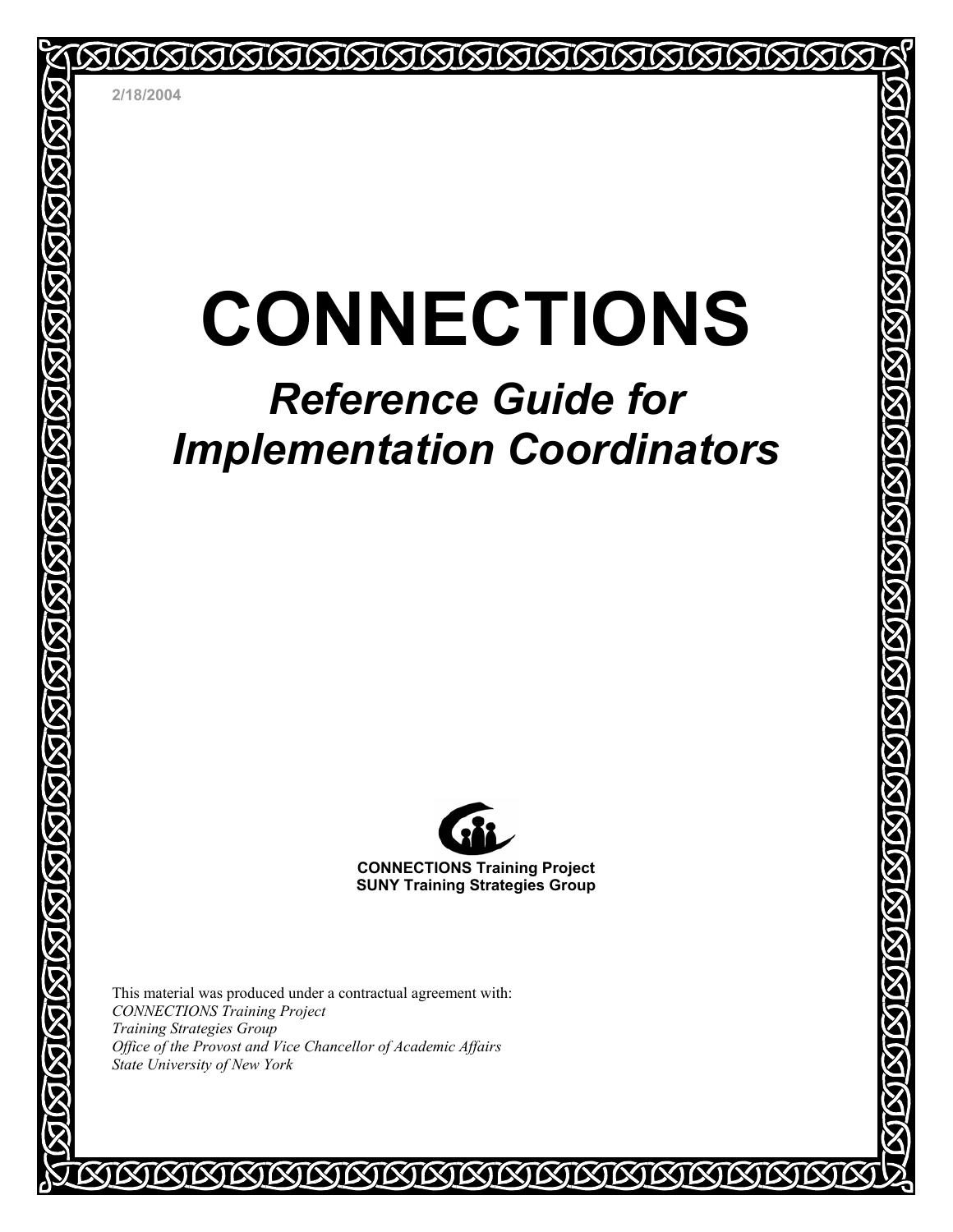# **CONNECTIONS Step-by-Step Guide** for Implementation Coordinators

# **TABLE OF CONTENTS**

| Working with CONNECTIONS Regional Field Support Representatives 9 |  |
|-------------------------------------------------------------------|--|
|                                                                   |  |
|                                                                   |  |
|                                                                   |  |
|                                                                   |  |
|                                                                   |  |
|                                                                   |  |
|                                                                   |  |
|                                                                   |  |
|                                                                   |  |
|                                                                   |  |
|                                                                   |  |
|                                                                   |  |
|                                                                   |  |
|                                                                   |  |
|                                                                   |  |
|                                                                   |  |
| <i>Videos</i>                                                     |  |
|                                                                   |  |
|                                                                   |  |
|                                                                   |  |
|                                                                   |  |
|                                                                   |  |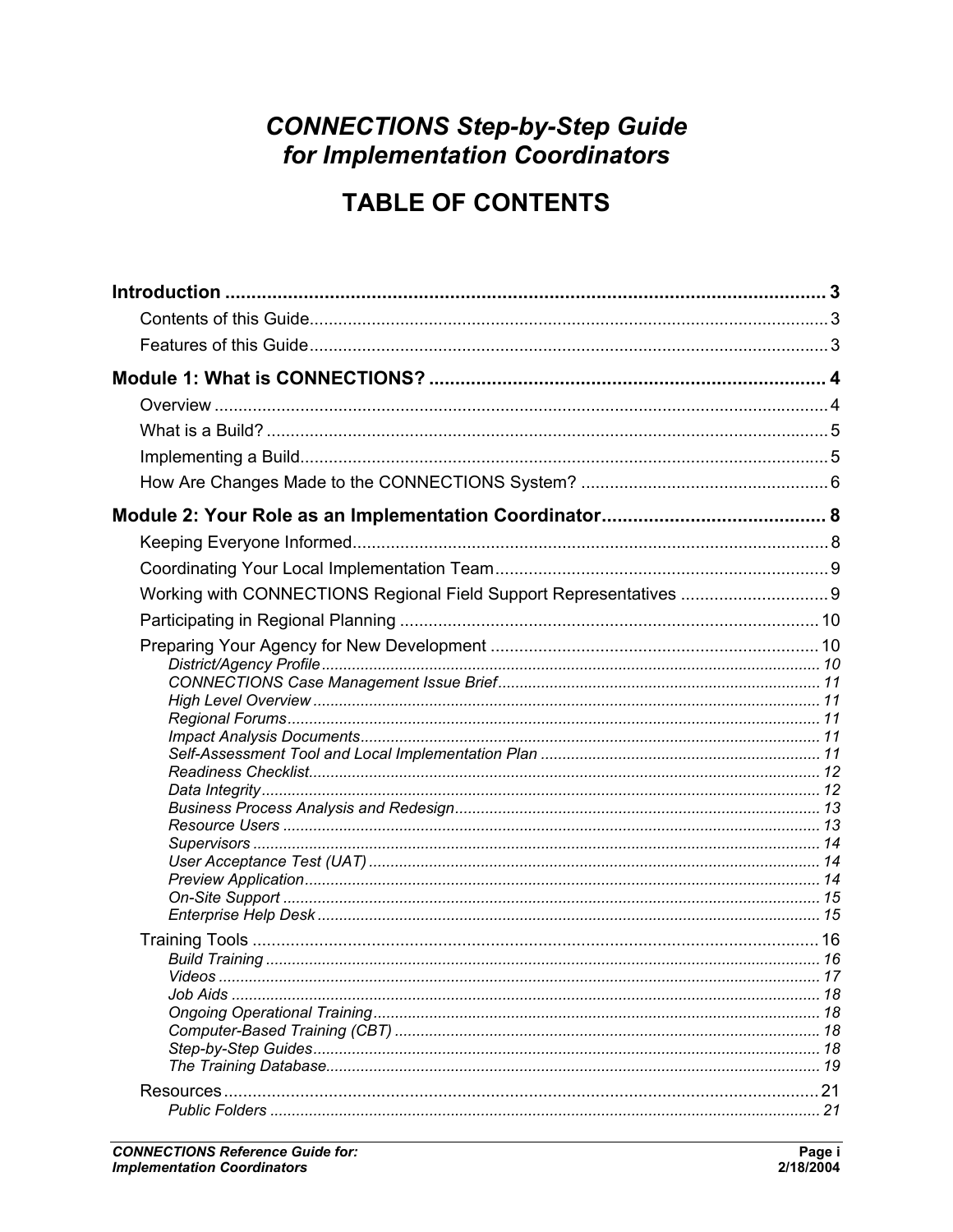| Appendix E: Family Services Intake Impact Analysis Document  37         |  |
|-------------------------------------------------------------------------|--|
| Appendix F: Security for CONNECTIONS Case Management Self-Assessment 40 |  |
|                                                                         |  |
|                                                                         |  |
|                                                                         |  |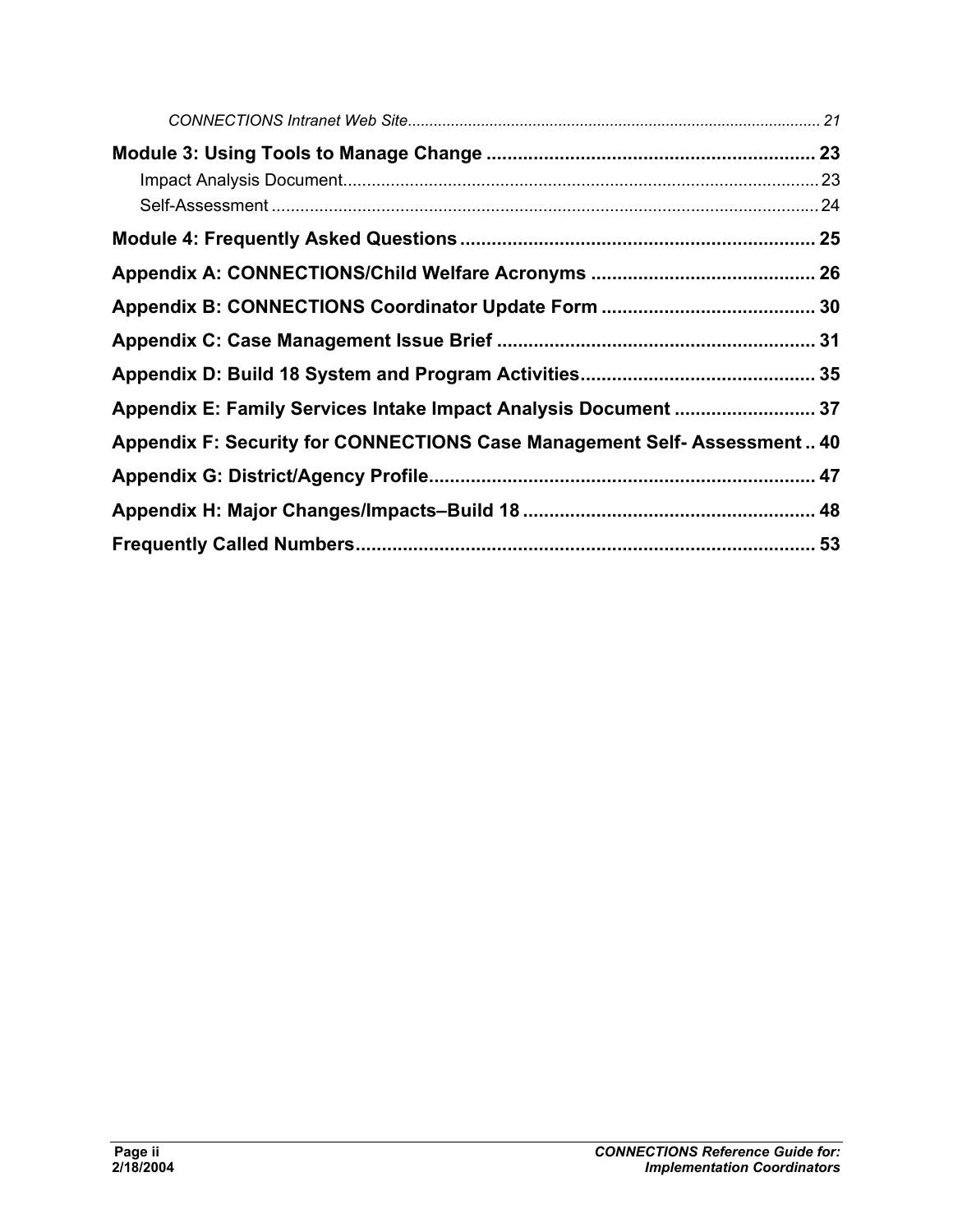# **Introduction**

This reference guide is designed to help CONNECTIONS Implementation Coordinators in local districts and voluntary and preventive services agencies identify their many roles and discover the different tools that are available to help their agencies prepare for changes to the system.

# **Contents of this Guide**

This guide leads you through the tasks that you'll perform in your role as Implementation Coordinator. It provides you with suggestions on how to carry out these tasks efficiently and effectively, defines the key issues for upcoming builds and describes available tools and resources.

## **Features of this Guide**



**Definitions** provide background information on topics that may be new to you.



**Step-by-Steps** provide detailed instructions on how to access an available resource.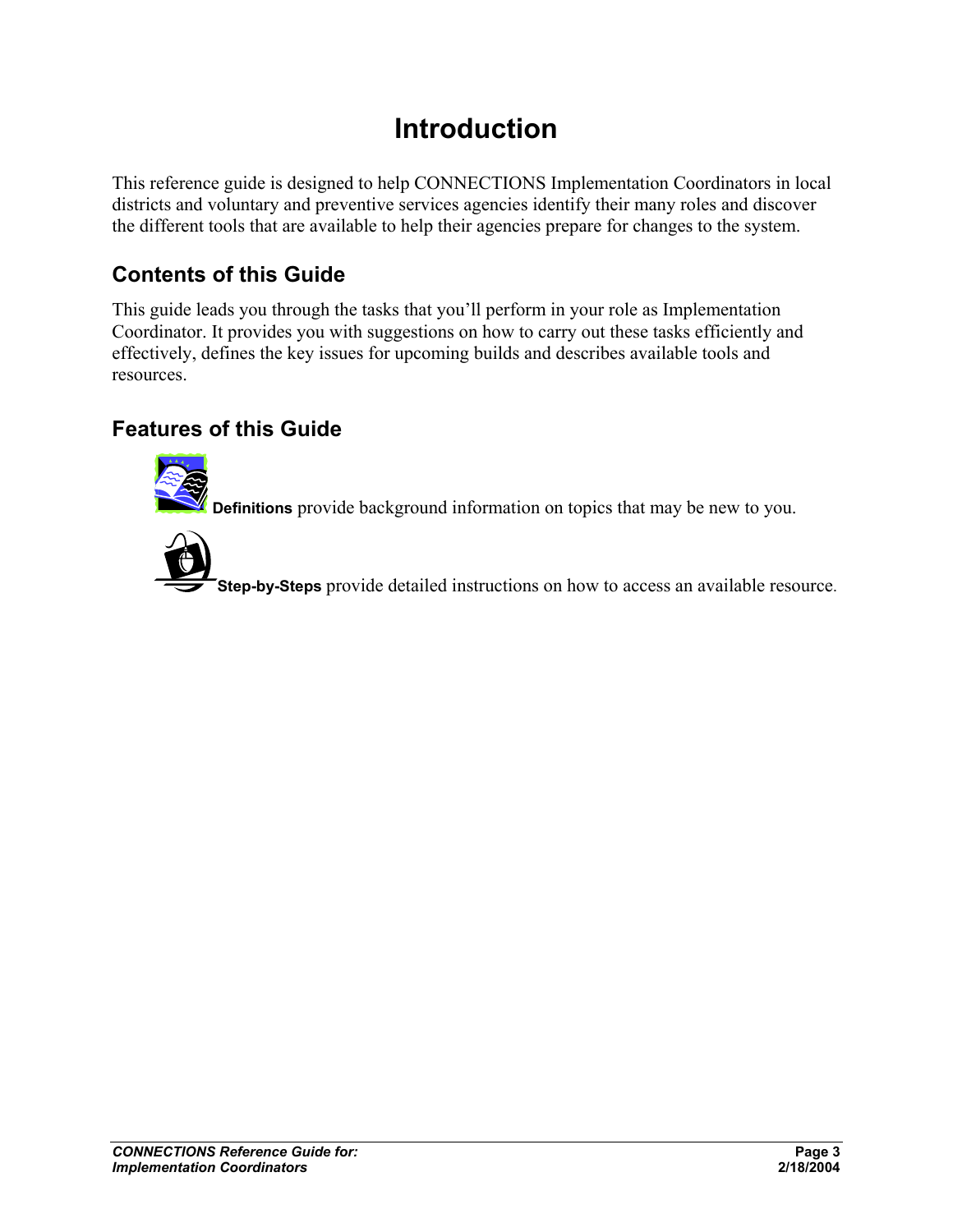# **Module 1: What is CONNECTIONS?**

## **Overview**

The New York State Office of Children and Family Services (OCFS) is responsible for overseeing New York's child welfare system and services. Child welfare services are provided through 58 Local Departments of Social Services (LDSS) and over 350 voluntary and preventive services agencies. Caseworkers and other staff from local districts and agencies use a case management computer system called CONNECTIONS to document child welfare activities.

The CONNECTIONS system is part of a Federal initiative called the Statewide Automated Child Welfare Information System (SACWIS). In 1993, the Federal government provided financial incentives for states to develop statewide automated child welfare processes in an effort to provide more efficient and effective administration of programs and Federal reporting. Many other states have similar systems with other names. By law, a SACWIS program is required to support the reporting data to the Adoption and Foster Care Analysis Reporting System (AFCARS) and the National Child Abuse and Neglect Data System (NCANDS).

CONNECTIONS is designed to become a single, statewide, integrated system for the collection and recording of child protective, preventive, foster care and adoption service information. Currently, CONNECTIONS is used by Child Protective Services caseworkers, as well as caseworkers responsible for the initial certification, approval and maintenance of foster and adoptive homes. CONNECTIONS Case Management (Build 18) introduces over 10,000 new users to CONNECTIONS. These workers—from Foster Care, Preventive and Adoption units in local districts and voluntary and preventive services agencies—will join CPS and Foster Care workers currently using the system. The new case management functionality that will be launched with Build 18 provides a single electronic case record in which workers will record assessments, service plans, and progress notes for a family.

With the implementation of CONNECTIONS Case and Financial Management (Build 19), caseworkers will record placement and legal activities, document financial eligibility, enter service authorizations, and track progress toward adoption finalization using the CONNECTIONS system. CONNECTIONS will become the sole "system of record." Financial eligibility determinations and service authorizations for Child Welfare Services will be performed in CONNECTIONS instead of in the Welfare Management System (WMS). Information currently collected in the Child Care Review Service (CCRS) system will be processed in CONNECTIONS. CCRS will be kept for historical purposes only.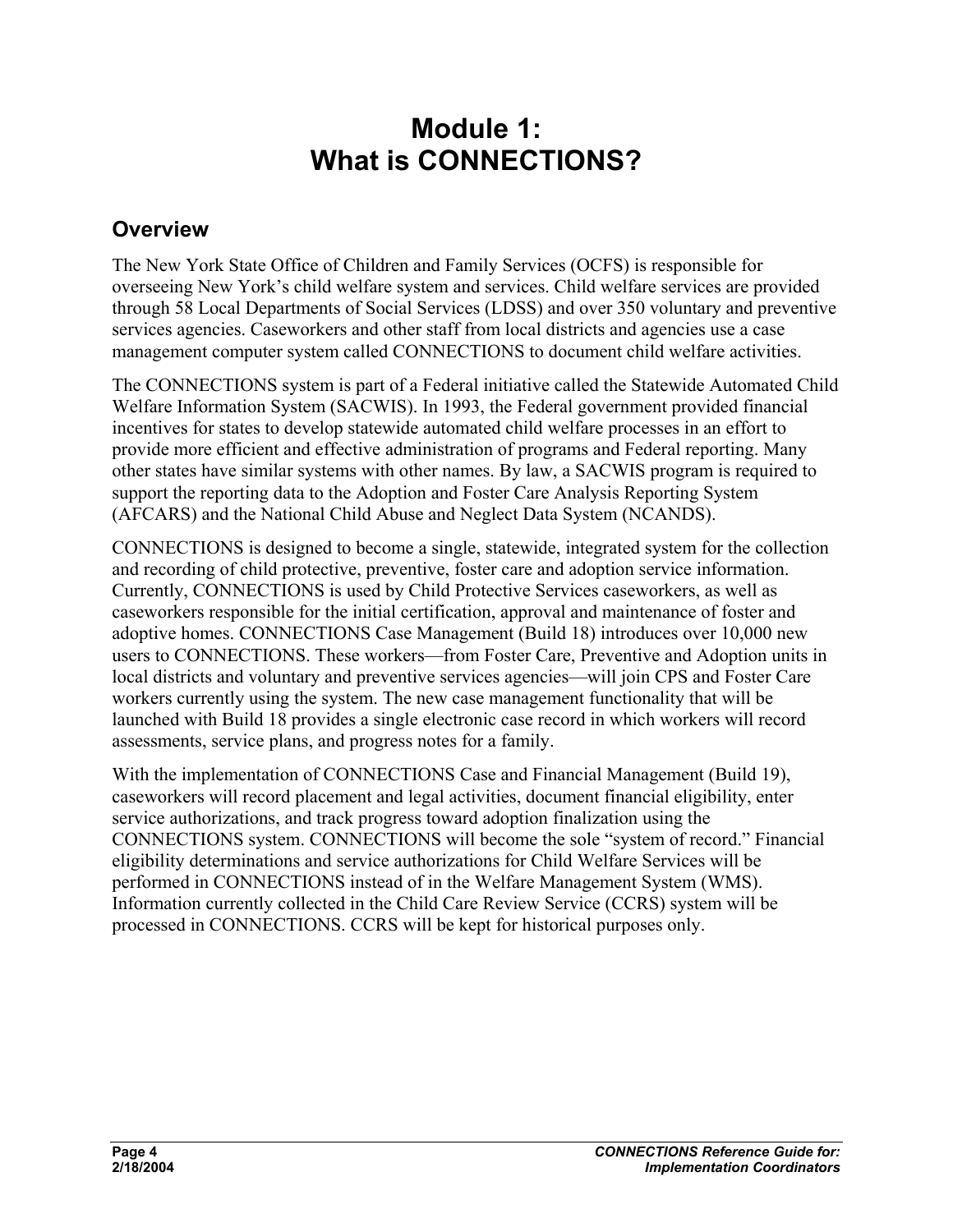## **What is a Build?**

CONNECTIONS has been implemented in a series of packages. Updates and enhancements to the CONNECTIONS system are often bundled together and implemented at the same time. These upgrades are called a "build." The origins of these changes are sometimes the result of specific user needs, SACWIS requirements, technical issues or SIRs.



# **System Investigation Request (SIR)**

A **SIR** is a method by which CONNECTIONS problems are investigated and resolved. SIRs begin with a call from a user to the Help Desk. If the Help Desk is unable to resolve the issue, the problem is assigned a Ticket number. Tickets that involve the CONNECTIONS Application are reviewed by the Production Application Triage Team. If they are unable to resolve the problem, a SIR is logged. New SIRs are reviewed by a team each week. The task of solving the SIR is then assigned. Once the work is completed, the fixed SIR is delivered to the field via a build.

Historically, builds that have introduced substantial technical changes to the system have brought about changes in procedures. For example, prior to Build 16, Risk Elements were recorded by CPS workers in a section of the paper-based Uniform Case Record (UCR). Build 16 (implemented on December 15, 2003) introduced many enhancements and modifications to CPS case recording. One of these enhancements was incorporating the Risk Assessment Profile (RAP) functionality into CONNECTIONS.



# **Risk Assessment Profile (RAP)**

The **RAP** is a research-based assessment tool that estimates the likelihood of recurrence of child abuse and maltreatment. It is the result of a research study that examined the relationship between family characteristics and subsequent indicated reports of child abuse and maltreatment for actual cases in New York State. Research-based (actuarial) risk assessment models have consistently proven to be more reliable and accurate than consensus-based models in determining the likelihood of future abuse or maltreatment, even when the consensus-based models have been utilized by experienced caseworkers.

## **Implementing a Build**

From the beginning of CONNECTIONS and through Build 16, builds have been implemented statewide to all users at a single time. Build 17 (Security for Case Management) will also be implemented in this way.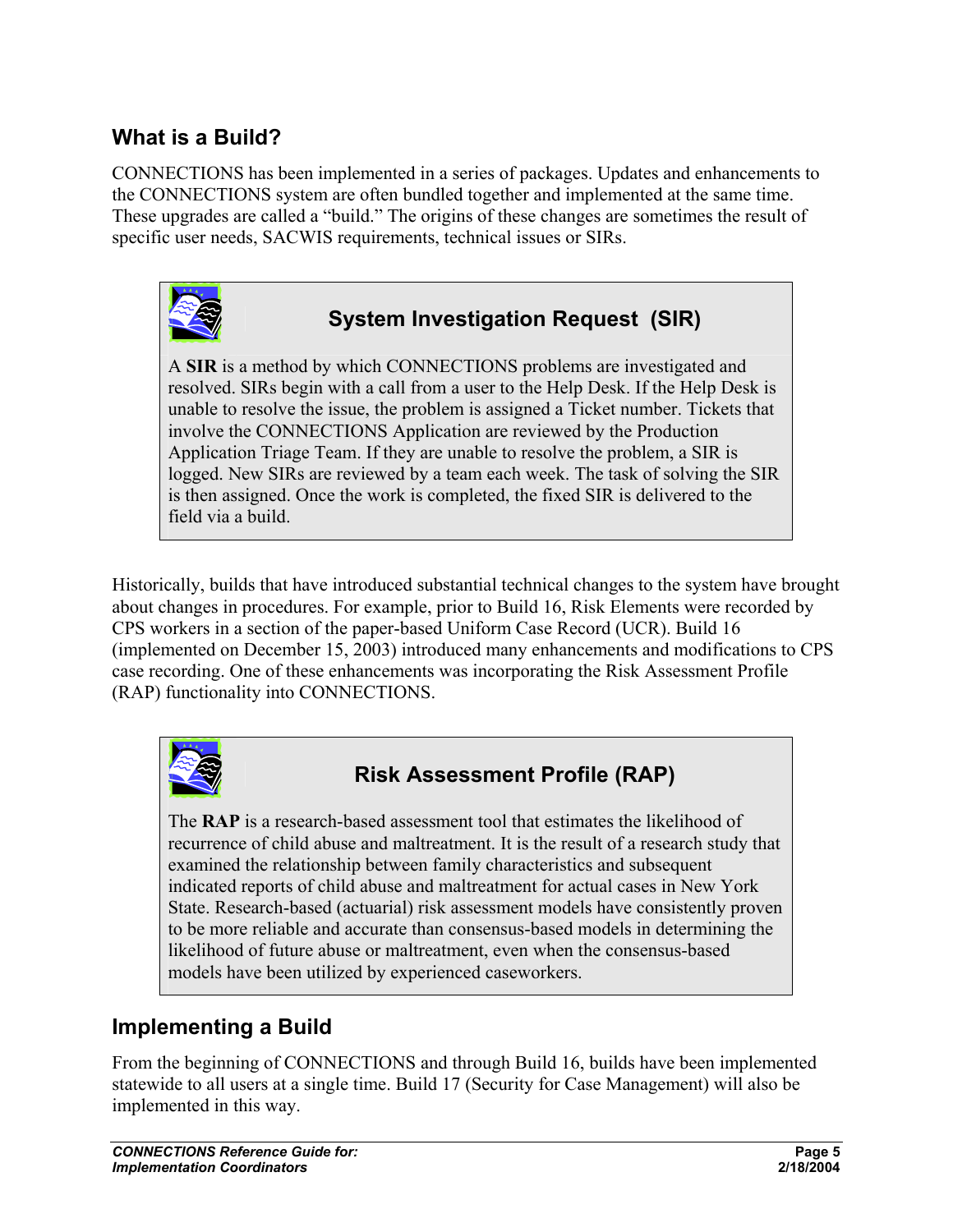A different approach will be used for both Build 18 (CONNECTIONS Case Management) and Build 19 (CONNECTIONS Case and Financial Management). These builds are being implemented using a phased approach. This means that each of these builds will be implemented in successive areas (waves) across the state over the course of approximately one year. This approach was selected to allow for the increased levels of training and on-site technical support that will be provided to users. It would not be possible, for example, to provide lab-based training in the weeks preceding the implementation of Build 18 to over 15,000 users at the same time. The same is true for providing on-site support to users during the initial weeks that follow the implementation.

With the phased approach, different sites will have different implementation dates. In this document, a "local" implementation date refers to the date when the build is scheduled to be implemented in your agency.

# **How Are Changes Made to the CONNECTIONS System?**

The CONNECTIONS Project follows a System Development Life Cycle (SDLC) approach to the development of new system features. (See the box on page 7). Under the SDLC, every effort is made to design a system that meets user needs, is compatible with best casework practice and addresses State and Federal SACWIS requirements. The length of time to follow the SDLC from start to finish varies from build to build. Larger builds can take years to develop.

In order to implement the new system successfully, districts and agencies undertake a series of preparation activities several months prior to the actual release date of a build. The next module, Your Role as an Implementation Coordinator, outlines these activities.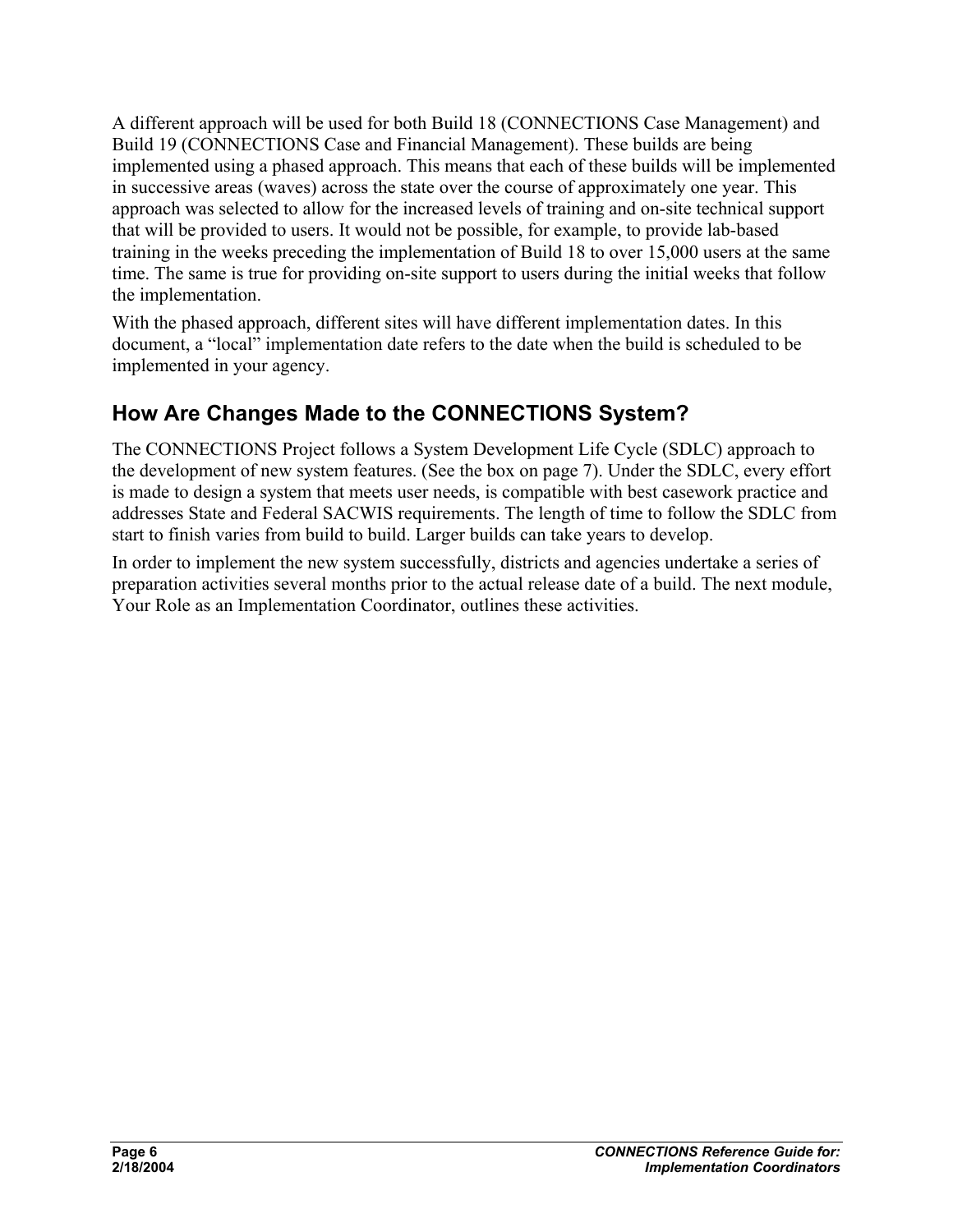

## **Phases of the System Development Life Cycle (SDLC)**

| <b>Requirements</b><br><b>Phase</b>         | During the Requirements Phase, OCFS staff and user<br>groups define what needs to be changed in the system and<br>propose a solution.                                                                                                                                                                                                                                                                                                                                                                                                                                                        |  |
|---------------------------------------------|----------------------------------------------------------------------------------------------------------------------------------------------------------------------------------------------------------------------------------------------------------------------------------------------------------------------------------------------------------------------------------------------------------------------------------------------------------------------------------------------------------------------------------------------------------------------------------------------|--|
| <b>Design Phase</b>                         | Once the requirements have been established,<br>programmers plan out how the new and modified<br>functionality will work in the application.                                                                                                                                                                                                                                                                                                                                                                                                                                                 |  |
| <b>Construction Phase</b>                   | Programming for the new and modified functionality<br>occurs during the Construction Phase. Initial testing is<br>performed and feedback is provided to the programmers.<br>Errors in the application are addressed before the next<br>phase of testing, User Acceptance Test (UAT).                                                                                                                                                                                                                                                                                                         |  |
| <b>User Acceptance</b><br><b>Test (UAT)</b> | Prior to the implementation of the build, workers from the<br>CONNECTIONS UAT team, as well as volunteers from<br>local districts and agencies, use a copy of the Production<br>database to conduct a final test of the technical changes to<br>the application.                                                                                                                                                                                                                                                                                                                             |  |
| Implementation<br><b>Phase</b>              | The Implementation Phase includes preparation activities<br>designed to implement the new system successfully.<br>Instructor-led training, videos and job aids are delivered to<br>users at a scheduled time prior to a build. Informational<br>materials are provided that prepare users for upcoming<br>changes. On-site implementation assistance, provided by<br>CONNECTIONS Field Support Staff, is planned for Build<br>18 and 19. CONNECTIONS Field Support Staff will work<br>closely with district/ agency staff to assure preparations for<br>the build(s) have been accomplished. |  |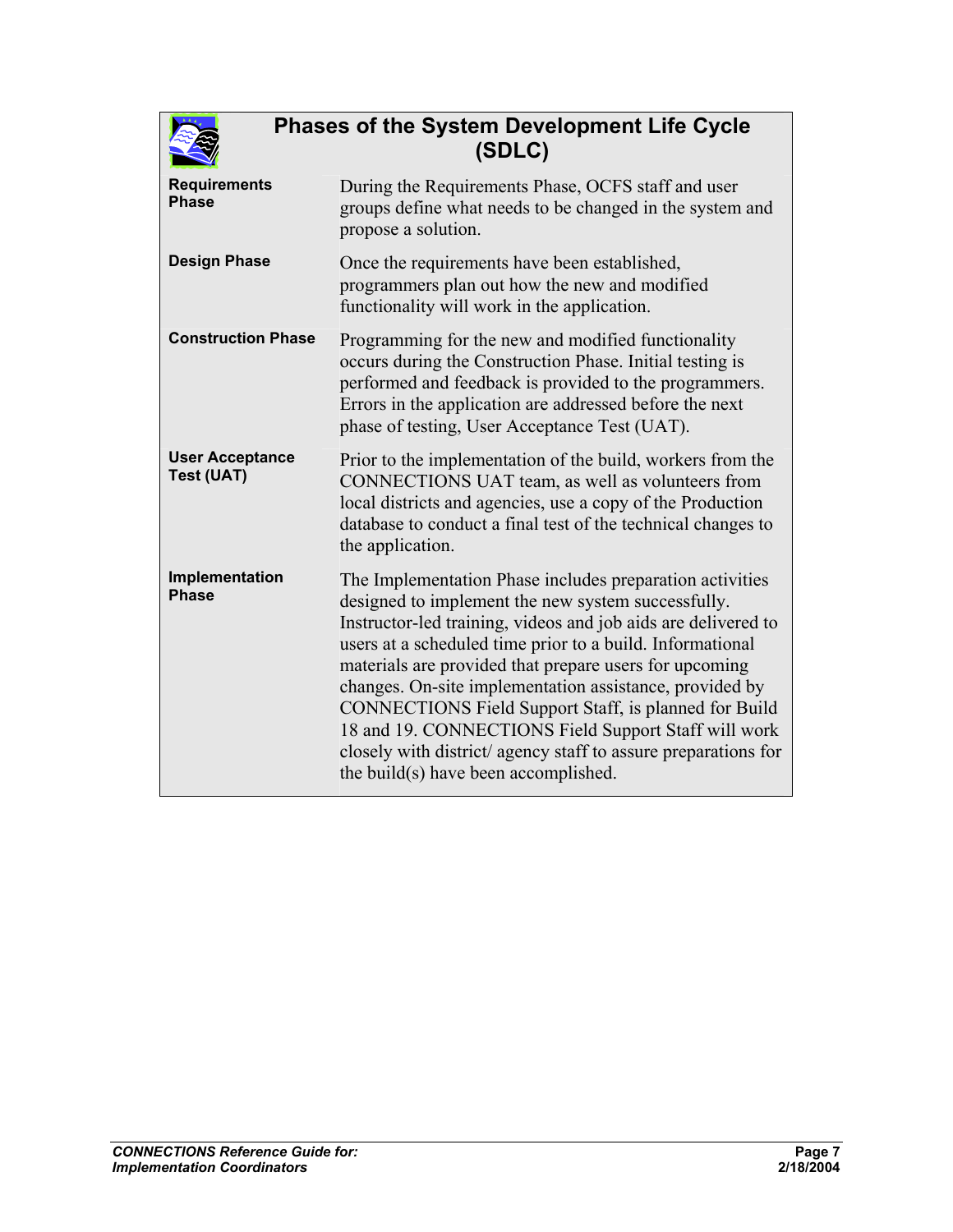# **Module 2: Your Role as an Implementation Coordinator**

As an Implementation Coordinator for your Local Department of Social Services or voluntary and preventive services agency, you will serve as a liaison between staff from your office and staff from the CONNECTIONS Project. Implementation Coordinators have many roles and responsibilities, including:

- ¾ serving as a point person for all CONNECTIONS-related issues;
- $\triangleright$  assembling and coordinating a local "team" to help your agency implement the changes to the system;
- $\triangleright$  participating in regional meetings; and
- $\triangleright$  introducing staff to the resources available to them that will promote a successful change.

In this module you will learn the roles and responsibilities of the local Implementation Coordinator and the variety of training, communication and implementation tools and supports available to you and your agency's staff.

# **Keeping Everyone Informed**

Implementation Coordinators serve as the liaison between CONNECTIONS Project staff and the staff from your agency for all communications concerning CONNECTIONS. These communications include weekly updates, alerts, announcements of upcoming builds, new initiatives, project updates, workgroups and committees, training, and technical considerations.

The CONNECTIONS Weekly System Update is sent on a regular basis by e-mail to all CONNECTIONS Implementation Coordinators, LAN Administrators, Security Coordinators, Directors of Services, CONNECTIONS Project staff and other key users. The Weekly Update notifies users about current system activities, policy and procedure changes, and reminders.

Alerts are sent to specific groups when unanticipated technical problems occur within the system.

Communications leading up to a build are very important. They are designed to inform users of the content of the build, time frames for distribution, available training, and implementation activities associated with the build. Prompt distribution of this information to the staff in your agency helps prepare them for upcoming changes to the system. These communications include the following:

#### ¾ **Highlights**

The Highlights document is an overview of the build. It is sent approximately six weeks prior to implementation.

#### ¾ **Release Notes**

The Release Notes describe the updates associated with the build, as well as general points and reminders. They also contain a list of related changes, enhancements and fixes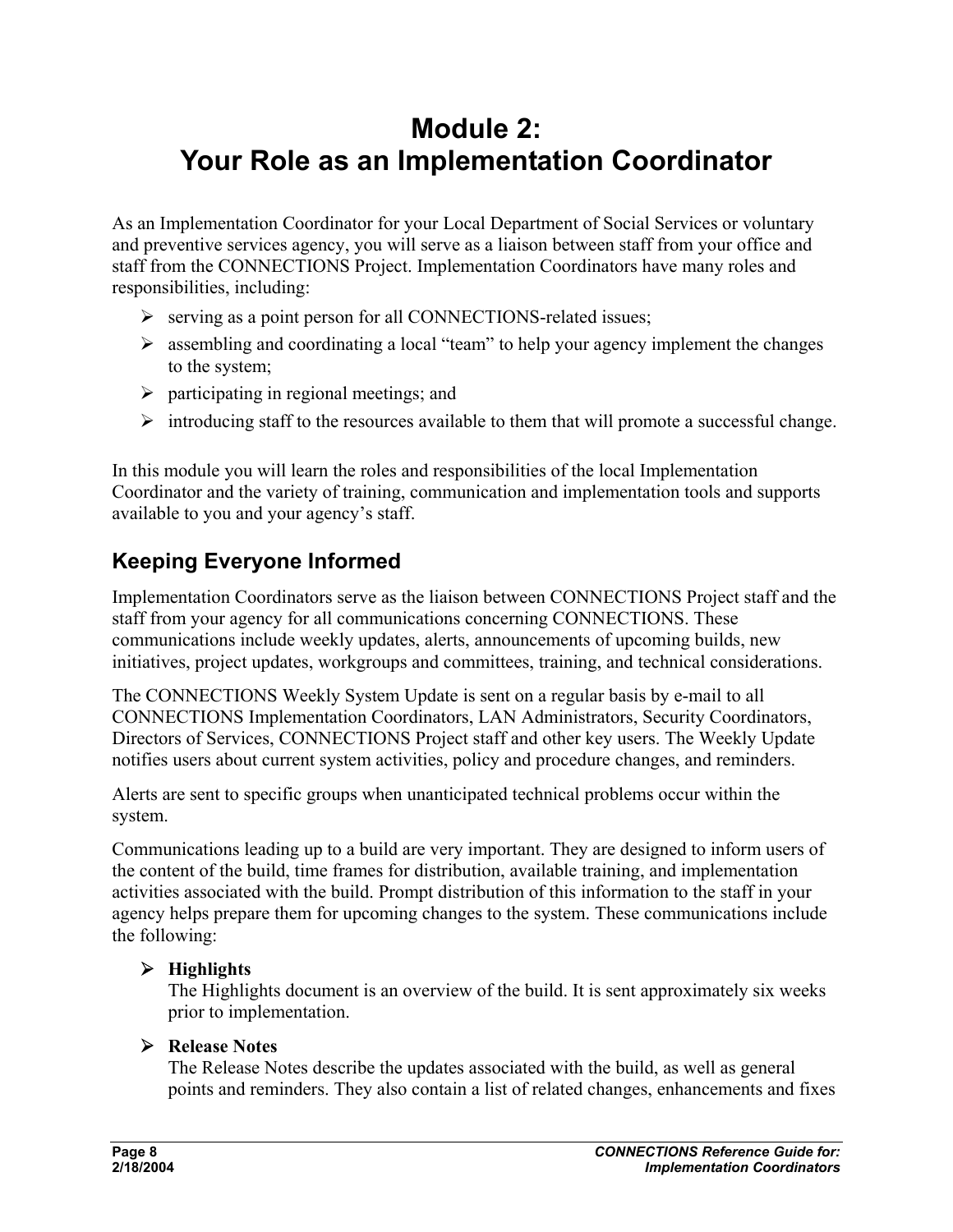relative to the build. The Release Notes are sent approximately one to two weeks prior to implementation. The Build Schedule is sent along with the Release Notes.

#### ¾ **Distribution Memo**

The Distribution Memo is the final communication on a build. It is sent immediately (one to two days) prior to the implementation.

#### ¾ **Training**

Training materials and schedules are mailed to districts and agencies prior to the build.

The above referenced materials will be mailed directly to district and agencies. This information is also posted on the OCFS CONNECTIONS Intranet Website.

It is important to keep CONNECTIONS Project staff informed of changes in your district or agency. When there is a change to the person serving in the role of Implementation Coordinator, Application Security Coordinator or Backup Application Security Coordinator, a CONNECTIONS Coordinator Update Form must be used. This form is posted in the Public Folders. The path is: Public Folders>All Public Folders>Statewide>CONNECTIONS> Application>Implementation. A copy of this form can be found in Appendix B of this guide. Send Implementation Coordinator updates to *donna.cramer@dfa.state.ny.us*. Send completed update forms pertaining to Application Security Coordinator or Backup Application Security Coordinator to *jo.shrader@dfa.state.ny.us*.

In addition, please notify the CONNECTIONS Project Staff if there are changes to the recipients of the CONNECTIONS OCI Report. Please contact the Communications Team at *CONNECTIONSCommunications@dfa.state.ny.us* if you have questions about updating the recipients of the CONNECTIONS OCI Report at your agency.

# **Coordinating Your Local Implementation Team**

In order to prepare your staff for upcoming changes to the system, it will be important for you to coordinate the local Implementation Team in your agency. At a minimum, your team should consist of the LAN Administrator, Security Coordinator, Data Warehouse Coordinator and Staff Development Coordinator, as well as a representative from each functional area (e.g. CPS, Foster Care) and other appropriate agency administrators.

The team will have many responsibilities. One of the first tasks the team will have is identifying all staff in the agency (e.g., managers, supervisors, caseworkers, and support staff) who may be affected by changes made to the CONNECTIONS system when a build is implemented. The team will also review all upcoming changes to determine if it is necessary to develop or modify local policies and procedures. They will also establish training and data clean-up plans and determine how to share information with staff. The strategy for supporting staff as they use the new functionality must be planned out and organized. Local Implementation Teams should schedule meetings on a regular, on-going basis.

# **Working with CONNECTIONS Regional Field Support Representatives**

Your primary contact with OCFS regarding CONNECTIONS- related issues is your CONNECTIONS Regional Field Support representative. Regional Field Support representatives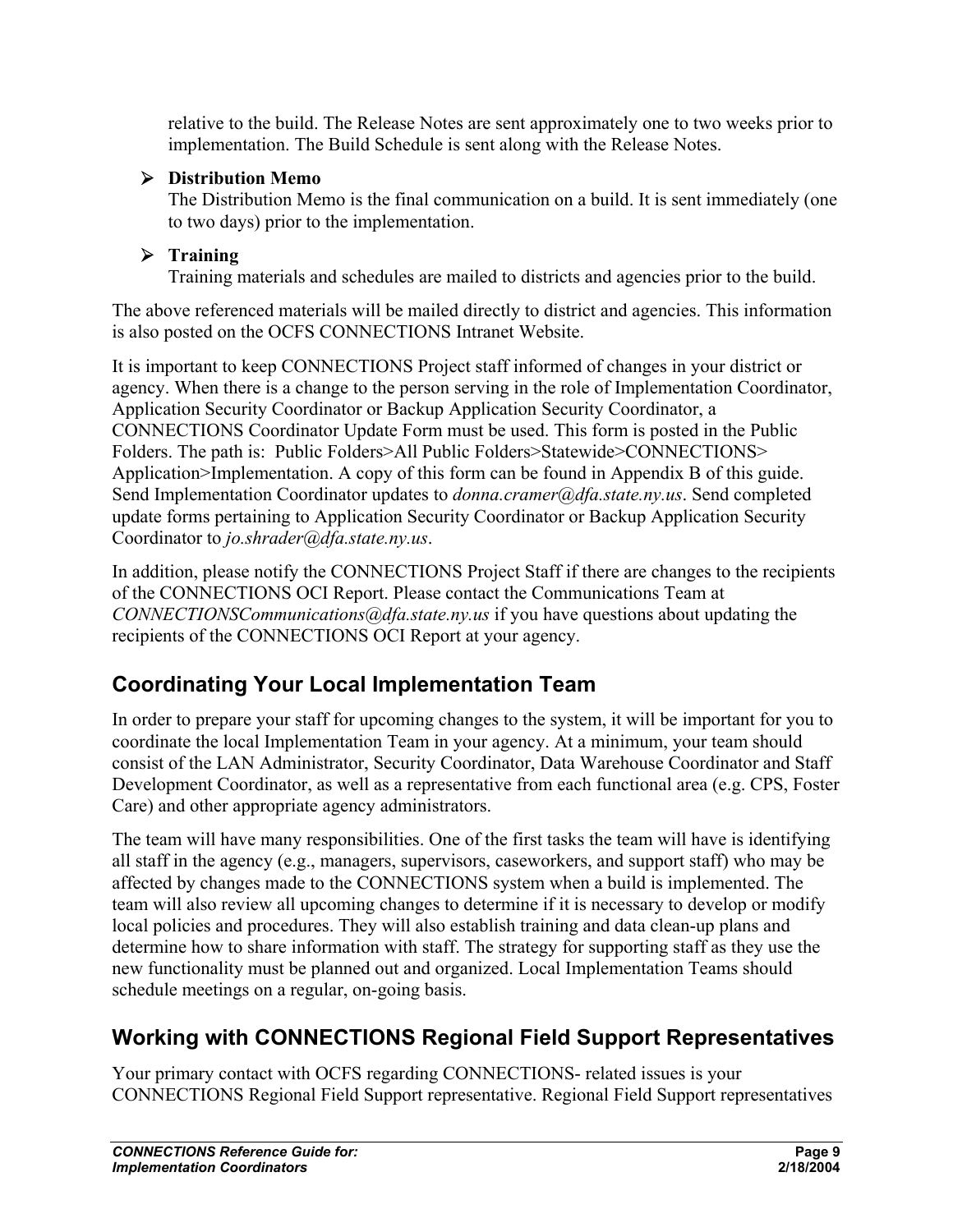are a valuable resource for information. They are available to answer questions, offer guidance and provide technical assistance on the CONNECTIONS application. Your Regional Field Support representative can provide you with essential tools and strategies that will assist your agency in preparing for implementation.

A listing of Regional Field Support representatives can be found on the OCFS CONNECTIONS Intranet Website on the Implementations page.

# **Participating in Regional Planning**

Regional Implementation Support Teams (RISTs) consist of Implementation Coordinators from local districts and voluntary agencies, as well as other designated staff from a particular region in New York State. These teams provide a forum to share practice and technical solutions to commonly experienced problems. The RIST also attempts to standardize functional procedures that involve an interface between local districts and agencies. The agenda and frequency of meetings are determined by each team. RISTs begin meeting 10–12 months prior to the implementation of a build.

# **Preparing Your Agency for New Development**

Prior to the implementation of a build, there are many resources available to help you and your team prepare for implementation. OCFS has developed a coordinated series of activities to support the successful integration of program and system changes that will be necessary in order to incorporate CONNECTIONS Case Management into casework practice and business functions.

This approach relies on a partnership between OCFS, local districts and agencies to provide staff with the operational support needed to make effective and efficient use of CONNECTIONS functionality. With this approach, information concerning the content and impacts of CONNECTIONS functionality is released in manageable parts over a period of time, starting with the provision of high-level overviews to management staff and culminating with detailed instruction about how the system works.

Appendix D contains a timeline which illustrates program and system activities leading up to the implementation of Build 18 (from a district/ agency perspective). Listed below are descriptions of these activities, as well as other mechanisms used to introduce changes to the system, develop strategies, address concerns and communicate issues that may develop.

## *District/Agency Profile*

The District/Agency Profile is a Web-based document that is designed to collect data. The data collected will help the CONNECTIONS Implementation Management team, and your agency, plan and prepare for the release of new CONNECTIONS functionality. The District/Agency Profile solicits information concerning agency contacts, caseloads, staffing and non-CONNECTIONS computer equipment. Much of the document is pre-filled with data from existing sources that should be updated by agency staff, as needed. Once completed, the information is kept as a resource.

Appendix G contains a screen print of a page from the District/ Agency profile.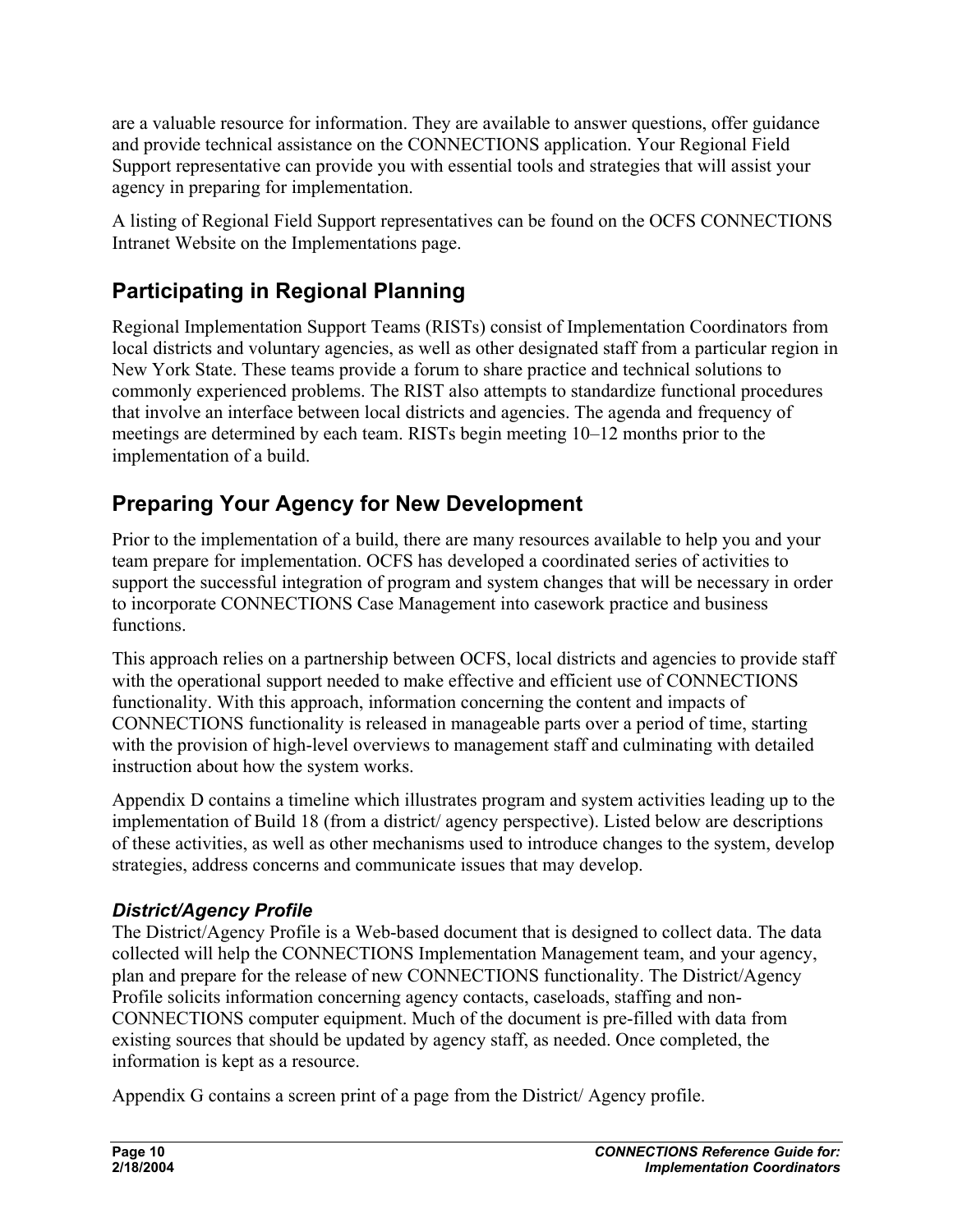#### *CONNECTIONS Case Management Issue Brief*

The CONNECTIONS Case Management Issue Brief is a standardized series of documents intended to assist administrators from local districts and agencies. Each Issue Brief presents a different decision point or issue. It provides background information about the issue and lays out the costs and benefits of alternative courses of action. Recommendations for appropriate decisions are included in each Issue Brief; however, districts and agencies have the discretion to select other decision(s).

Issue Briefs will be distributed to local districts and agencies as appropriate, and they are posted on the CONNECTIONS Intranet Website. Appendix C contains a copy of the first Issue Brief, "Entry of WMS Number into CONNECTIONS."

#### *High Level Overview*

The High Level Overview is an orientation session presented regionally to local district and agency management personnel ten months prior to the implementation of a build. These sessions will provide a summary of the key features of the build, outline policy and operational impacts, as well as describe the implementation plan and identify the next steps for the group. This overview is led by CONNECTIONS Implementation and OCFS Program Staff.

#### *Regional Forums*

Regional Forums are designed to provide local districts and agencies with a more detailed overview of the operational impacts, implementation activities, and key features of a build. Regional Forums are scheduled to occur eight months prior to the implementation of a build. These meetings include a prototype of what the pending changes will look like, as well as information about how the system will support those changes. Managers, Supervisors and Implementation Coordinators should attend these meetings.

#### *Impact Analysis Documents*

Impact Analysis documents are developed to help districts and agencies prepare for builds and new functionality. Each document focuses on a specific functional area in the system and explains how it is impacted by the new design. The analysis includes a brief description of current functionality (or current manual process) and outlines for the user what will stay the same and what will change with the build. In addition, System and Program implications and considerations are reviewed and summarized.

Impact Analysis documents are covered in more detail in Module 3 of this guide.

Impact Analysis documents can be found on the OCFS CONNECTIONS Intranet Website.

#### *Self-Assessment Tool and Local Implementation Plan*

The Self-Assessment Tool is designed to help local districts and agencies identify significant programmatic, staff- and system-related issues that must be considered while preparing for a build. It is intended to guide the agency in an assessment of its own readiness and development of a local Implementation Plan. The Self-Assessment is generally divided into five sections:

#### ¾ **Organizing the Implementation of the Build**

Local districts and agencies identify the appropriate staff to carry out implementation tasks. This includes designating a Local Implementation Coordinator, forming the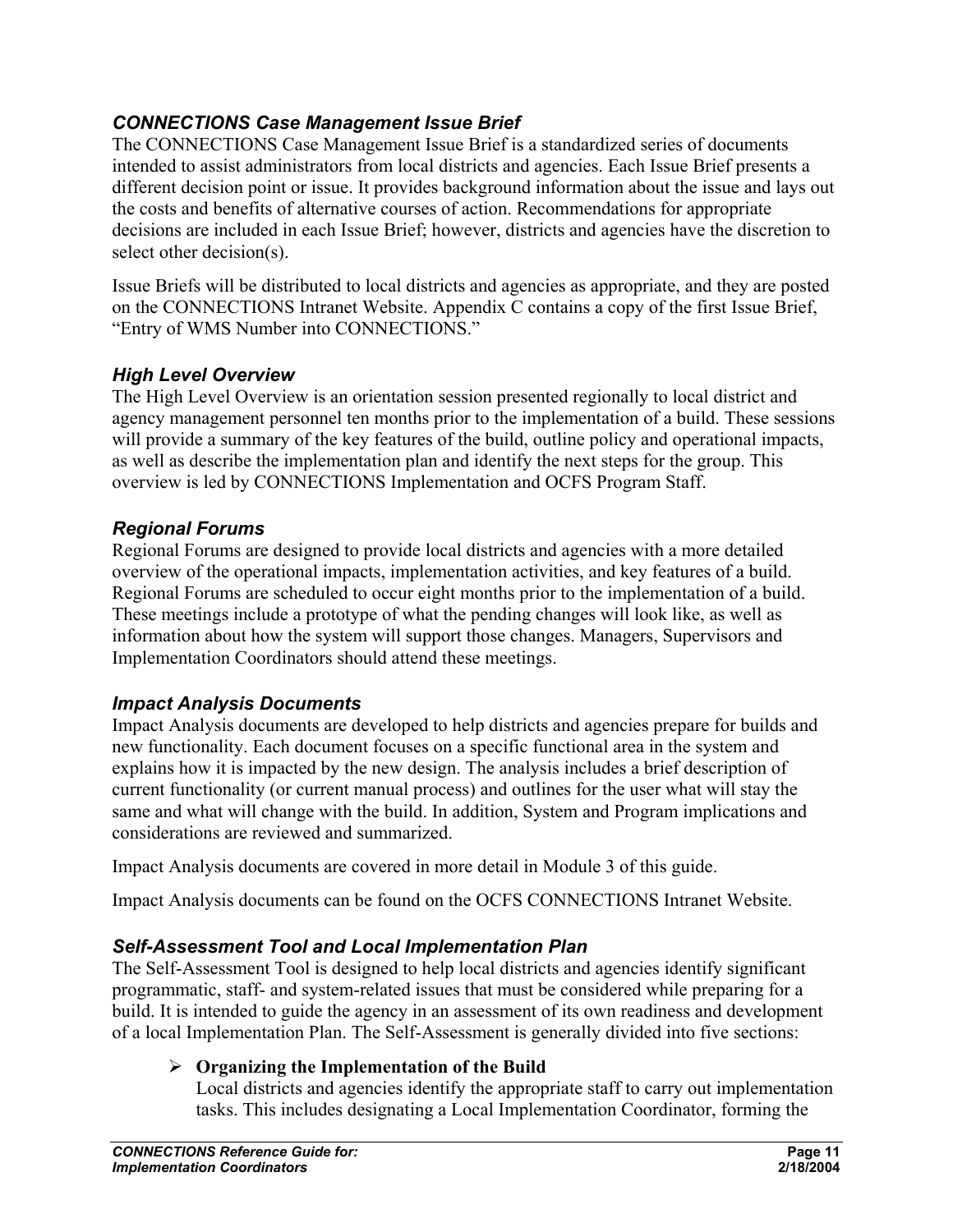Local Implementation Team and identifying all other appropriate staff needed to support implementation of the build.

#### ¾ **General Readiness Issues**

Local districts and agencies ensure that staff and stakeholders have a basic understanding of the new functionality, and that planning for the build has taken into account the impact of the changes (e.g., casework activities, workflows, operating procedures etc.).

#### ¾ **Staff Computer Literacy**

Local districts and agencies assess whether appropriate staff have the necessary computer skills and are competent with current CONNECTIONS procedures.

#### ¾ **Data Clean-up**

Local districts and agencies identify potential data issues and review activities that can be completed prior to implementation.

## ¾ **Program and Operational Considerations**

Local districts and agencies review activities regarding policy and practice changes that may be necessary as a result of the build.

Each item listed is considered a benchmark. An assessment is conducted on the district/agency's current state of readiness in comparison to each benchmark. If a gap is discovered, necessary plans are developed to address areas that need the greatest attention prior to the build.

The Self-Assessment Tool is covered in more detail in Module 3 of this guide.

## *Readiness Checklist*

The OCFS Implementation Management Team provides a Readiness Checklist and schedules Readiness Checklist Meetings for each district and agency prior to a build. The Readiness Checklist contains key activities to help local districts and voluntary agencies prepare for the changes in functionality with the upcoming build.

The Implementation Coordinator's role in this process is to monitor the achievement of items on the Readiness Checklist. It is recommended that the Implementation Coordinator and the local implementation team review their readiness in connection with the items on the checklist and begin to take any necessary actions to prepare for a smooth transition. If areas are identified where assistance is needed, you may contact your CONNECTIONS Regional Field Support representative.

## *Data Integrity*

Leading up to a build, it may be necessary to clean up data in the legacy system or within CONNECTIONS in order to take maximum advantage of the functionality to be released. The CONNECTIONS Project will provide districts and agencies with clean-up reports, along with instructions on what needs to be done. These reports are designed to help identify potential data issues and focus effort where it is most needed.

The Multiple Person Clean-Up Report is a clean-up report developed to help agencies identify and eliminate multiple person identifiers for the same person or update demographic data. Conversion reports are used to compare a snapshot of current data with how it will be converted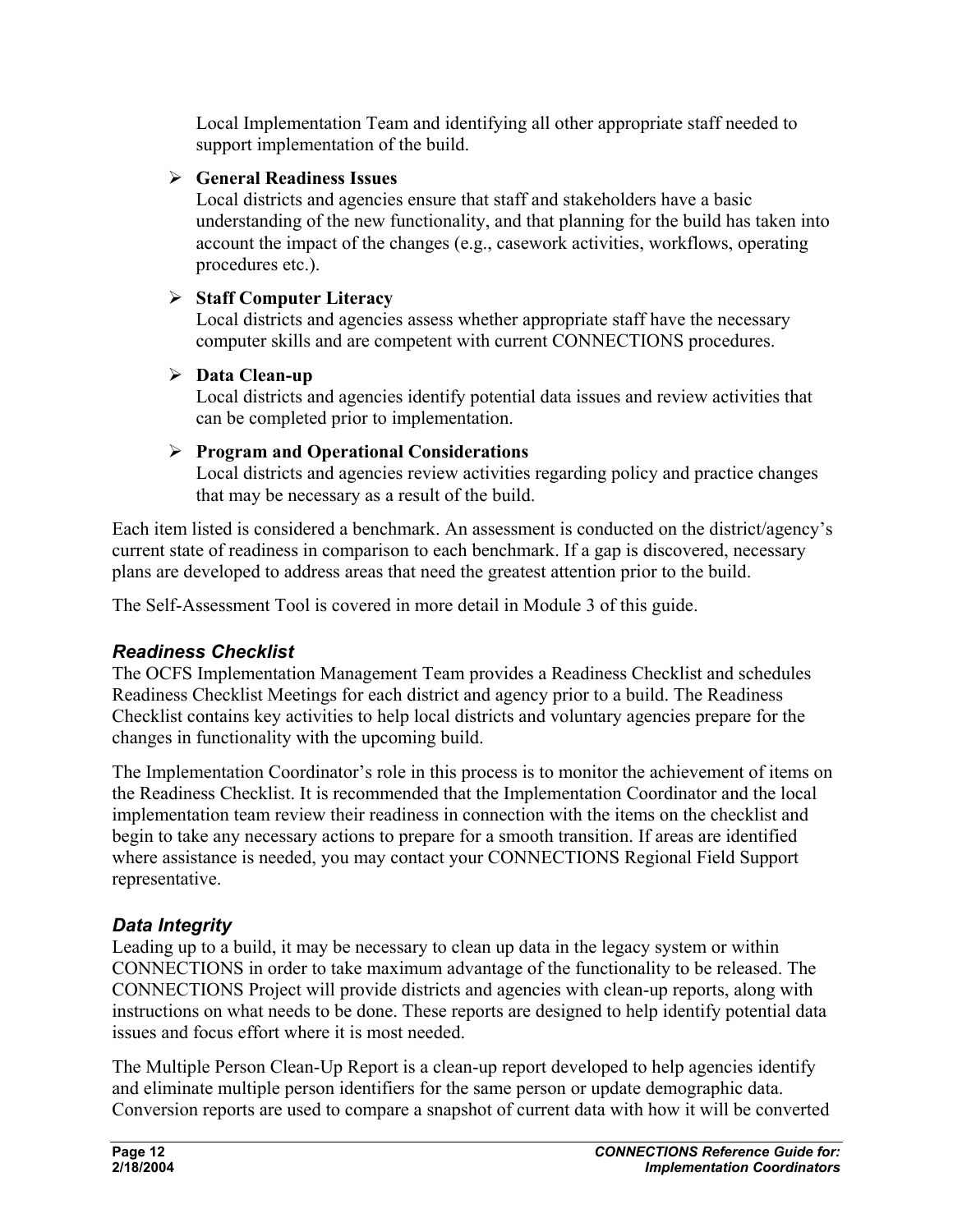in CONNECTIONS. For Build 18, this process begins eight or nine months prior to the Implementation in each specific area (wave).

On-site assistance from your CONNECTIONS Regional Field Support representatives is available. In addition, the CONNECTIONS Project will have a cadre of staff devoted to assisting agencies with larger clean-up activities. A listing of Regional Field Support representatives can be found on the OCFS CONNECTIONS Intranet Website on the Implementations page.

#### *Business Process Analysis and Redesign*

Prior to the introduction of new functionality, districts and agencies should examine their current business processes to determine if there is a need to revise procedures and workflows in order to take full advantage of new features in the system. This process is referred to as the Business Process Analysis and Redesign.

The CONNECTIONS Implementation Team provides Local Implementation Coordinators with tools and "model" business processes, as well as on-site support on a request basis to assist in this effort. Once staff in a district or agency understand how new system functionality works, they will want to assemble a team. It is critical that teams studying a particular process include workers who perform that particular function as part of their regular duties.

There are several methods that can be used to undertake this task. Most approaches involve mapping the steps in a specific business process and then identifying what will be affected or should be changed.

For example, district/agencies that employ a procedure to review progress notes may wish to review that procedure since progress notes will be entered on-line upon the implementation of Build 18 and they will "freeze" (i.e. will no longer be modifiable) after 15 days.

CONNECTIONS Field Support staff are available to provide on-site support and assistance to your agency

#### *Resource Users*

Resource Users are staff designated by their district or agency to receive extra training and support in order to enable them to be a resource to their co-workers during the implementation of a build. This is intended as a supplement to the support provided by CONNECTIONS Implementation staff. Districts and agencies have the option of assigning staff to this function. The number of Resource Users a district or agency will designate may vary from build to build.

Additional lab-based and classroom training will be provided to Resource Users for Build 18. This training will include supplemental hands-on application training that is intended to give a more thorough understanding of the new functionality. In addition, this training will provide information on conversion issues, reinforce the role of the Resource User, and include strategies on how the Resource User may assist other staff during the implementation process.

Resource Users will be invited to participate in conference calls covering implementation issues and discussions about how users in other agencies have solved problems.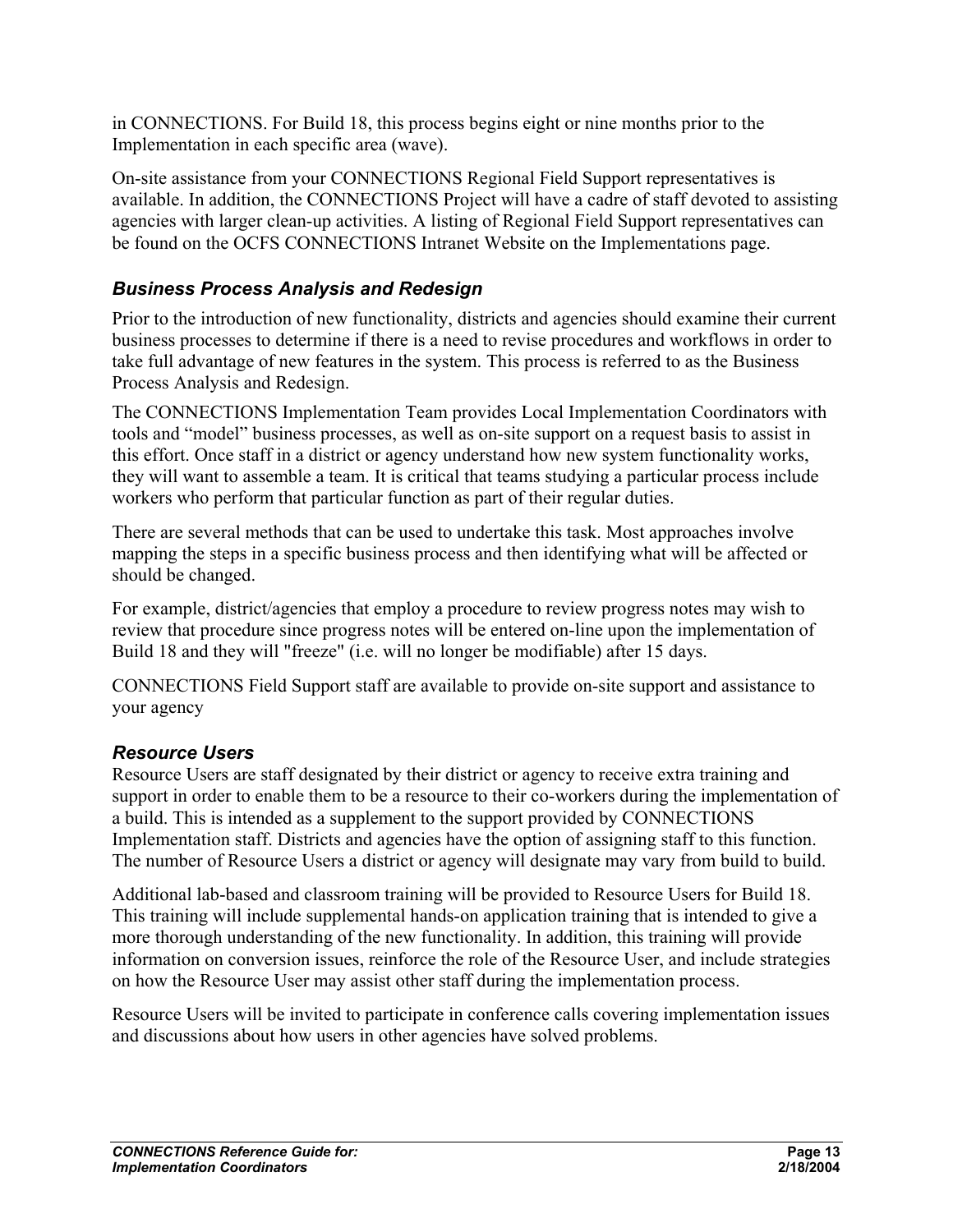#### *Supervisors*

Supervisors are a vital part of any change effort. They will receive lab-based training covering the functions they will be performing in the system. In addition, supervisors will receive specific training to prepare them to assist their staff during the implementation process, including training on issues pertaining to change management.

#### *User Acceptance Test (UAT)*

Prior to the implementation of a build, experienced workers and supervisors from local districts and agencies are invited to participate in User Acceptance Test (UAT). These volunteers, along with staff from the CONNECTIONS UAT team, participate in the final round of testing. In UAT, workers use a copy of the Production database to test the technical changes made to the application. Districts and agencies participating in UAT benefit from the experience by having their staff use the new functionality prior to the build.

#### *Preview Application*

The Preview Application, available just prior to a build, provides CONNECTIONS users with the opportunity to view and practice new CONNECTIONS functionality in advance, using a copy of real data. Practicing in Preview does not affect the Production system. **Information entered in Preview does not carry over to the Production database**. Users will receive notification when the Preview Application becomes available.



#### **Step-by-Step: Launching the CONNECTIONS Preview Application**

- **1** Double-click the **Logon to Connections Training/Preview** icon. *The Citrix Logon dialog box displays in Microsoft Internet Explorer.*
- **2** Enter *your* user name in the **Username** field. *This field is pre-filled with information entered by the last person who used this computer.*
- **3** Enter *your* password in the **Password** field. *This field is case sensitive.*
- **4** Enter the appropriate domain in the **Domain** field. *This field is pre-filled with information entered by the last person who used this computer. If you are unable to logon using the NYSDSSNYC domain, enter NYSDSSALB in the Domain field. If you are unable to logon using the NYSDSSALB domain, enter HSEN in the Domain field*
- **5** Click on the **Logon** button. *A File Download Progress box displays, followed by a Confidentiality Warning message box.*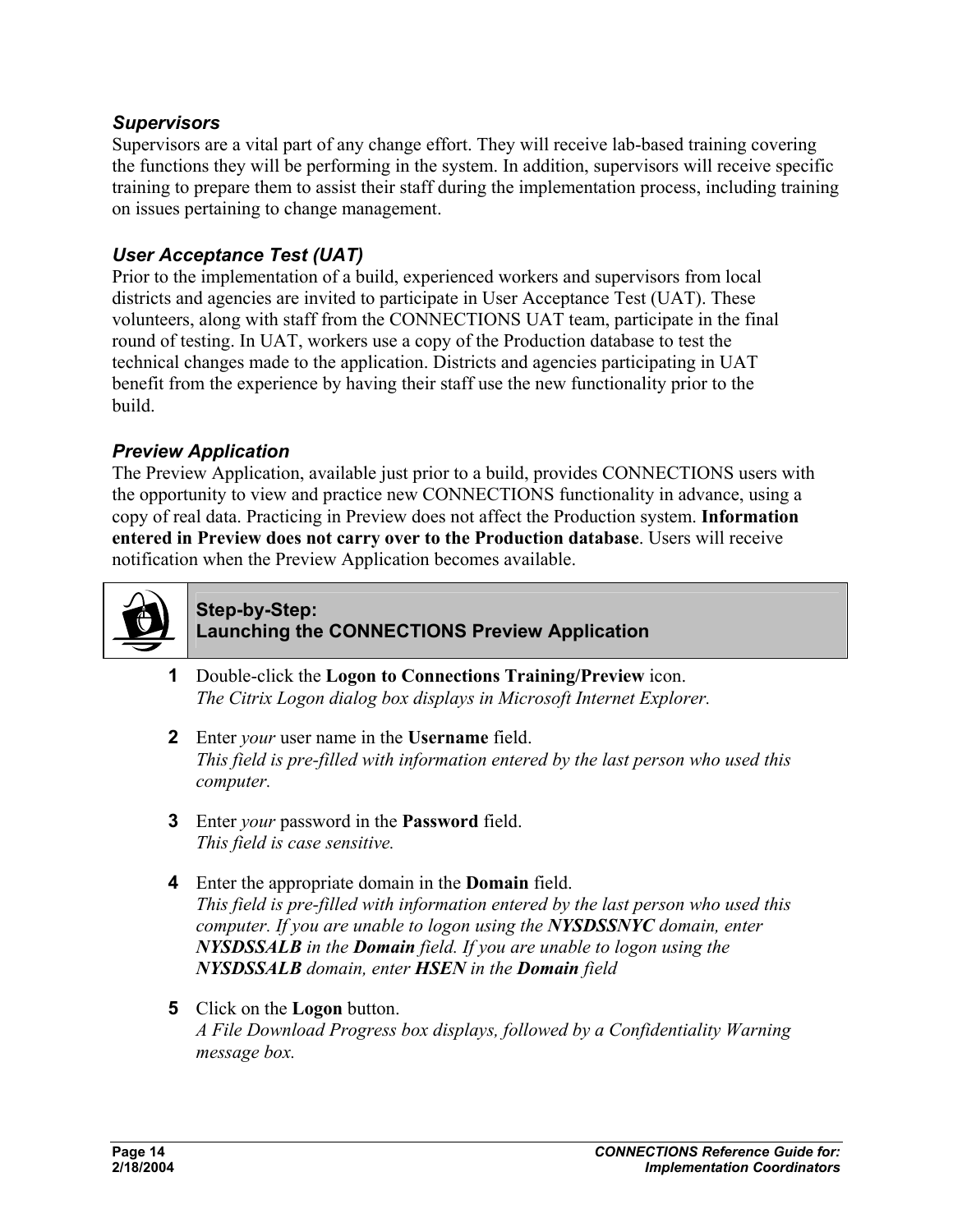- **6** Click on the **OK** button in response to the confidentiality warning message. *The Citrix desktop displays and your Citrix session begins. When you sign on using the Logon for CONNECTIONS Training/Preview icon, three icons display on the Citrix desktop:* 
	- *CONNECTIONS Training*
	- *CONNECTIONS Preview*
	- *Policy Library*
- **7** Double-click the **CONNECTIONS Preview** icon on the Citrix desktop. *When the CONNECTIONS Preview Application has launched successfully, the CONNECTIONS Toolbar displays. The title bar reads: "CONNECTIONS Preview - <Your Name>.*

#### *On-Site Support*

When significant new functionality is released, CONNECTIONS Project Field representatives provide on-site support and technical assistance. This support continues for weeks following the implementation of the build. Staff will be available to help develop solutions to system-related problems and assist users who are experiencing difficulty with the new system. During the initial days of implementation, Project Field representatives keep the lines of communication open by staying in touch with each other and with staff from other regions, districts and agencies. This practice supports staff by enabling them to benefit from each other's experience. As a result, they are better able to assist users.

On-site support activities planned for Build 18 include:

- $\triangleright$  working side-by-side with local district and agency staff newly trained on the CONNECTIONS system and assisting them in processing Child Welfare cases (possibly including entering progress notes into the system, directing person searches, directing person merges/splits and processing local data maintenance);
- $\triangleright$  assisting newly trained staff in acquiring a proficiency in using the new CONNECTIONS application to document case information;
- $\triangleright$  providing direct technical assistance;
- $\triangleright$  identifying and troubleshooting technical problems/issues and providing resolution and escalation, as appropriate; and
- ¾ interpreting instructional materials and Job Aids to assist CONNECTIONS users in comprehending and completing tasks;

#### *Enterprise Help Desk*

Part of the Implementation Coordinator's role is to establish a local procedure for contacting the New York State Office for Technology (NYS OFT) Enterprise Help Desk. This involves determining which staff members are designated to make the calls (e.g., LAN Administrator, Supervisors, Caseworkers), and which staff members are designated contact representatives for return calls.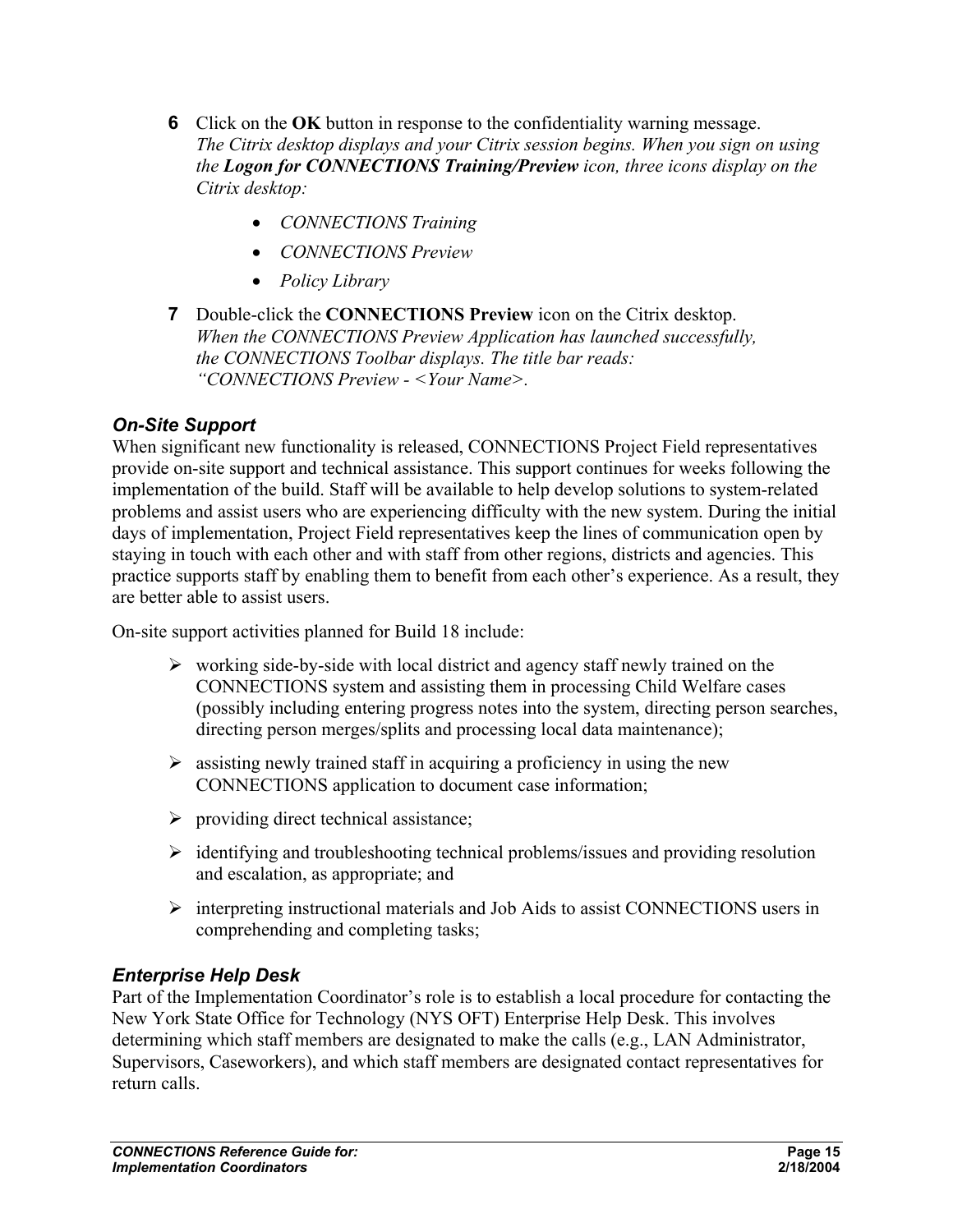The Help Desk is available to answer basic questions related to equipment, or to solve problems with the CONNECTIONS application, 24 hours a day, seven days a week. The phone number is **1-800-697-1323**. If they cannot solve the problem occurring at your agency, they will record the information and forward it to others who can. The designated staff person will be given a ticket number to use for tracking the issue and following-up on the issue's resolution. A record of this ticket number should be maintained at your agency for any follow-up conversations with the Help Desk.

For more information about the Enterprise Help Desk, please refer to the UNISYS Enterprise Help Desk Users Guide. Copies of this guide are available on the CONNECTIONS Intranet Website at:

*http://sdssnet5/ocfs/connect/miscfile/NYS End User Communication Guide 031302.pdf.*

# **Training Tools**

A variety of CONNECTIONS training tools and courses are available. Some of these tools and courses are designed specifically to help staff prepare for a build. Build training includes instructor-led classroom training, videos, job aids and the Training Database. In addition to build training, a variety of regular instructor-led courses are provided on a year-round basis. There are also Step-by-Step Guides that contain detailed instructions on how to carry out CONNECTIONS tasks efficiently and effectively.

## *Build Training*

Build training is specifically designed to help staff prepare for a build. These classes are instructor-led and offered in a classroom or computer laboratory setting. Build training is provided in the weeks preceding the implementation of a build. These trainings focus on changes to the system and provide hands-on practice to reinforce the skills that will be needed with the build. Numerous trainings will be provided for upcoming builds. Each of these trainings is designed for a specific target audience. Trainings planned for Build 18 include the following courses:

#### ¾ **Classroom Policy and Casework Practice Training**

This training will support supervisory and line staff's understanding of the casework values, knowledge and skills upon which the system us designed as well as support staff's ability to use the new assessment tools and documentation. This two-day training session will be conducted in a classroom setting in regional locations throughout the State approximately 5-12 weeks prior to an implementation.

#### ¾ **Introduction to CONNECTIONS and Build 18**

This training is a half-day course, offered to all caseworkers and supervisors 7-10 weeks prior to local implementation of the build. It will provide users with a brief orientation to the basics of the CONNECTIONS system, including an introduction to CONNECTIONS concepts and vocabulary. The majority of the training will focus on providing a framework of Build 18. Other Build 18- related trainings and necessary preparations will be identified and discussed.

#### ¾ **CONNECTIONS Readiness**

This training is a half-day course offered to new CONNECTIONS users 4-8 weeks prior to local implementation. It is intended to complement the Building Blocks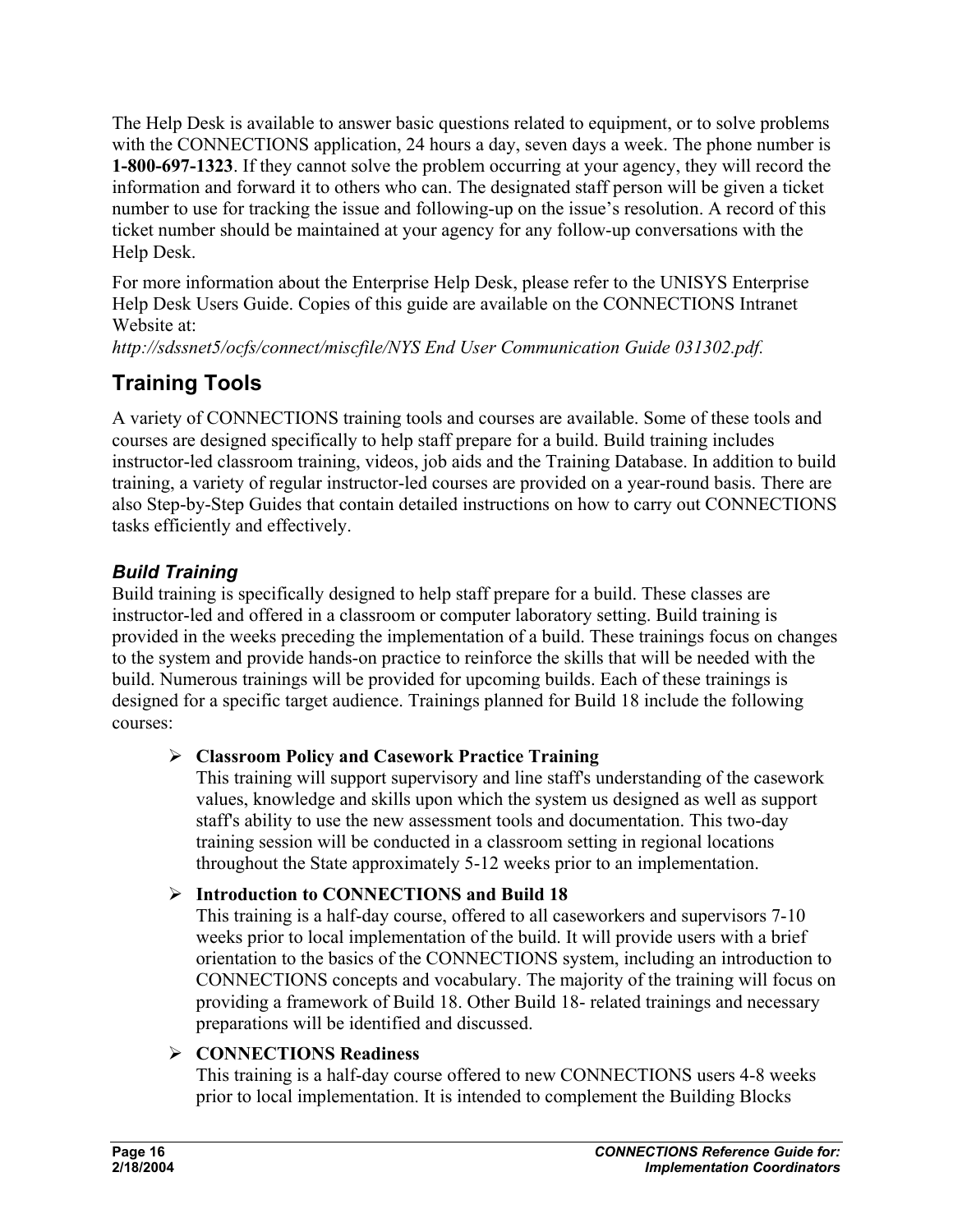computer- based training (CBT). The Building Blocks CBT will be provided to new users who are unfamiliar with CONNECTIONS and Build 18. The content will focus on orienting staff to basic CONNECTIONS concepts and familiarizing them with the Toolbar functionality, Assigned Workload, Task List and the basics of Person Search.

#### ¾ **Resource User Training**

This training is two and a half days of additional training offered to selected individuals from districts and agencies 4-6 weeks prior to local implementation. This course focuses on B18 application training, familiarization with CONNECTIONS, the role of the Resource User and conversion issues.

#### ¾ **Build 18 for CPS Workers**

This training is a one-day course offered to CPS caseworkers 4-6 weeks prior to local implementation. This course addresses Build 18 functionality used by CPS workers.

#### ¾ **Build 18 for Non-CPS Child Welfare Workers**

This training is a two-day course offered to Foster Care, Adoption and Preventive Service workers from local districts and voluntary and preventive services agencies 4-6 weeks prior to local implementation. This course addresses the segments of Build 18 functionality used by these workers.

#### ¾ **Build 18 Supervisory Training**

This training is a half-day course, offered to line and second level supervisors who are regular CONNECTIONS users or who are directly involved with the implementation of Build 18. This course will be offered 1-4 weeks prior to local implementation and should be taken after completing Build 18 training. This training is designed to help supervisors use CONNECTIONS as a management tool, address change management issues and perform basic supervisory system functionality (e.g., approvals, reports).

#### ¾ **Build 18 Follow-up Training**

This training is a one or two-day course (depending on the topic) offered to CPS or non-CPS Child Welfare Workers who need additional assistance with Build 18, or those who missed a previously scheduled Build 18 training. This training will be offered during the six weeks immediately following the phased implementation of an area and will continue to be offered on a quarterly basis as Operational Training. The content will be similar to that of the initial Build 18 training.

#### *Videos*

Training videos are designed to help introduce staff to the key features of a build or other specific training needs. Some videos are developed to be used in conjunction with a job aid or as a stand-alone introduction to the build. Build-related videos are mailed to Directors of Services, Implementation Coordinators and Staff Development Coordinators in local districts and agencies several weeks prior to a build.

One of the videos planned for Build 18 is *Security for Managerial Staff*. This video is meant to provide managers and supervisors in local districts and agencies with a high-level overview of the CONNECTIONS security system and information necessary to help them make informed decisions when establishing their agency/district security structure.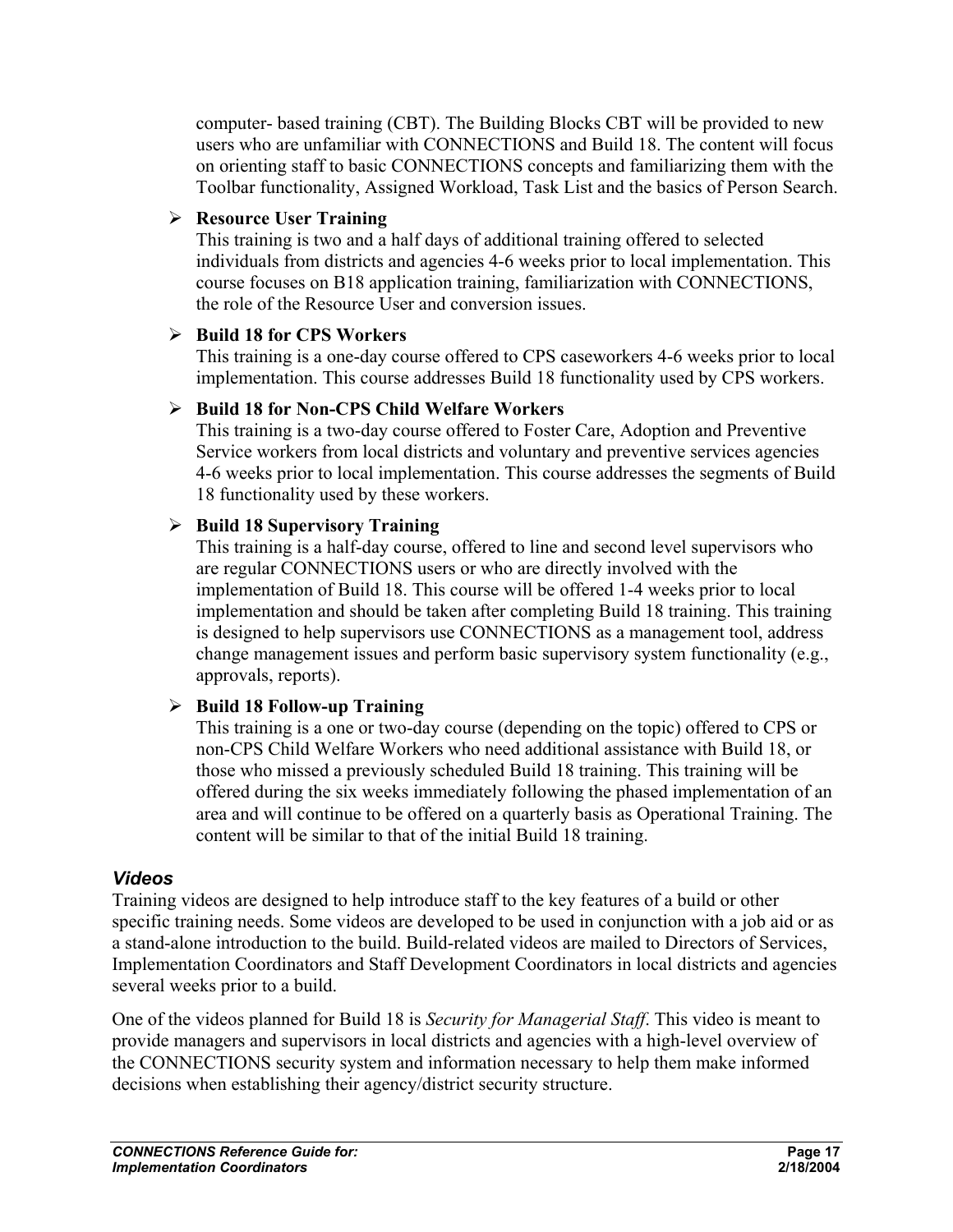#### *Job Aids*

Job Aids provide step-by-step instructions for completing new or modified tasks that will be introduced with the build. They are intended to serve as a helpful reference tool for regular users of CONNECTIONS. Several weeks prior to a build, copies of Job Aids are mailed to Directors of Services, Implementation Coordinators and Staff Development Coordinators in local districts and agencies. Copies of all these documents, as well as previous Job Aids, are posted on the CONNECTIONS Intranet Website.

## *Ongoing Operational Training*

Trainers from the SUNY Training Strategies Group, CONNECTIONS Project, lead full- and half-day training sessions in labs across New York State. Training classes for both CONNECTIONS and Data Warehouse courses are available for individuals with a variety of skills and experience levels. Courses include:

- ¾ *Building Blocks of CONNECTIONS*
- ¾ *Basic Foster and Adoptive Home Development (FAD)*
- ¾ *Advanced FAD for Experienced Workers*
- ¾ *Child Protective Services (CPS) Investigation*
- ¾ *Data Warehouse*
- ¾ *Advanced Data Warehouse*
- ¾ *CONNECTIONS Security*
- ¾ *Vacancy Control*

## *Computer-Based Training (CBT)*

The Building Blocks CBT is designed for new CONNECTIONS users, providing an overview of CONNECTIONS and instructions on basic navigation in the application. This CBT is in CD format, offering new workers the ability to gain these fundamental skills right at their own desks.

## *Step-by-Step Guides*

Step-by-Step guides provide detailed instructions for users on specific topics or functions that are necessary for accomplishing tasks in CONNECTIONS. These guides include introductory remarks that provide a work context for these tasks, as well as guidelines and hints for carrying out these tasks efficiently and effectively. Some guides also cover general computer skills and navigation in CONNECTIONS and provide hands-on practice exercises for you to use with the Training Database to reinforce your CONNECTIONS skills. (See the Training Database segment on page 19.)

Step-by-Step guides are provided to participants during training and/or posted on the CONNECTIONS Intranet Website:

- ¾ *Building Blocks of CONNECTIONS* for *CPS Workers*
- ¾ *Building Blocks of CONNECTIONS* for *FAD Workers*
- ¾ *Data Maintenance Step-by-Step Guide for CPS Caseworkers*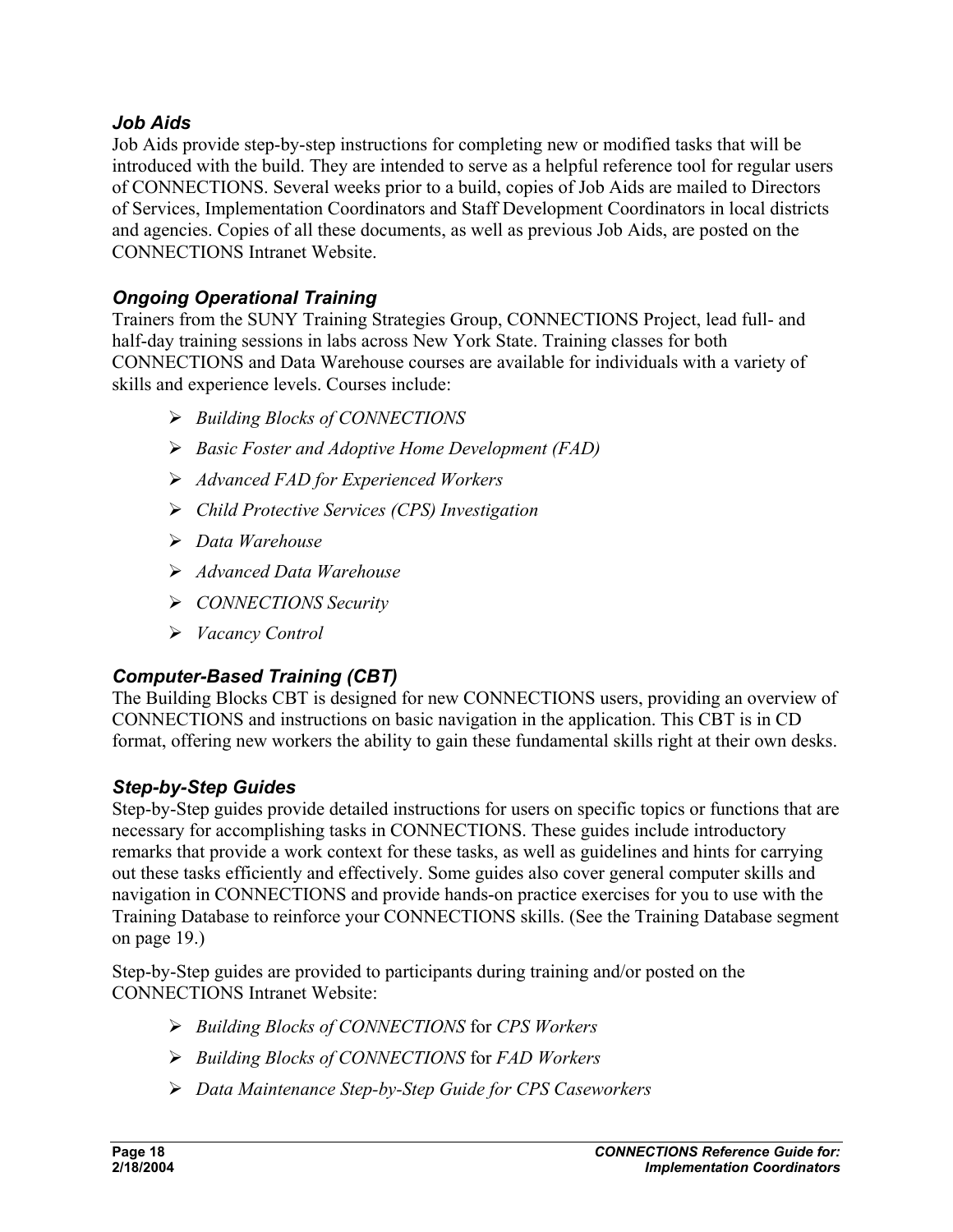- ¾ *Data Maintenance Step-by-Step Guide for FAD Caseworkers*
- ¾ *Search Techniques Step-by-Step Guide for CPS Workers*
- ¾ *Child Protective Services (CPS) Step-by-Step Guide*
- ¾ *Basic Foster and Adoptive Home Development (FAD) Step-by-Step Guide*
- ¾ *OCFS Data Warehouse Reporting Step-by-Step Guide Impromptu*
- ¾ *OCFS Data Warehouse Reporting Step-by-Step Guide PowerPlay*
- ¾ *CONNECTIONS Security Step-by-Step Guide*

#### *The Training Database*

The CONNECTIONS Training Database mirrors the CONNECTIONS Production database and provides a safe environment for workers to learn and practice using simulated case materials. Local district and voluntary agency staff are able to sign on to the Training Database from their own workstations. Staff must use a special training logon (referred to as a Desktop User or DU number), obtained by calling SUNY TSG toll-free at 1-877-451-4835. Districts and agencies may request up to four DU numbers at a time for a period of up to three weeks.

The Training Database can be used as a training tool to develop new skills or as a resource for your daily work in CONNECTIONS. It has the look and feel of the CONNECTIONS system currently in production and is updated to reflect system changes weeks before a build is implemented. Workers can use the Training Database to become more familiar with changes to the system.

Information entered in the Training Database is deleted when the computer system is refreshed each night; any material that you enter into the system is available to you only until the end of that day.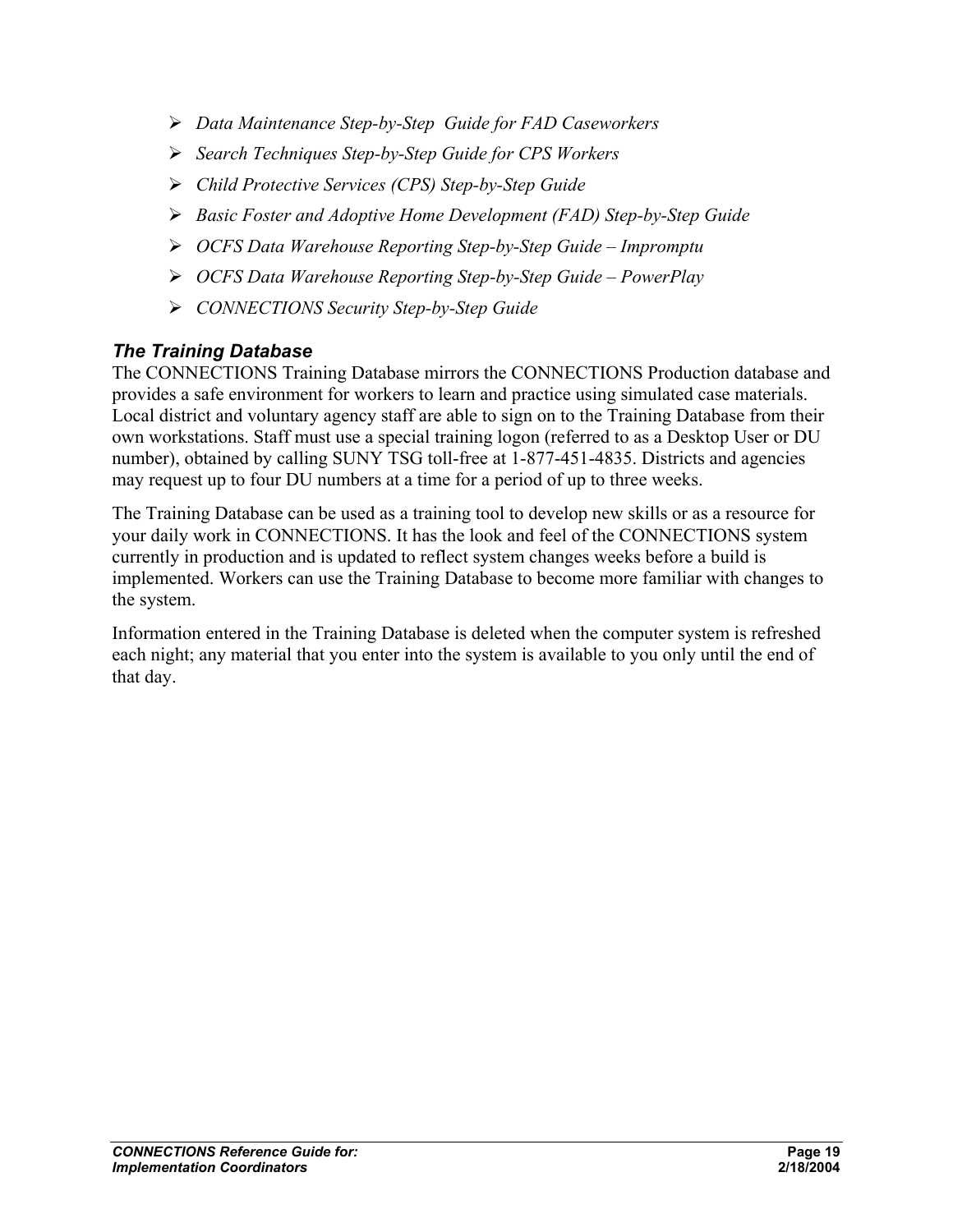

#### **Step-by-Step: Launching the CONNECTIONS Training Database**

- **1** Double-click the **Logon to Connections Training/Preview** icon. *The Citrix Logon dialog box displays in Microsoft Internet Explorer.*
- **2** Enter a training user name (DU or IL#) in the **Username** field. *This field is pre-filled with information entered by the last person who used this computer.*
- **3** Enter the same training user name (DU or IL#) in ALL CAPS in the **Password** field. *This field is case sensitive.*

#### **4** Enter **NYSDSSNYC** in the **Domain** field. *This field is pre-filled with information entered by the last person who used this computer. If you are unable to logon using this domain, enter NYSDSSALB in the Domain field.*

- **5** Click on the **Logon** button. *A File Download Progress box displays, followed by a Confidentiality Warning message box.*
- **6** Click on the **OK** button in response to the confidentiality warning message. *The Citrix desktop displays and your Citrix session begins. When you sign on using the Logon for CONNECTIONS Training/Preview icon, three icons display on the Citrix desktop:* 
	- *CONNECTIONS Training*
	- *CONNECTIONS Preview*
	- *Policy Library*
- **7** Double-click the **CONNECTIONS Training** icon on the Citrix desktop. *When the CONNECTIONS Training Database has launched successfully, the CONNECTIONS Toolbar displays. In the title bar, the DU number you entered displays as the fictional caseworker Darryl Wilson with the same ending digits, not counting zeroes (e.g., DU0123 displays as Wilson123,Darryl). If you entered an IL number, the title bar displays the name of the fictional caseworker Jamie Miller with the same ending digits, not counting zeros.*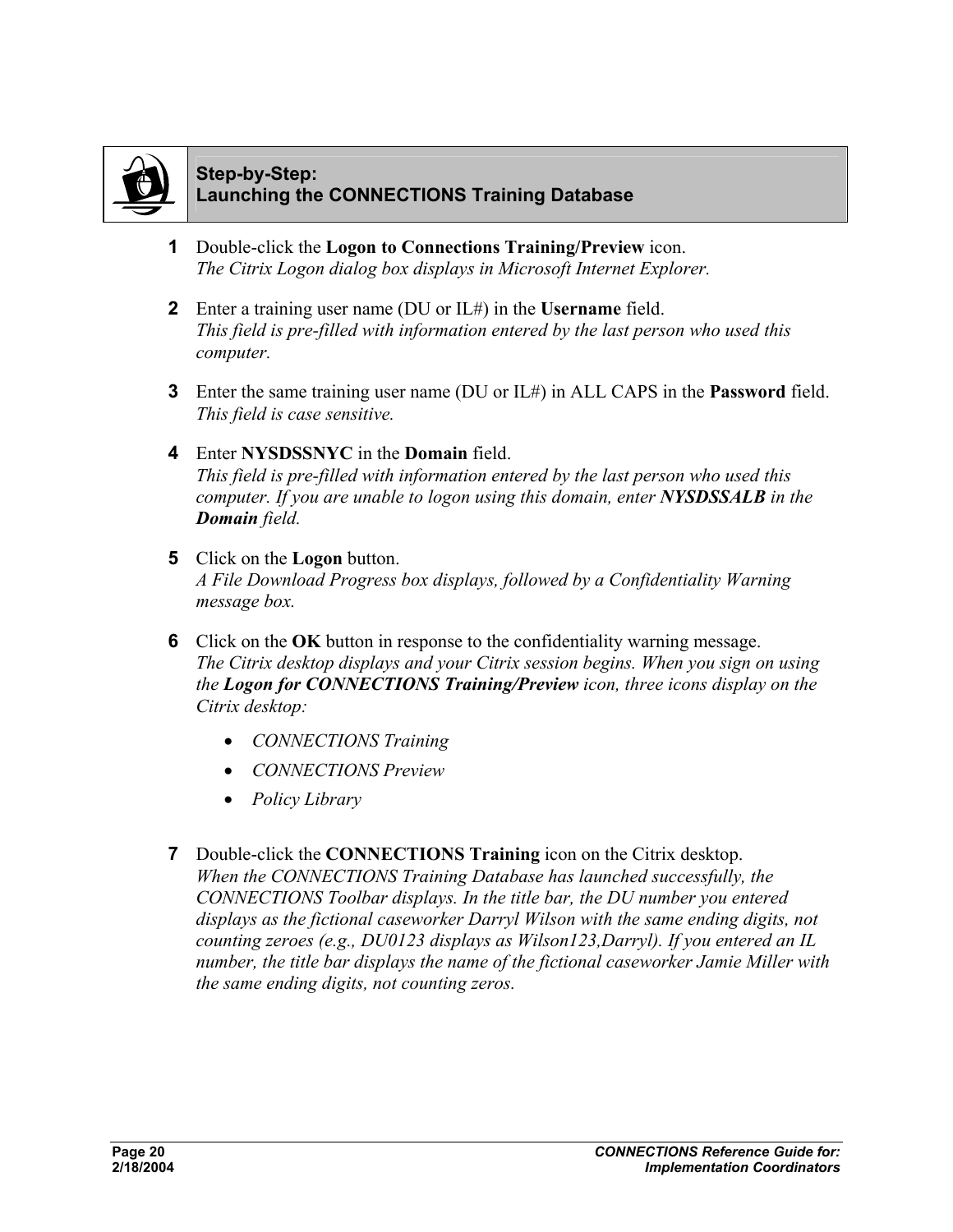## **Resources**

#### *Public Folders*

A variety of CONNECTIONS-related materials, including guides, reference materials, alerts and notices that contain information related to various aspects of CONNECTIONS are posted and available within the Microsoft Outlook Public Folders. These materials are also posted on the CONNECTIONS Intranet Website.



#### **Step-by-Step: Accessing Public Folders**

- **1** Double-click the **Microsoft Outlook** icon.
- **2** On the left side of the window, click on **Public Folders**.
- **3** Click on **All Public Folders**.
- **4** Click on **Statewide**.
- **5** Click on **CONNECTIONS**.
- **6** Click on the folder you want to view.

#### *CONNECTIONS Intranet Web Site*

The CONNECTIONS Website *(http://sdssnet5/ocfs/connect*) provides up-to-date information about the CONNECTIONS Project and the OCFS Data Warehouse. Information that was previously posted is stored and available on this site. You can navigate to specific areas of interest by clicking on one of the following pages:

#### ¾ **Update/New Development**

Contains the current version of the CONNECTIONS Quarterly Report and information regarding new application development efforts

#### ¾ **System/Network**

Includes current Alerts and Notices regarding system and network activities, as well as access to the Weekly System Update

#### ¾ **Training Info & Schedule**

Posts the current training schedule and site locations, as well as descriptions of course offerings

#### ¾ **For CPS Workers**

Contains quick tips and helpful hints specific to CPS caseworkers and training information, including access to the *CPS Step-by-Step Guide*

#### ¾ **For FAD Workers**

Includes quick tips and helpful hints specific to FAD caseworkers and training information including access to the *FAD Step-by-Step Guide*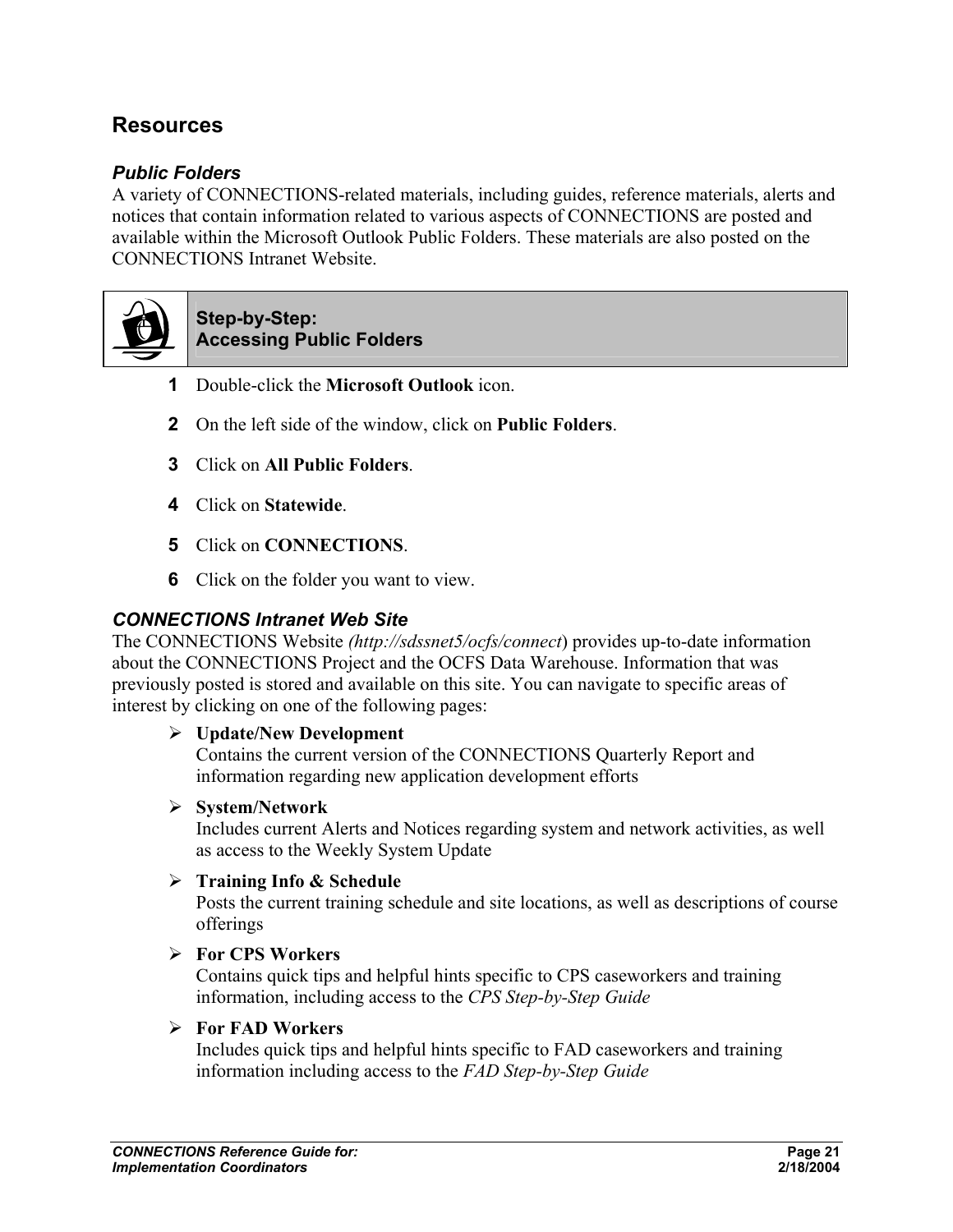#### ¾ **Quick Tips**

Contains general tips for users regarding the CONNECTIONS Application

#### ¾ **Desk/Job Aids**

Contains various step-by-step guides and job aids applicable to CPS and FAD caseworkers/supervisors as well as to OCFS Data Warehouse users

#### ¾ **Frequently Asked Questions (FAQ)**

Includes numerous questions that the "field at large" has asked regarding various topics related to CONNECTIONS

#### ¾ **Implementation**

Highlights current and previous implementation activities and documents including changes related to the CONNECTIONS Application and technical upgrades to the system

#### ¾ **Security**

Provides targeted, timely and pertinent information to Local District and Voluntary Agency Security Coordinators about CONNECTIONS security initiatives (including specific information about training, policies and procedures for security, business function guidelines, security reports that are generated by the OCFS Data Warehouse, and other general informational bulletins and topics)

#### ¾ **OCFS Data Warehouse**

Provides general information regarding Data Warehouse developments, ongoing updates regarding enhancements to the Data Warehouse and new development efforts

#### ¾ **Search**

Provides the ability to locate information contained on the site by entering a word or words in the form on the Search page

#### ¾ **Site Map**

Provides a comprehensive outline of the information contained within the Intranet site (useful if a particular document or specific information is sought).



#### **Step-by-Step: Accessing the CONNECTIONS Intranet Web Site**

- **1** Double-click the **Internet Explorer** icon. *The NYS Department of Family Assistance home page displays.*
- **2** Click on the **OCFS** link on the state map on the left side of the page. *The Office of Children and Family Services home page displays.*
- **3** Click on the **CONNECTIONS** link on the Office of Children and Family Services home page. *The CONNECTIONS home page displays.*
- **4** Click on a topic to access information.
- **5** To close Internet Explorer, click on the **File** menu and select **Close.**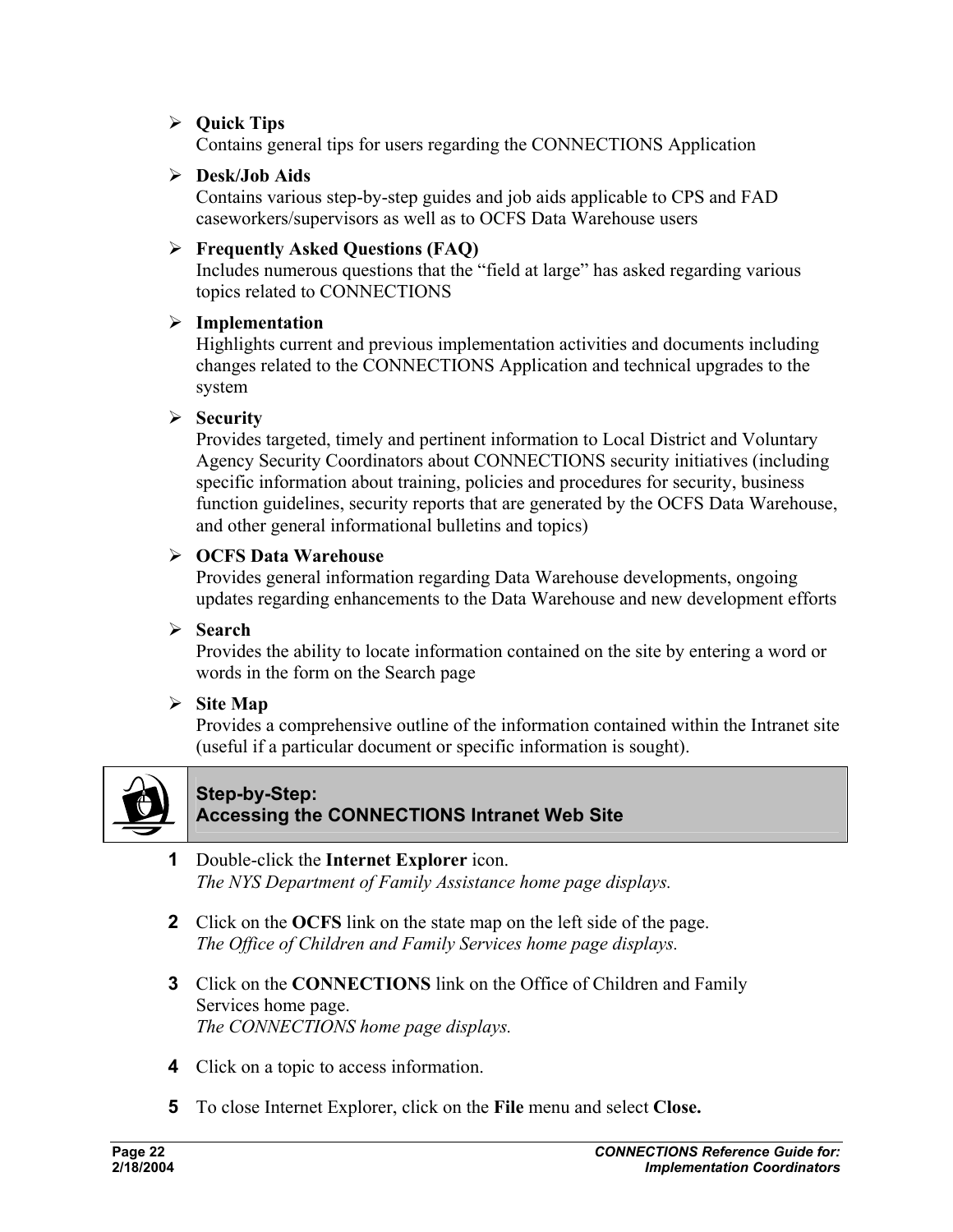# **Module 3: Using Tools to Manage Change**

The CONNECTIONS application is regularly upgraded and new elements of casework process are being implemented. As an Implementation Coordinator, you will encounter many opportunities in which changes, both large and small, will occur. Your ability to understand these changes will make you and your team better prepared.

Many substantial changes to the CONNECTIONS system will be introduced with Build 18. Once implemented, over 10,000 new users will begin documenting their casework using the CONNECTIONS system. New users, primarily Foster Care, Preventive and Adoption staff from Local Districts and voluntary agencies, will change from working in a paper-based, or WORD template, environment to using a single, electronic family record. Current CONNECTIONS users will also see system enhancements that may change the way they record their work.

This module takes a closer look at the two of the primary tools used to help you and your agency prepare for CONNECTIONS Case Management (Build 18). These tools will help you identify the steps your agency needs to take to successfully make the transition.

# **Impact Analysis Document**

One of the primary tools developed by the CONNECTIONS Implementation Team to assist you in preparing for Build 18 is the Impact Analysis document. The Impact Analysis document identifies the ways in which program and system changes will affect district/agency operations. Each document focuses on a specific functional area (e.g., intake). It also includes a brief description of the affected function, describing what will stay the same and what will change, in addition to system and programmatic implications. When this document was used for Build 16, it provided a useful, concise summary of each change.

Impact Analysis documents generally include the following sections:

- Subject
- Functional Area
- Brief Description of Current Function/Process
- What Remains the Same
- What is New or Changed
- Implications/Considerations System
- Implications/Considerations Program
- Recommendations/Next Steps

It is intended that district and agency administrators and other staff assisting in the preparation for Build 18 use the Impact Analysis documents in conjunction with conducting the selfassessment. (See Self- Assessment segment on page 24). The documents will help local planners understand the specific ways the new system will affect child welfare activities and functions.

An example of the Family Services Intake Impact Analysis document is included in Appendix E.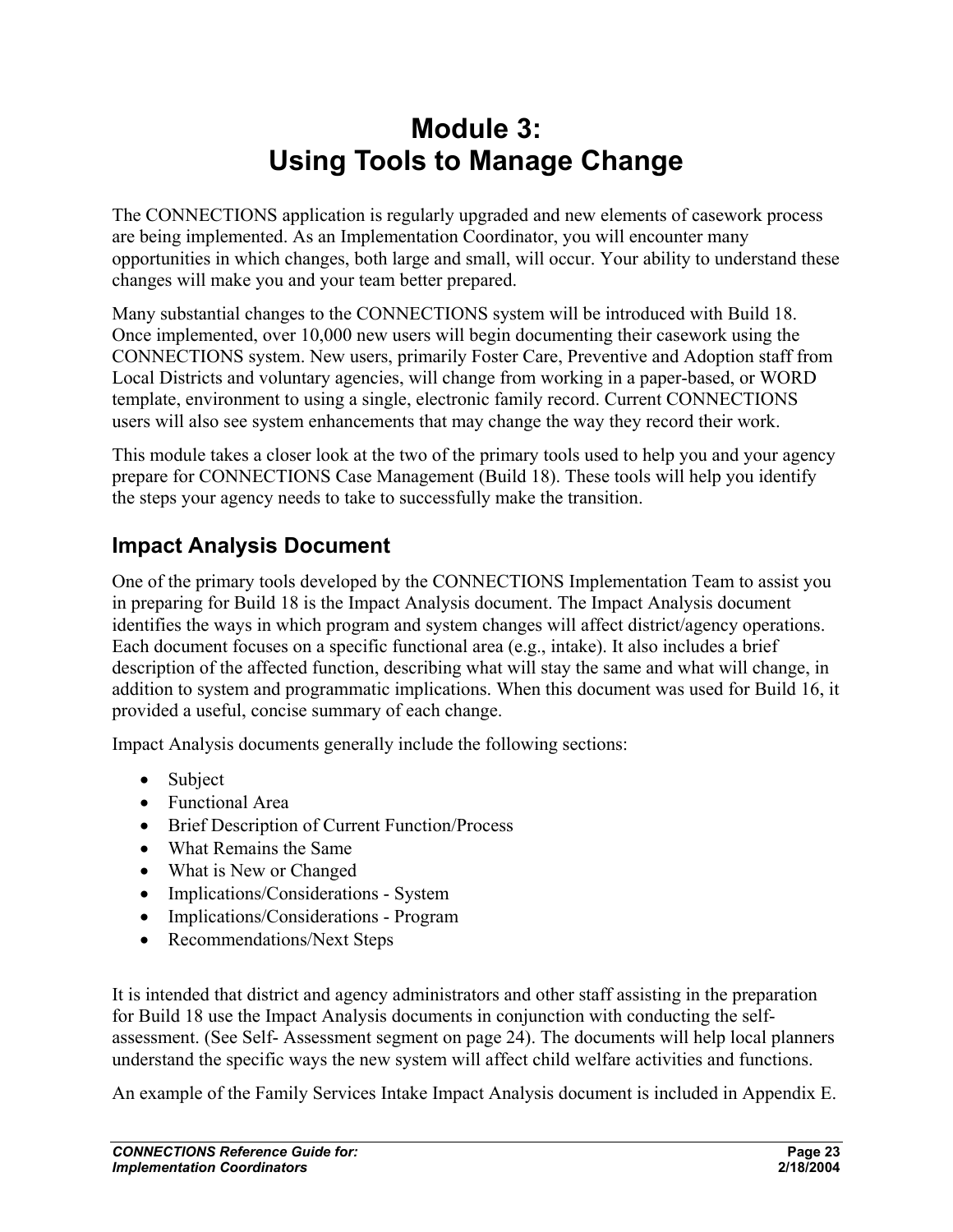## **Self-Assessment**

The Self-Assessment tool is designed to focus the attention of local districts and agencies on planning and early readiness activities that will prepare them for future changes. It serves as a guide to the issues that need to be considered while providing a well organized approach to identifying potential gaps and targeting preparation efforts.

Each item in the assessment is stated as a benchmark. Local districts and agencies should evaluate their own current state of readiness in regard to each benchmark. Potential gaps that are discovered between current readiness and the benchmark(s) should be identified and a course of action developed to lessen the gap.

The Self-Assessment should be conducted by the local Implementation Coordinator and the Implementation Team. Teams should be multileveled and consist of a cross-section of staff from units that are affected by the build. Teams should meet on a bi-weekly basis in order to monitor the progress and update the Self-Assessment as needed.

The CONNECTIONS Implementation Management Team recommends that districts and agencies initiate the self-assessment process no later than right after the Regional Forum, which is approximately nine months prior to the release of the build. Most districts and agencies will need this amount of time to review and, as required, update policies and procedures. Work flows may need to be adjusted, business processes refined and staff prepared with the skills necessary to perform their functions. In addition, agency stakeholders, who may be affected by the system changes, may need notification of the upcoming changes and additional assistance.

An example of the Self-Assessment for Build 17 is included in Appendix F.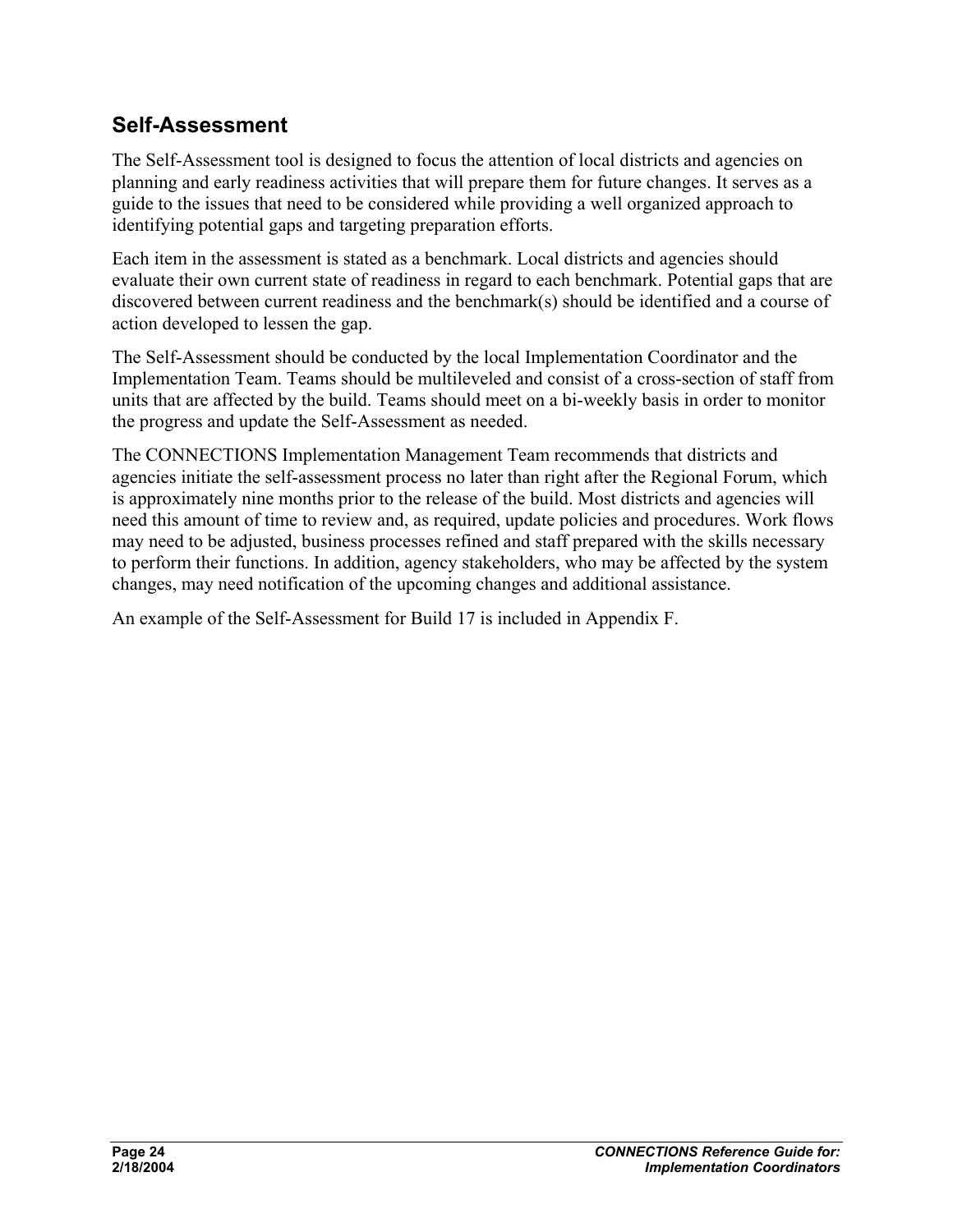# **Module 4: Frequently Asked Questions**

#### **1 Who should be contacted to address technical problems?**

Contact your LAN Administrator, if you have one, otherwise contact the Help Desk at (800) 697-1323.

#### **2 Who should be contacted to address programmatic problems?**

Call the Regional Office Program Manager to resolve program and policy concerns/ issues.

#### **3 Who should be contacted to address equipment problems?**

Most projects have a designated project manager who originally contacted the agency and provided information. Direct your questions to that person. Contact the CONNECTIONS Regional Office Implementation Specialist if you need further clarification.

#### **4 Under what circumstances should an Implementation Coordinator contact the Help Desk?**

Technical questions should be referred to the LAN Administrator or supervisor prior to calling the Help Desk, as dictated by district or agency local policy.

#### **5 Who from my agency should help with implementation responsibilities?**

At a minimum, your team should consist of the LAN Administrator, Security Coordinator, Data Warehouse Coordinator and Staff Development Coordinator, as well as a representative from each functional area (e.g. CPS, Foster Care) and other appropriate agency administrators.

#### **6 Where can an Implementation Coordinator find information about CONNECTIONS Training?**

The CONNECTIONS Website, *at http://sdssnet5/ocfs/connect* has a link to the Training Schedule. A brochure is sent to various district and agency staff before each quarter. In addition, information regarding build training is provided on the Website and to Staff Development Coordinators in the weeks preceding the implementation of the build.

#### **7 How much time should be dedicated to implementation responsibilities?**

Every build will require differing amounts of time and resources. It is not possible to quantify time commitment by any one person. A team sharing Implementation responsibilities will reduce the amount of time any individual would have to spend.

#### **8 What are examples of post-implementation responsibilities?**

Solicit and report district/ agency problems to the Regional Office Implementation Specialist and distribute information/ resolutions to staff. Complete necessary post-implementation surveys for each build.

#### **9 Should an agency have a "back up" Implementation Coordinator?**

It would be advisable to have a back up Implementation Coordinator.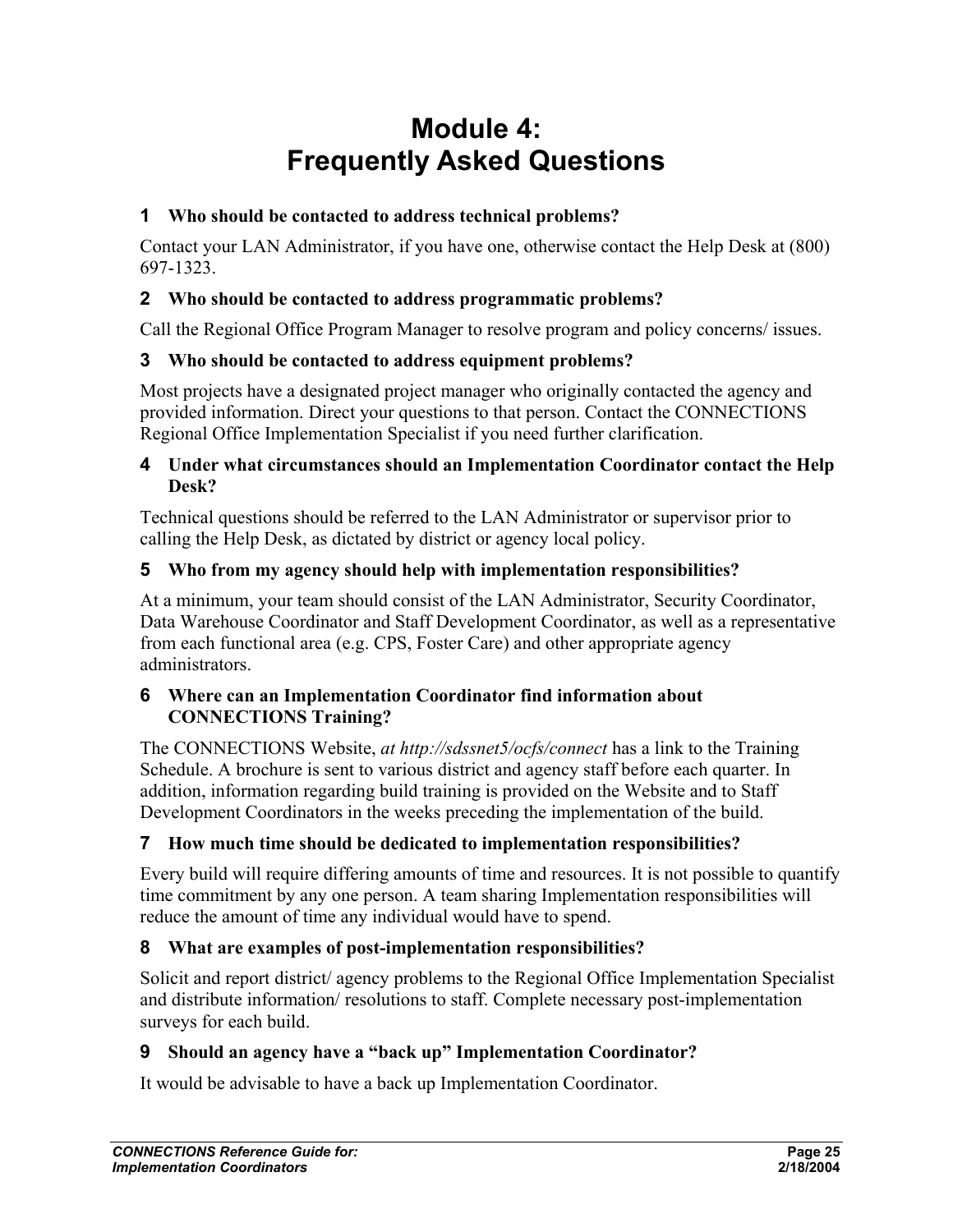# **Appendix A: CONNECTIONS/Child Welfare Acronyms**

| <b>ACS</b>    | Administration for Children's Services (NYC Daytime) |
|---------------|------------------------------------------------------|
| <b>ADD</b>    | <b>Additional Information</b>                        |
| <b>ADVPO</b>  | Advocates Preventive Only (B18)                      |
| <b>ADM</b>    | Administrative Directive Memo                        |
| <b>AppReg</b> | <b>Application Registration</b>                      |
| <b>AFCARS</b> | Adoption & Foster Care Analysis & Reporting          |
| <b>ARI</b>    | <b>Administrative Review</b>                         |
| <b>ARO</b>    | <b>Albany Regional Office</b>                        |
| <b>BCFI</b>   | <b>Behavioral Concerns and Family Issues</b>         |
| <b>BICS</b>   | Benefits Issuance Control System (1986)              |
| <b>BFP</b>    | <b>Business Function Profile</b>                     |
| <b>BRO</b>    | <b>Buffalo Regional Office</b>                       |
| <b>BT</b>     | <b>Bureau of Training</b>                            |
| <b>CCF</b>    | <b>Congregate Care Facility</b>                      |
| <b>CCR</b>    | Child Case Record (B18)                              |
| <b>CCRS</b>   | Child Care Review Service (1982)                     |
| <b>CD</b>     | <b>Community District (NYC)</b>                      |
| <b>CID</b>    | <b>Case Initiation Date</b>                          |
| <b>CIN</b>    | Client Identification Number in WMS system           |
| COI           | <b>Court Ordered Investigation</b>                   |
| <b>CPRS</b>   | <b>Child Protective Record Summary</b>               |
| <b>COFCCA</b> | <b>Council of Family and Child Caring Agencies</b>   |
| <b>COS</b>    | <b>Court Ordered Supervision</b>                     |
| <b>CPM</b>    | <b>Child Protective Manager</b>                      |
| <b>CPS</b>    | <b>Child Protective Services</b>                     |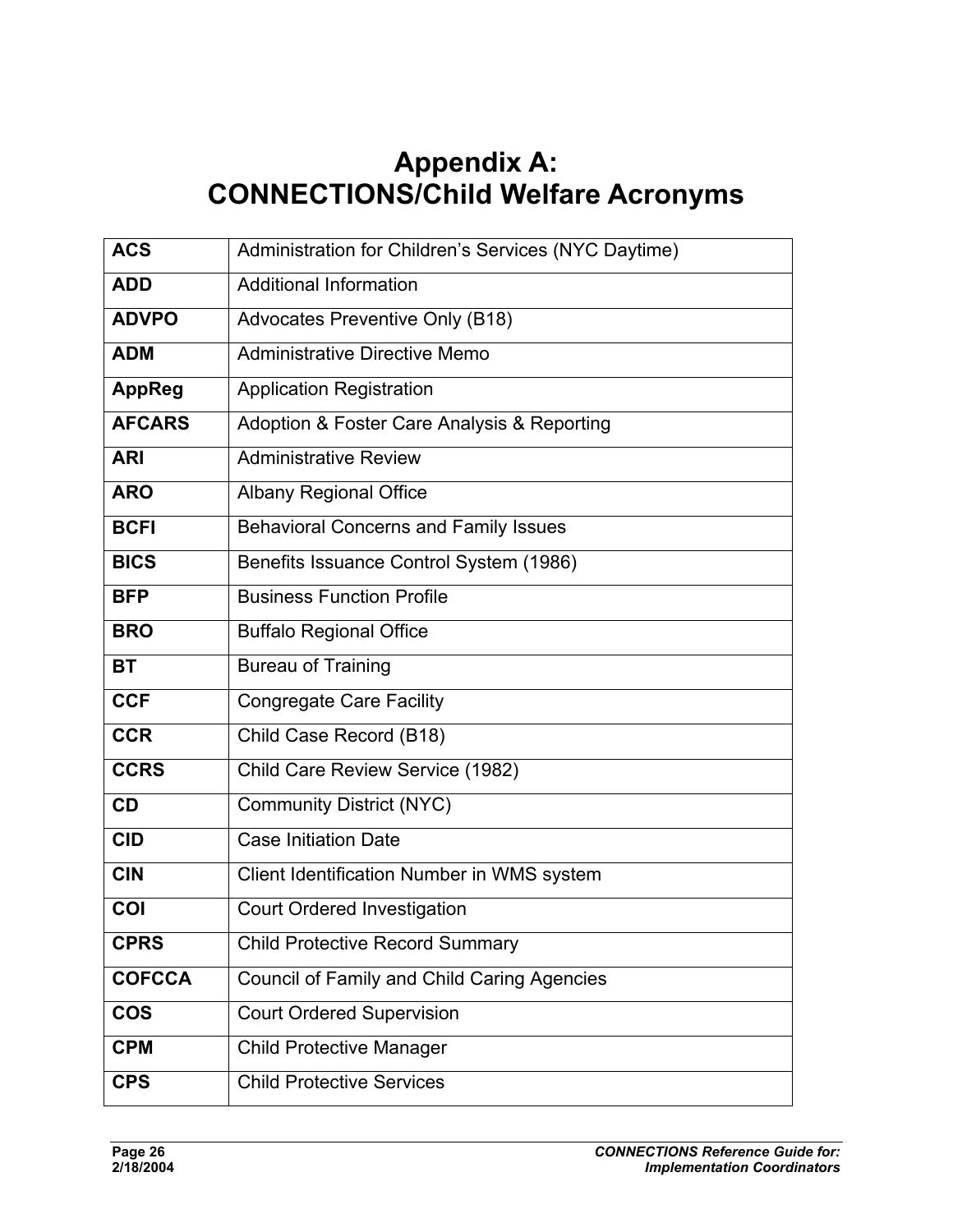| CQC             | <b>Commission on Quality Care</b>                             |
|-----------------|---------------------------------------------------------------|
| <b>CWS</b>      | <b>Child Welfare Services</b>                                 |
| <b>DDPS</b>     | Division of Development and Prevention Services               |
| <b>DFA</b>      | Department of Family Assistance                               |
| <b>DRS</b>      | <b>Division of Rehabilitation Services</b>                    |
| <b>DUP</b>      | <b>Duplicate Report (CPS)</b>                                 |
| <b>ECS</b>      | Emergency Children's Services (NYC b/w 4:30 p.m. - 8:30 a.m.) |
| <b>EHD</b>      | <b>Enterprise Help Desk</b>                                   |
| <b>FAD/FAHD</b> | Foster and Adoptive Home Development                          |
| <b>FAR</b>      | Finalized Adoption Record (B19)                               |
| <b>FASP</b>     | Family Assessment and Service Plan (B18)                      |
| <b>FBH</b>      | <b>Foster Boarding Home</b>                                   |
| <b>FCI</b>      | <b>Foster Care Issues</b>                                     |
| <b>FRS</b>      | Foster and/or Adoptive Home Record Summary                    |
| <b>FSI</b>      | Family Services Intake (B18)                                  |
| <b>FSS</b>      | Family Services Stage (B18)                                   |
| <b>GPS</b>      | Group Preparation & Selection (FAD)                           |
| <b>HPF</b>      | <b>High Priority Factor (NYC)</b>                             |
| <b>HSEN</b>     | Human Services Enterprise Network                             |
| <b>IAB</b>      | Institutional Abuse (CPS)                                     |
| <b>ICPC</b>     | Interstate Compact for the Placement of Children              |
| <b>INF</b>      | <b>Informational Letter</b>                                   |
| INI             | Initial Report (CPS)                                          |
| <b>INT</b>      | Intake (CPS)                                                  |
| <b>INV</b>      | Investigation (CPS)                                           |
| <b>IRI</b>      | Individual Report Involvement (CPS)                           |
| <b>LAN</b>      | <b>Local Area Network</b>                                     |
| <b>LDM</b>      | Local Data Maintenance                                        |
| <b>LDSS</b>     | <b>Local Department of Social Services</b>                    |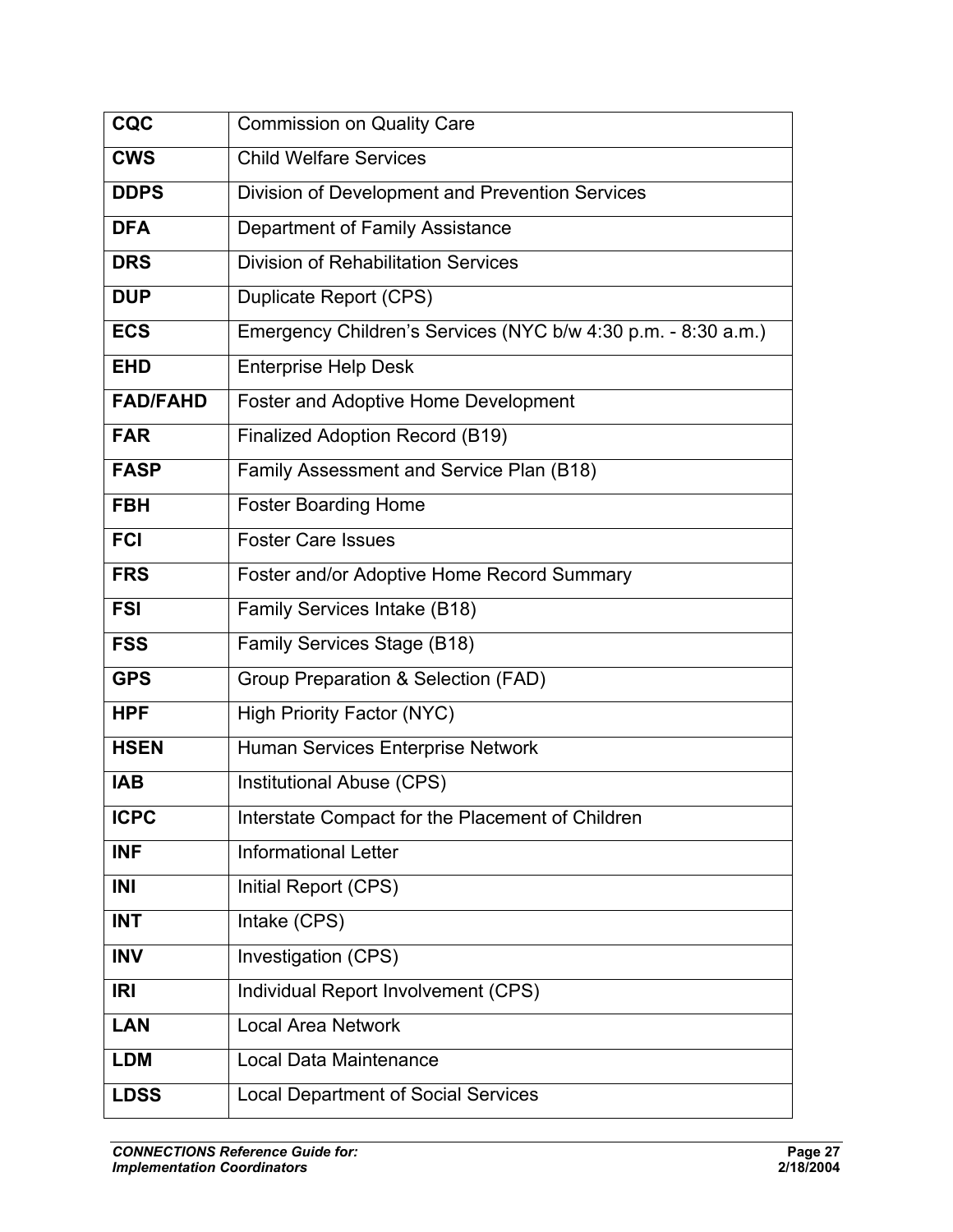| <b>MAPP</b>          | Model Approach to Parenting Program (FAD)                                                 |  |  |
|----------------------|-------------------------------------------------------------------------------------------|--|--|
| <b>NCANDS</b>        | National Child Abuse and Neglect Data System                                              |  |  |
| <b>NIS</b>           | <b>Network Integration Services</b>                                                       |  |  |
| <b>NYCRO</b>         | New York City Regional Office                                                             |  |  |
| <b>NR</b>            | Non-Reimbursable                                                                          |  |  |
| <b>O&amp;A Block</b> | Outcome and Activity Block in Service Plan                                                |  |  |
| <b>OASAS</b>         | Office of Alcoholism and Substance Abuse Services                                         |  |  |
| <b>OCFS</b>          | Office of Children & Family Services                                                      |  |  |
| OCI                  | Open Case Inquiry (CPS report in CONNECTIONS)                                             |  |  |
| OCI                  | Office of Confidential Investigations (investigates NYC foster care<br>& daycare reports) |  |  |
| <b>OMH</b>           | <b>Office of Mental Health</b>                                                            |  |  |
| <b>OMRDD</b>         | Office of Mental Retardation/Developmental Disabilities                                   |  |  |
| <b>OTI</b>           | Out of Town Inquiry                                                                       |  |  |
| <b>PC</b>            | Program Choice                                                                            |  |  |
| <b>PPG</b>           | <b>Permanency Planning Goal</b>                                                           |  |  |
| <b>PID</b>           | Person Identification Number in CONX                                                      |  |  |
| <b>RIST</b>          | <b>Regional Implementation Support Team</b>                                               |  |  |
| <b>RAP</b>           | <b>Risk Assessment Profile</b>                                                            |  |  |
| <b>RID</b>           | Resource ID                                                                               |  |  |
| <b>RRO</b>           | Rochester Regional Office                                                                 |  |  |
| <b>SA</b>            | <b>Safety Assessment</b>                                                                  |  |  |
| <b>SACWIS</b>        | Statewide Automated Child Welfare Information System (1993)                               |  |  |
| <b>SCR</b>           | State Central Register (created 1982 - CONNECTIONS R2 1997)                               |  |  |
| <b>SDLC</b>          | <b>System Development Life Cycle</b>                                                      |  |  |
| <b>SED</b>           | <b>State Education Department (Licensing Entity)</b>                                      |  |  |
| <b>SIR</b>           | <b>System Information Request</b>                                                         |  |  |
| <b>SPPD</b>          | <b>Strategic Planning and Policy Development</b>                                          |  |  |
| <b>SPR</b>           | <b>Service Plan Review</b>                                                                |  |  |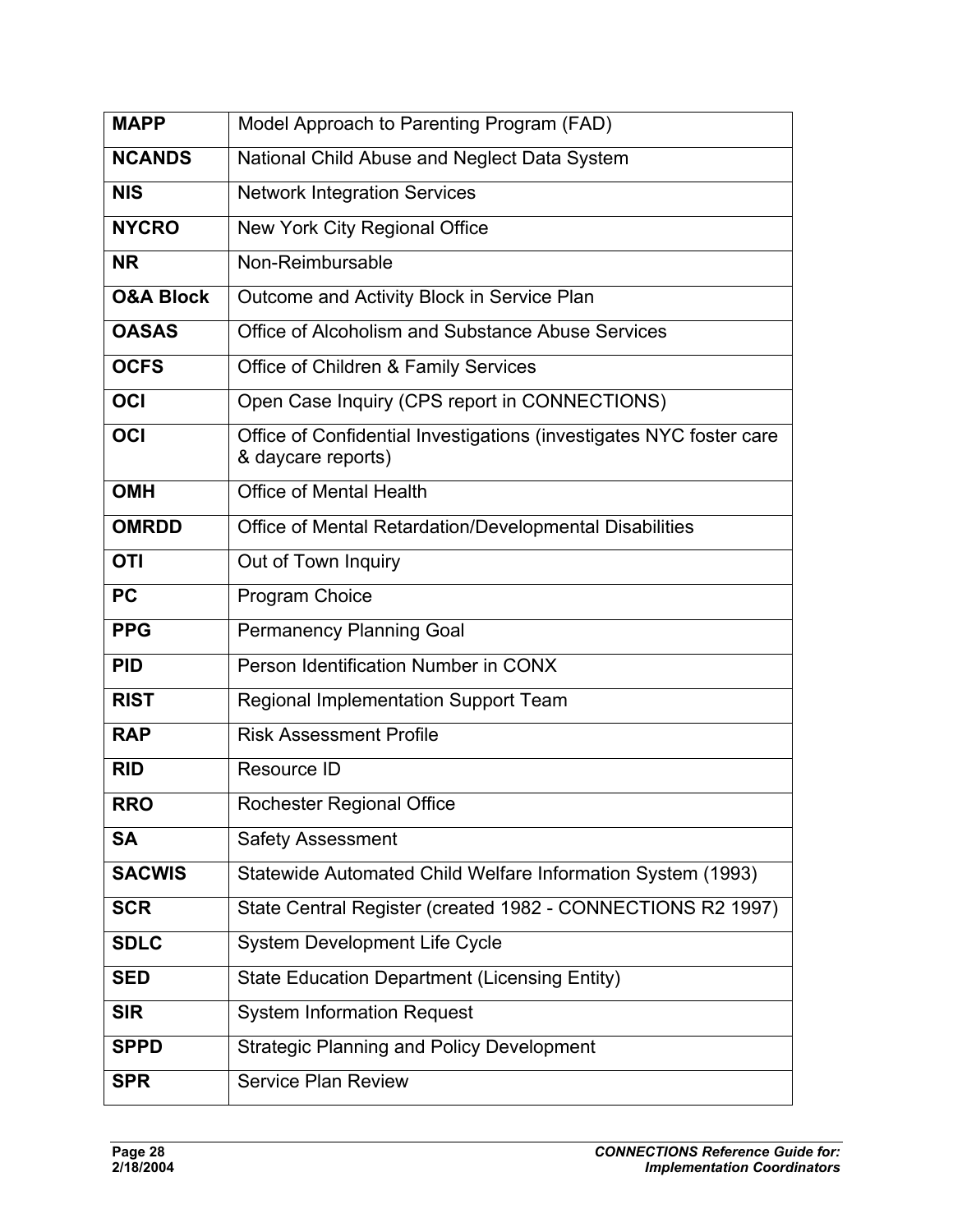| <b>SRO</b>  | <b>Syracuse Regional Office</b>          |
|-------------|------------------------------------------|
| <b>SSPS</b> | <b>Statewide Services Payment System</b> |
| <b>SUB</b>  | Subsequent Report (CPS)                  |
| <b>TCD</b>  | <b>Track Child Detail</b>                |
| <b>UAT</b>  | <b>User Acceptance Test</b>              |
| <b>UCR</b>  | <b>Uniform Case Record</b>               |
| <b>YRO</b>  | <b>Yonkers Regional Office</b>           |
| <b>VA</b>   | <b>Voluntary Agency</b>                  |
| <b>VID</b>  | <b>Vendor Identification Number</b>      |
| <b>WMS</b>  | Welfare Management System (1982)         |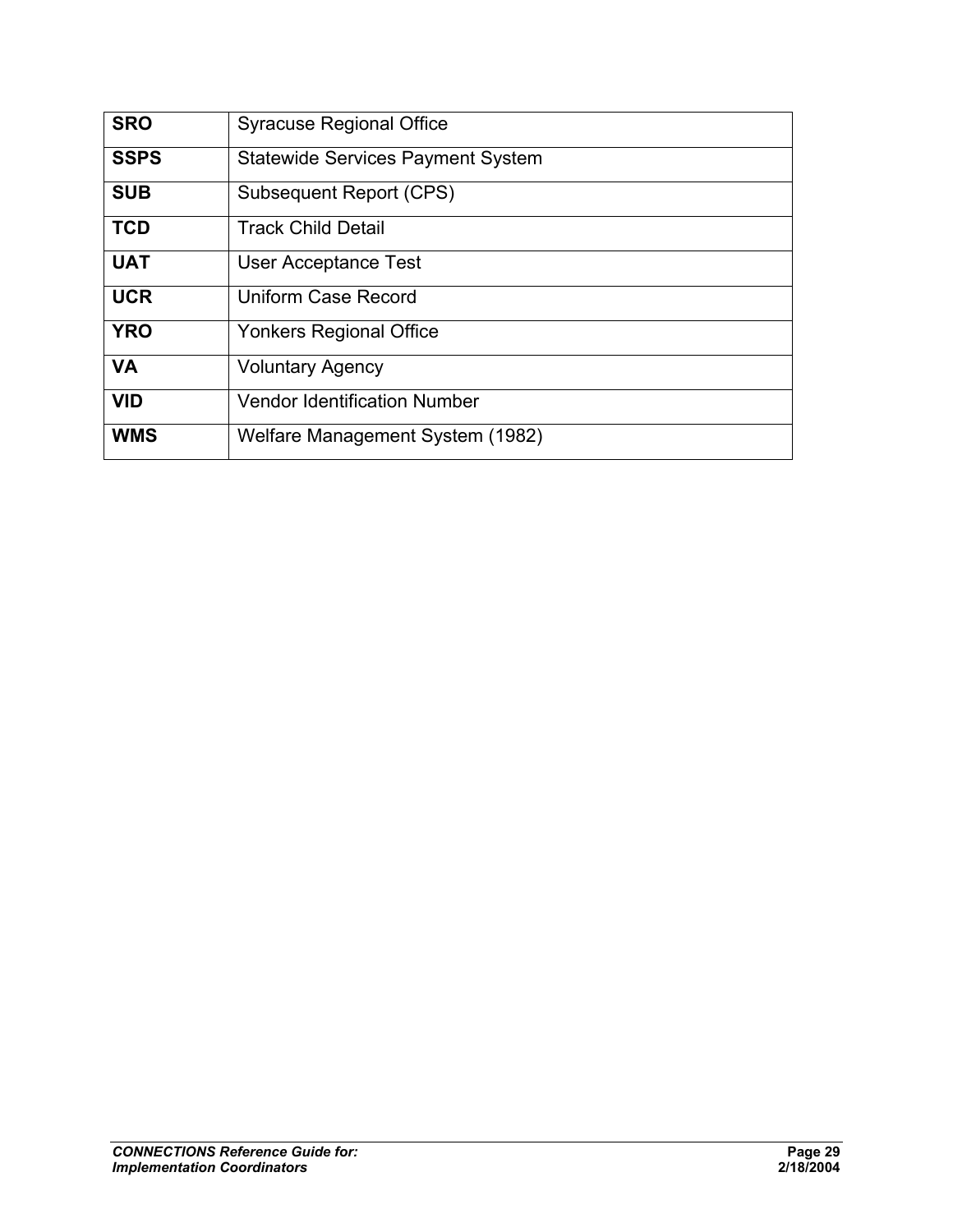# **Appendix B: CONNECTIONS Coordinator Update Form**

Please use this form to delete, add or update Implementation, Application Security and Backup Application Security Coordinators information. Use one form per site. Place the cursor in the desired gray field and type your information. To move forward from field to field, press the TAB KEY. To move Backward from field to field, press the SHIFT and TAB KEYS SIMULTANEOUSLY. (If you hit the Enter key, you will add blank lines to the form. They can be deleted by pressing the Backspace key.) To send this form, choose File and Send. This will bring up the Exchange Mail Window. **Send the Implementation Coordinator form to: donna.cramer@dfa.state.ny.us. Send the Application Security and Back-up Security Coordinator form to: jo.shrader@dfa.state.ny.us**. You can save the form to your local drive. Data elements in **bolded** text must be completed to accurately identify the changes. (Rev.1/28/99)

**Name of the Person submitting form:** 

**Date Form Submitted:** 

**District or Agency Name:** 

**District or Agency Code:** 

**Site ID(for Districts/Agencies with multiple sites:** 

**Office/Borough (ACS/NYC only):** 

Type the name(s) of the Deleted Coordinator(s) in the appropriate box(es) below (if any):

| <b>DESIGNEE</b><br><b>CHANGE</b> | <b>IMPLEMENTATION</b><br><b>COORDINATOR</b> | <b>APPLICATION</b><br><b>SECURITY</b><br><b>COORDINATOR</b> | <b>BACKUP APPLICATION</b><br><b>SECURITY COORDINATOR</b> |
|----------------------------------|---------------------------------------------|-------------------------------------------------------------|----------------------------------------------------------|
| Delete:                          |                                             |                                                             |                                                          |

Type the name, Exchange ID, and phone number for each New Coordinator:

|                    | Implementation | Application Security | Backup Security |
|--------------------|----------------|----------------------|-----------------|
| <b>Add New:</b>    |                |                      |                 |
| <b>Exchange ID</b> |                |                      |                 |
| Phone #            |                |                      |                 |

Update the following Site information **if different:** 

| Phone#                |  |  |
|-----------------------|--|--|
| <b>Street Address</b> |  |  |
| <b>City Address</b>   |  |  |
| <b>Zip Code</b>       |  |  |
| FAX#                  |  |  |

**Comments:**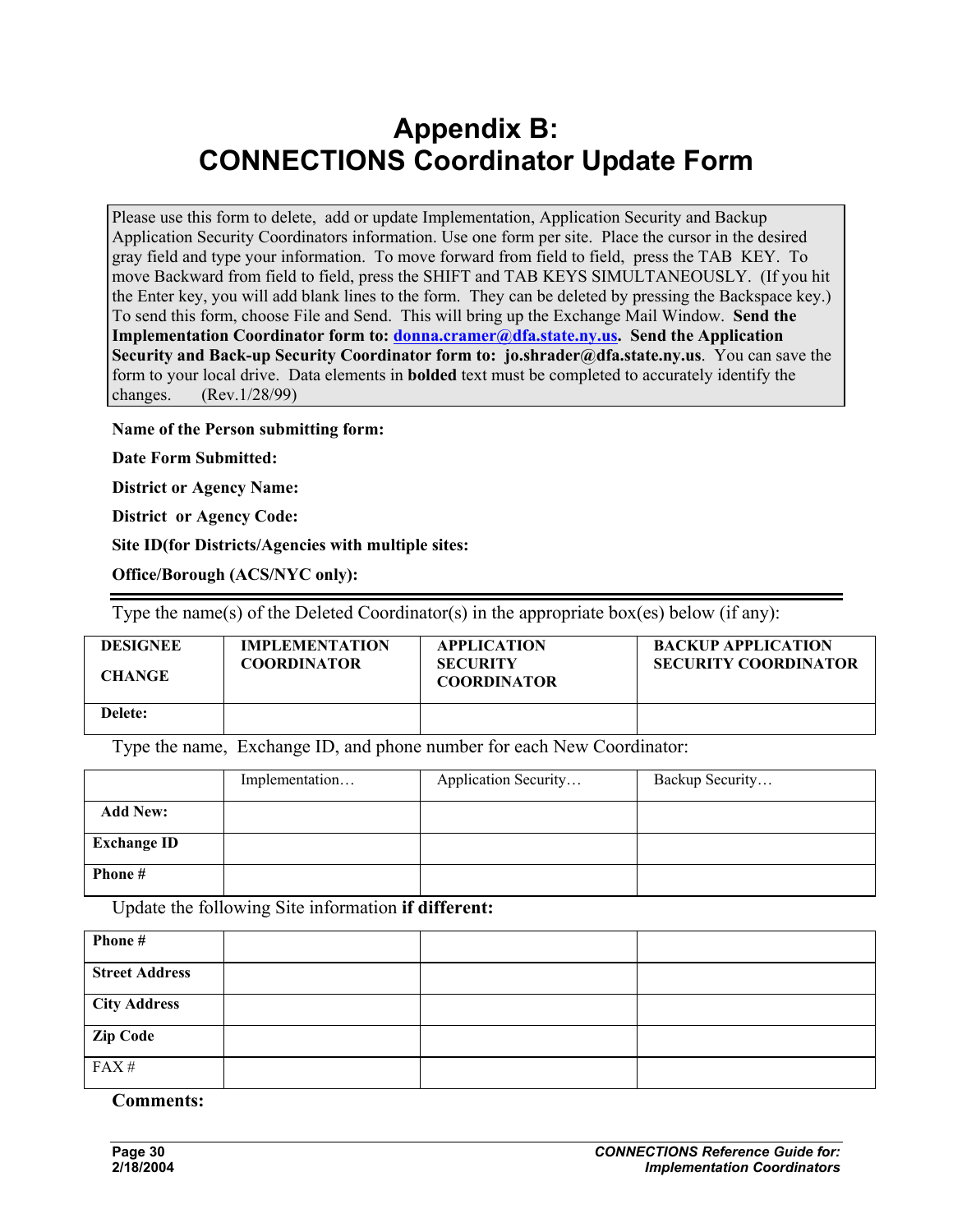# **Appendix C: Case Management Issue Brief**

#### *New York State Children and Family Services*  **CONNECTIONS Case Management**

*Issues Brief 10/17/2003* 

| <b>Subject:</b>        | Entry of WMS Number Into CONNECTIONS                                                  |
|------------------------|---------------------------------------------------------------------------------------|
| Date:                  | October 17, 2003                                                                      |
|                        | <b>Intended Audience:</b> OCFS Directors of Services and/or CPS Coordinators          |
| <b>Contact Person:</b> | Suzanne Frizzell, CONNECTIONS Implementation Support                                  |
|                        | Additional Nation Charld Local Coaigl Courses Districts require the outres of the WMC |

**Additional Notes:** Should Local Social Service Districts require the entry of the WMS Number on the Investigation Conclusion Window for Child Protective Services cases that are opened for ongoing services?

#### **Background**:

CONNECTIONS will process ongoing services cases (e.g., preventive services, foster care) with the implementation of Build 18. WMS services cases will be opened from CONNECTIONS with the implementation of Build 18. The WSEWK2 and WSUWK2 screens will be supported in WMS; only the App Reg and person demographics will be initiated from CONNECTIONS.

An automated batch conversion of WMS Services case, address and person data into CONNECTIONS is being developed in order to reduce the need for child welfare staff to reenter existing data as well as to promote consistency between the legacy system and CONNECTIONS. The success of the conversion program relies heavily on the existence of a case number cross-reference between the respective systems. In the event no such crossreference exists a new CONNECTIONS case will be created. This could lead to multiple CONNECTIONS cases for the same family, which will in turn create more work for staff to clean up (merge) the WMS converted case with its corresponding CPS case.

To support the case conversion strategy, a field called "WMS Case #" was added to the CPS Investigation Conclusion Window in Build 15.2, released in the Spring of 2003. This field may only be populated when the investigation is being closed with an "open for services" closure reason. CONNECTIONS will validate that the WMS number entered by the worker reflects an active Services case for that district, however, no additional validation for case matching is supported. This number is carried forward to any subsequent CPS investigation stages for that case, and is modifiable. When Local Data Maintenance functionality is enhanced with the implementation of Build 16 in December 2003, it will be possible to enter the WMS Number into CPS investigations that were closed without entering the number. Through this function, a correction to the WMS number in CONNECTIONS can also be made.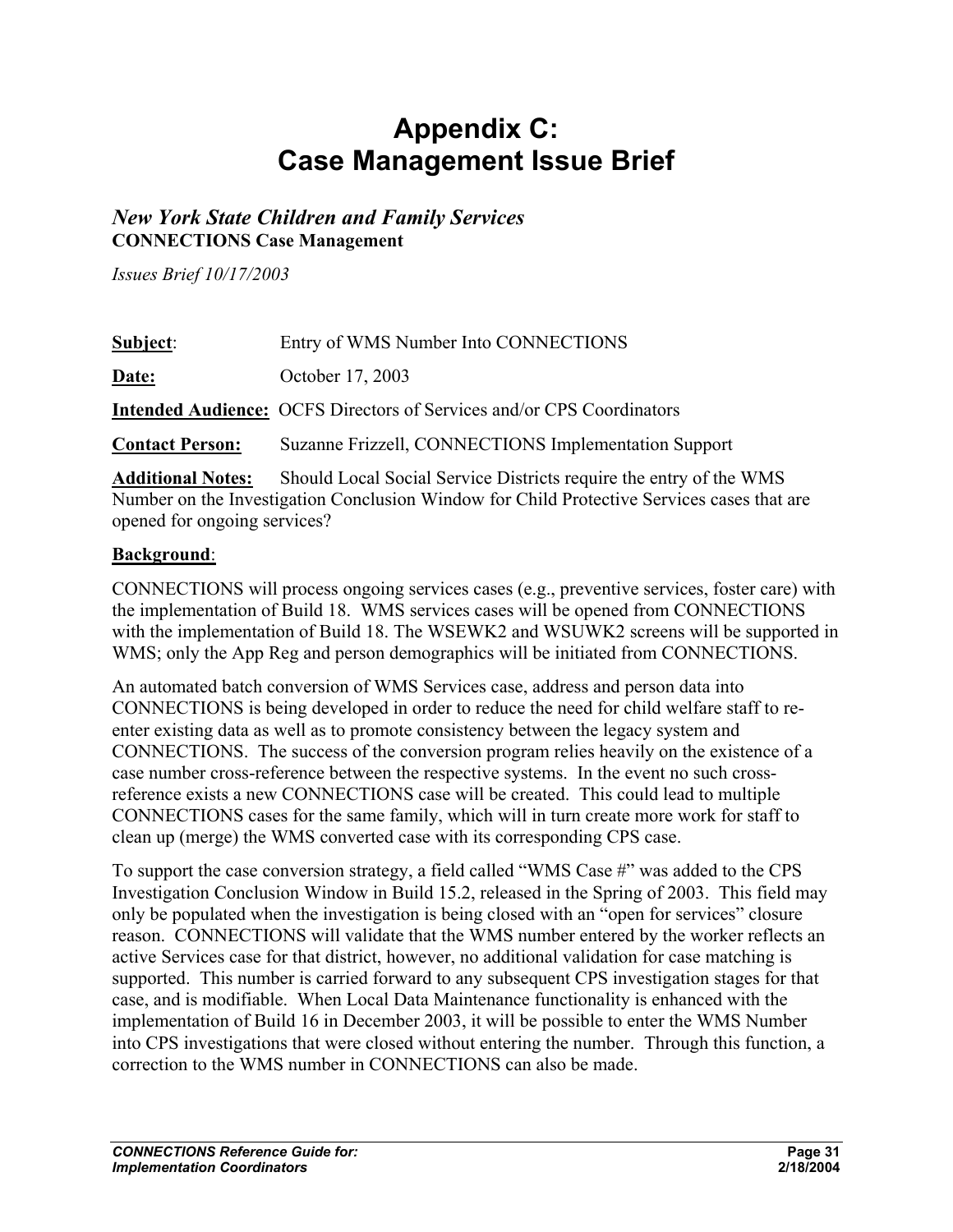A local district may request that the WMS Number field be required, in which case it will be required for all new CPS investigations for which that district has primary responsibility. Otherwise, completion of this field is an optional function. The use of the Investigation Conclusion to record WMS numbers will discontinue when Build 18 is implemented at which time an automated interface between WMS and CONNECTIONS will be supported.

#### **Benefits and Costs**:

Entry of the WMS Number in CONNECTIONS is the primary matching criteria that the conversion program will use to match WMS to CONNECTIONS cases, and the persons associated with them, thereby reducing the amount of manual data entry and/or case consolidation/merge that staff will need to perform when Build 18 is implemented. To assist local districts to prepare for the conversion of these cases, the CONECTIONS Project will furnish "clean-up" reports that emulate the conversion and focus attention on data that will need correction to assist with appropriate matches. Clean-up reports will only include cases (and associated persons) that contain a cross-reference (WMS case #). Establishing these crossreferences through closed CPS investigations will enable local districts to get a "jump start" on case matching and clean-up activities and to spread this work over both time and a larger number of staff.

There are no costs associated with the entry of WMS case number into CONNECTIONS, however, there are a number of considerations.

- Districts should examine, and as needed, revise procedures that pertain to WMS case opening so that child protective staff has access to the WMS case number by the time the investigation is being closed.
- A second consideration, as noted above, is that a WMS number that is entered into CONNECTIONS will be validated only to the extent that it is an active WMS Services case in the district. Hence, not all entry errors will be detected.
- Lastly, this approach involves entering the WMS case number into cases where the "linked" WMS case may close by the time Build 18 is implemented.

#### **Alternatives**:

1. Enter the CONNECTIONS case number into WMS.

It is currently possible to record CONNECTIONS case numbers, prefaced with the letter "C," in the "Related Case Number" fields in WMS. Approximately 18,000 (of 100,000) child welfare WMS cases contain this cross-reference. There are two drawbacks to this approach. First, there is no system check to determine that the CONNECTIONS Case # recorded in WMS is valid. Second, there is no trigger to remind staff or edit to require staff to update the CONNECTIONS case number information in WMS in the event that a new CONNECTIONS case is established, thereby maintaining the link with an outdated case.

2. Use new LDM functionality.

Local Districts may wish to wait until shortly before Build 18 implementation to establish the case linkages, using Local Data Maintenance (LDM) in CONNECTIONS to enter the WMS Numbers into Investigation Conclusions on only those cases that are actually going to convert. This method might result in reducing some level of worker effort in the recording of WMS numbers in CONNECTIONS. The drawback of this approach is that all clean-up activities will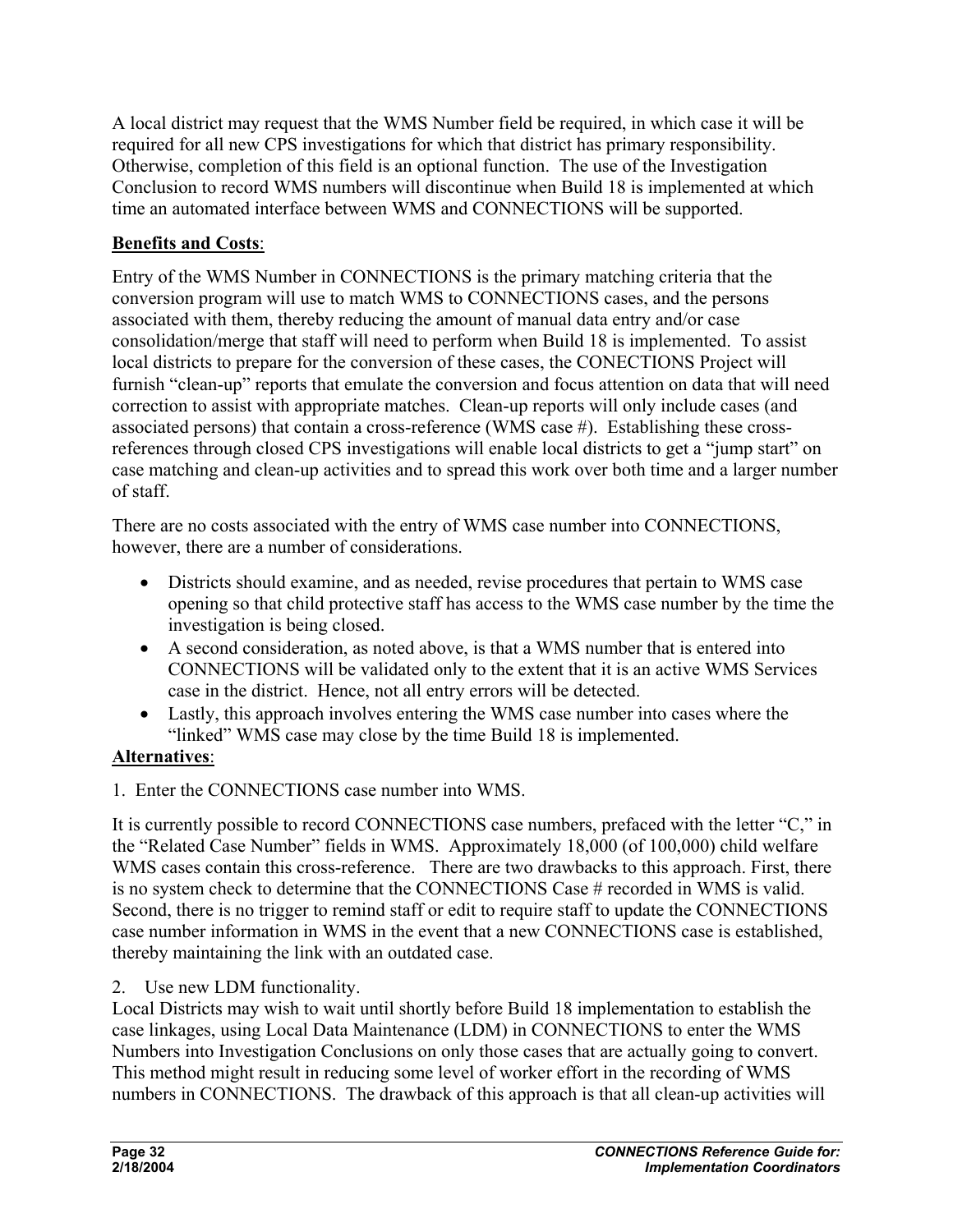need to be concentrated into a relatively smaller time period, negating the opportunity to use ongoing clean-up reports to correct data as well as verify that corrective actions had the intended results.

#### **Recommendation:**

The CONNECTIONS Project Team recommends that local districts request that the WMS number field on the Investigation Conclusion window be made a required field and that the district implement procedures that provide this number to the appropriate staff consistent with the timely completion of investigations.

The project is also recommending that, upon the implementation of Build 16 in December 2003, local districts implement procedures to use Local Data Maintenance in CONNECTIONS to record the WMS number of all active services cases that existed prior to the decision to require the WMS number in the Investigation Conclusion.

Directors of Services or CPS Coordinators who wish to make this request should complete the attached form and forward to their CONNECTIONS Regional Field Support contact. The project team will make the required update on the nearest weekend to the requested date. (The form must be received by Noon on the Thursday prior to that weekend).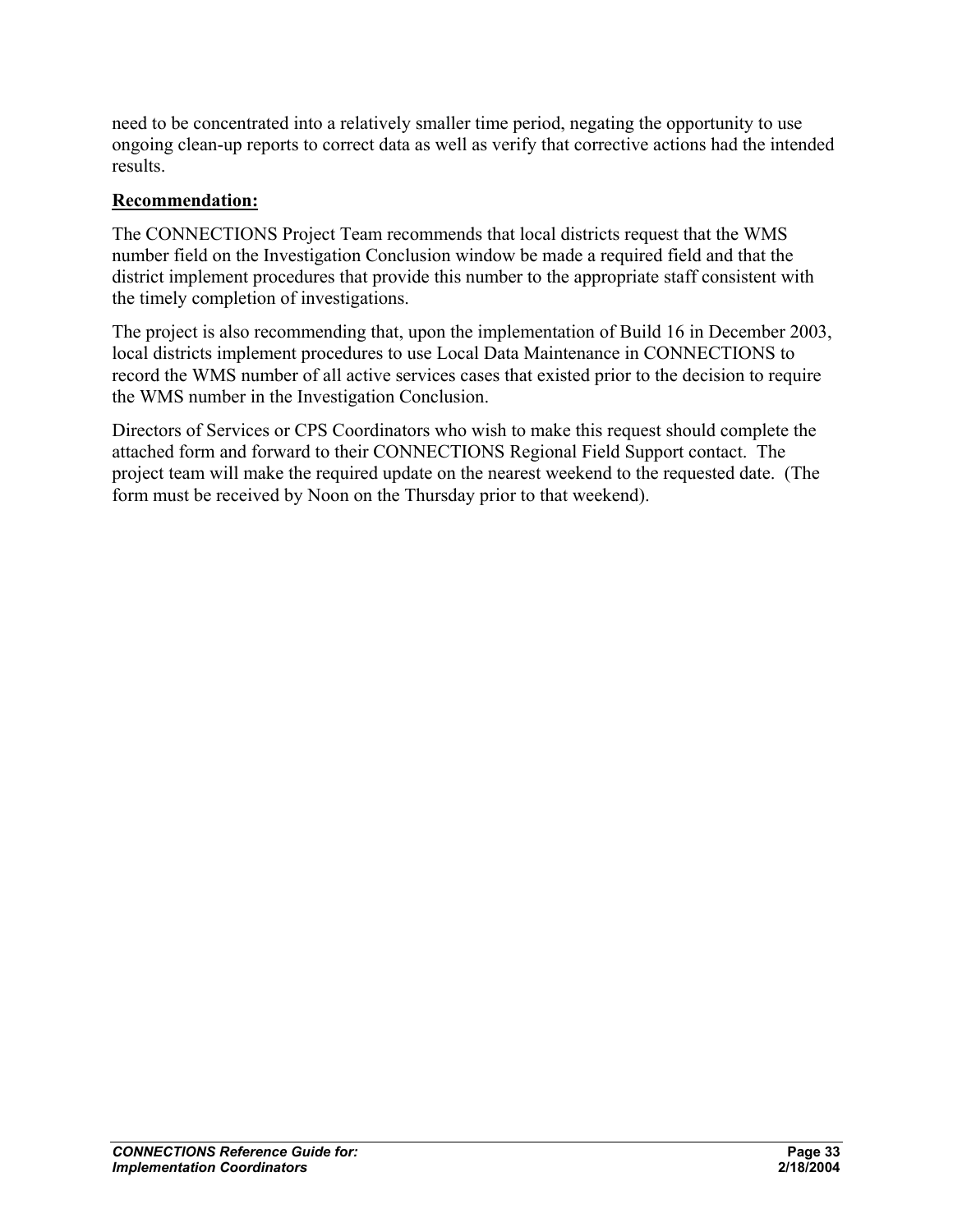#### **Request to Require Entry of the WMS Case number in CONNECTIONS Investigation Conclusion.**

#### **District:**

**Requestor:**

**Name:** 

**Title:** 

**Telephone Number:** 

**Effective date of change (when do you want the edit to be effective):**

**Signature:** 

**Date:**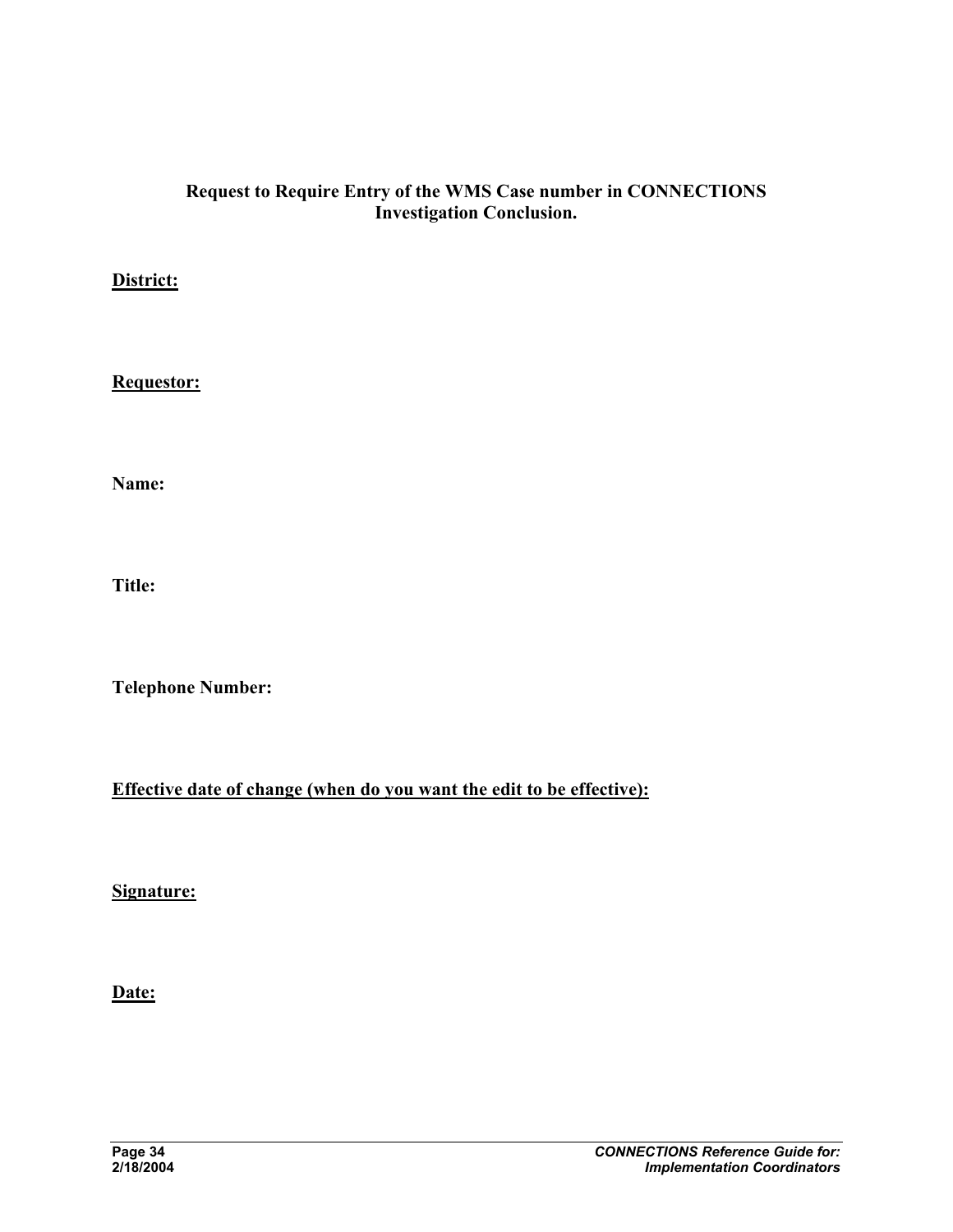# **Appendix D: Build 18 System and Program Activities**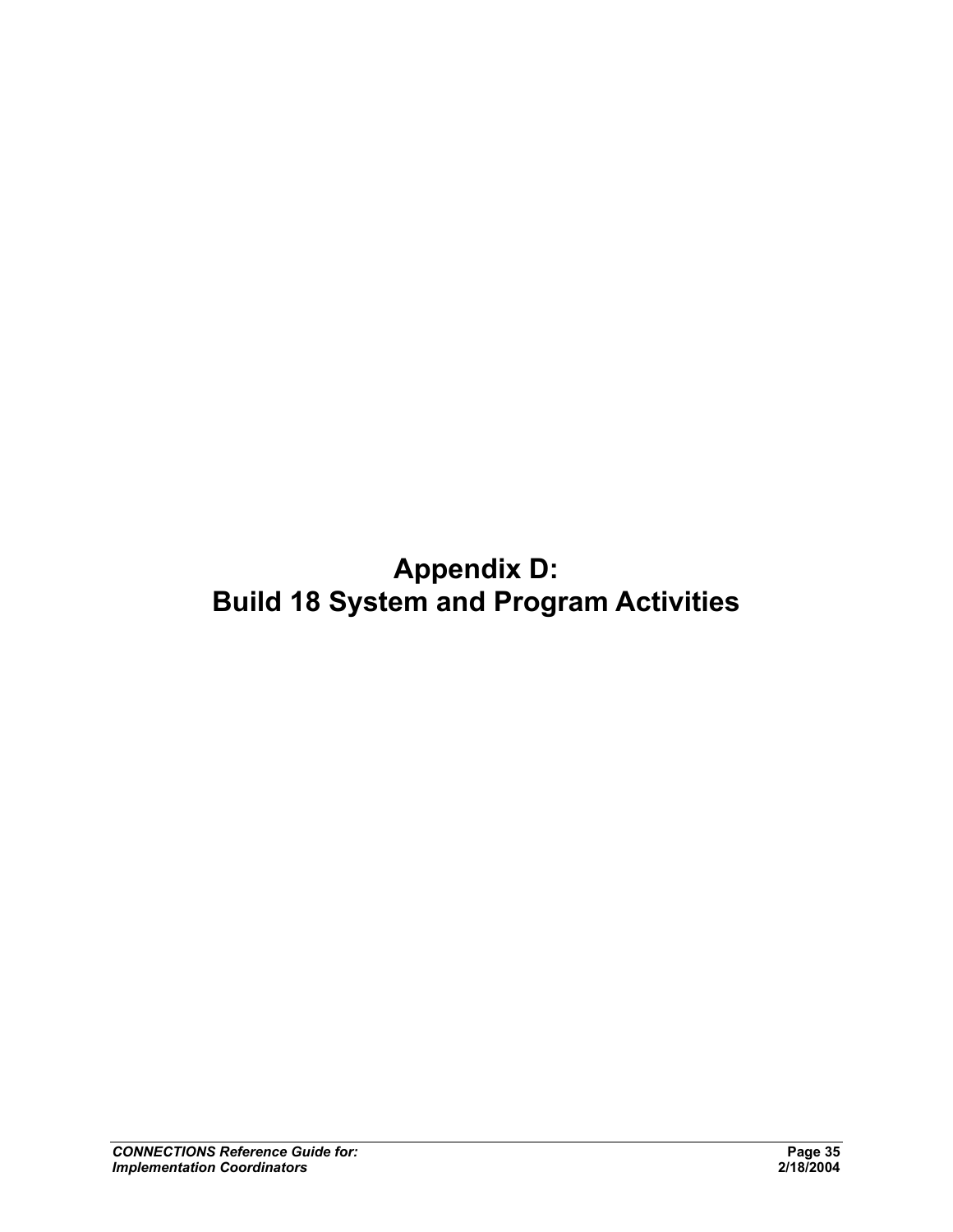#### Implementation Timeline Build 18From a Site Perspective



1/23/04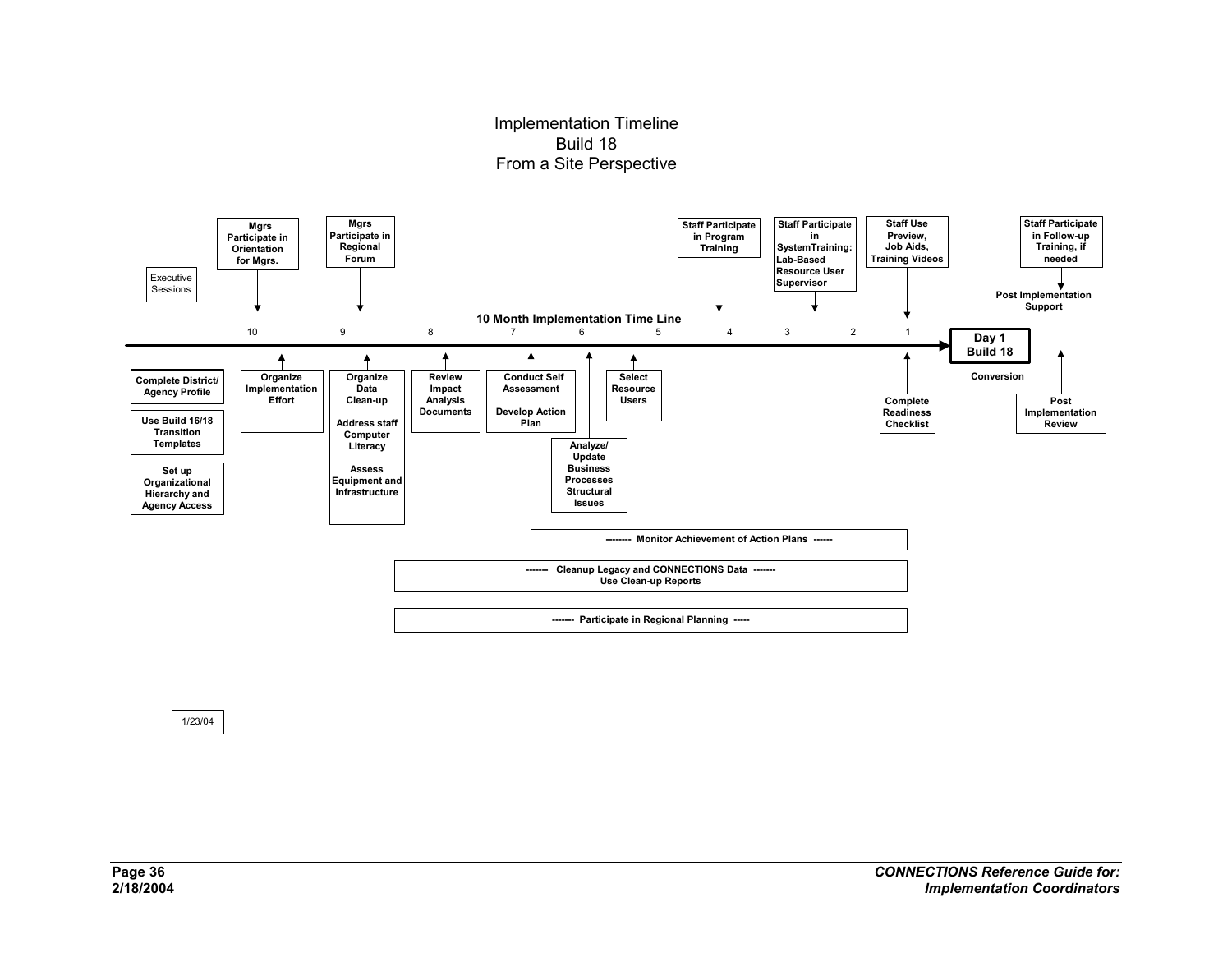#### LOCAL DISTRICT SELF-ASSESSMENT CONNECTIONS BUILD 16

# **Appendix E: Family Services Intake Impact Analysis Document**

## **Impact Analysis**

**Subject**: Family Services Intake (FSI)

**Functional Area**: Documenting Intake

#### **Brief Description of Current Function/Process**:

Currently, the Intake process occurs entirely outside of CONNECTIONS. The Application for Services, which may be signed by the client or by the caseworker on behalf of the client, is completed on a triplicate paper form. There is no standardized format for documenting an Intake for services case, including presenting needs and services requested. Each district follows its own procedures.

#### **What Remains the Same**:

- The Common Application for Services continues to be completed off-line in triplicate paper form. To avoid redundant entry of demographic information, demographic information entered into CONNECTIONS can printed for attachment to the Common Application for Services.
- Intakes are initiated by LDSS or by Voluntary Agencies.
- LDSS approval is required to open a case.
- The criteria for opening a case are unchanged.

#### **What is New or Changes**:

- All Intakes will be recorded in CONNECTIONS.
- There will be a standardized format for recording Intakes for Family Services.
	- o A screening for behavioral concerns and issues must be completed for all Intakes for Child Welfare Services (CWS) that do not originate from a CPS Investigation.
	- o Emergency interventions taken during the Intake stage must be documented.
	- o In order to determine if a case is eligible for mandated preventive services, Programmatic Eligibility must be completed as a part of all Intakes for "Preventive only" services.
	- o Local districts may opt to require worker completion of a checklist of "Requested Services<sup>"</sup>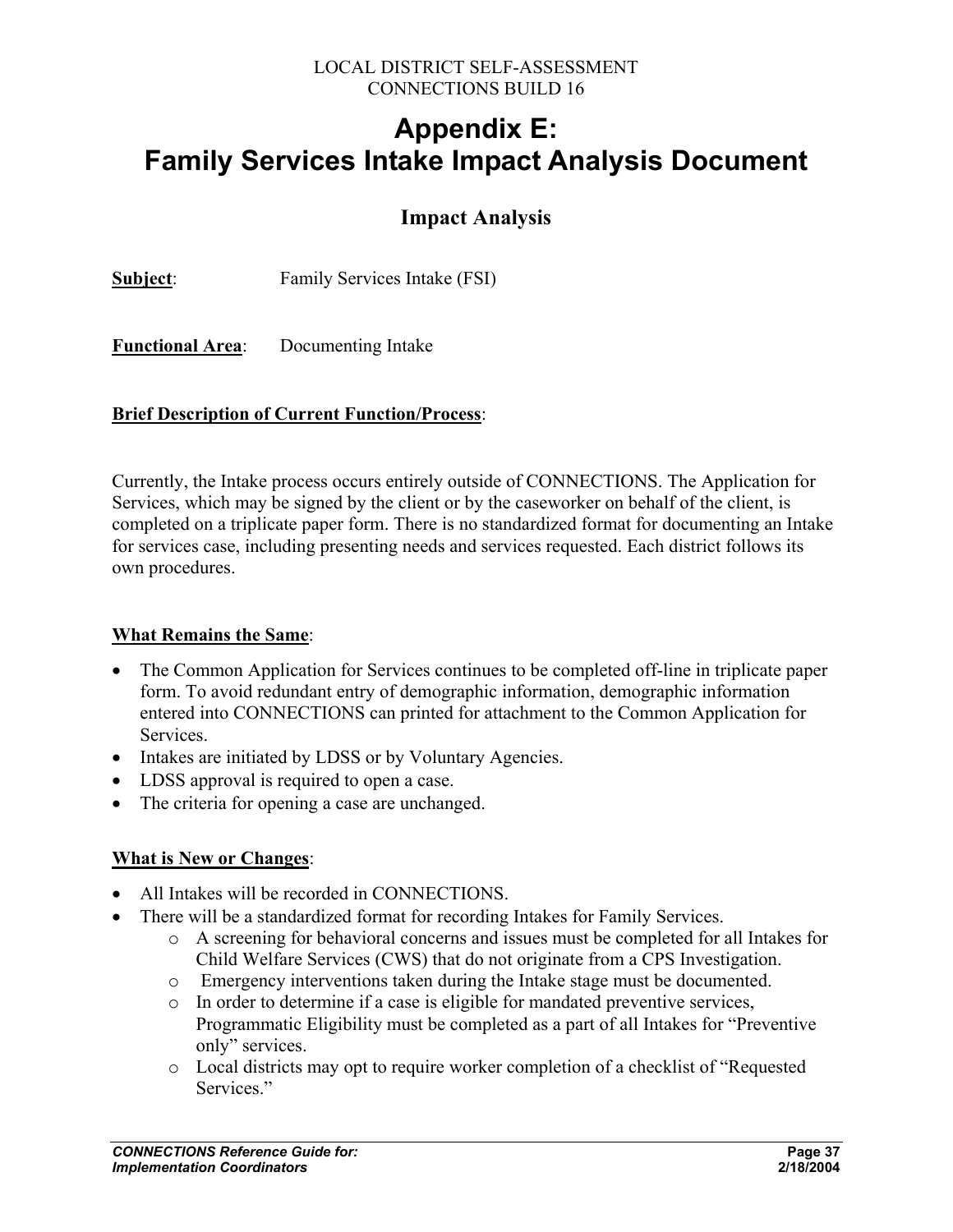- Workers have the ability to perform various case maintenance activities within the FSI. These include relating and unrelating persons and linking the FSI to an existing CONNECTIONS case.
- The system will automatically open a Family Service Intake upon approval of an Investigation Conclusion (both indicated and unfounded) with a closure reason indicating that the case will be opened for services.
- Case Composition fields will be pre-filled if the Intake is opened from a CPS Investigation.
- There is a new concept of "types" of Intakes (examples: Child Welfare Services, Court Ordered Investigations, ICPC, Out of Town Inquiries, Advocate Preventive Only) All Intakes must be assigned a Type in order to be completed. Intake documentation requirements differ by type. (Ex. Intakes for certain types (COI, ICPC, OTI) do not require an Application for Services.)
- Intakes taken by a Voluntary Agency must be submitted online for LDSS approval/acceptance. Upon submission, they are taken off the workload of the VA caseworker and are assigned to the LDSS Intake Unit it is being submitted to.
- LDSS will approve the Intake and open the Family Services Stage online. [Rejected Intakes are returned to the worker who submitted it.]
- Voluntary Agencies may close an Intake without opening a stage for services without LDSS approval, unless the worker received a signed application for services.
- Approval of LDSS Intakes is not required. Intakes may be "submitted for review" to a supervisor (LDSS or VA) for internal review if desired. Upon submission, they are taken off the intake worker's caseload and are assigned to the supervisor.
- The system will automatically close Intakes if there has been no activity (FSI has not been updated) for a period of 60 days and the date "Application signed" is not filled in.
- There is a new security BFP, "Create FSI."
- Note: A separate process will be used to document Information and Referral Inquiries.

# **Implications/Considerations:**

# **System**

- Local districts that currently, or may in the future, contract with Voluntary Agencies that will be initiating Intakes need to build a Family Services Intake Unit for acceptance of these Intakes.
- Voluntary Agencies need to build an Assign Unit for acceptance of cases from local districts.
- Intake workers are responsible for maintaining the system so that duplicate persons and cases will not be created. This is a new role for many workers.
- Intake workers need to ensure that only the relevant persons from an Investigation Stage go forward into the Family Services Stage. Workers have the ability to delete a person from the FSI. Once a Family Services Stage is opened, persons can only be end-dated, not deleted.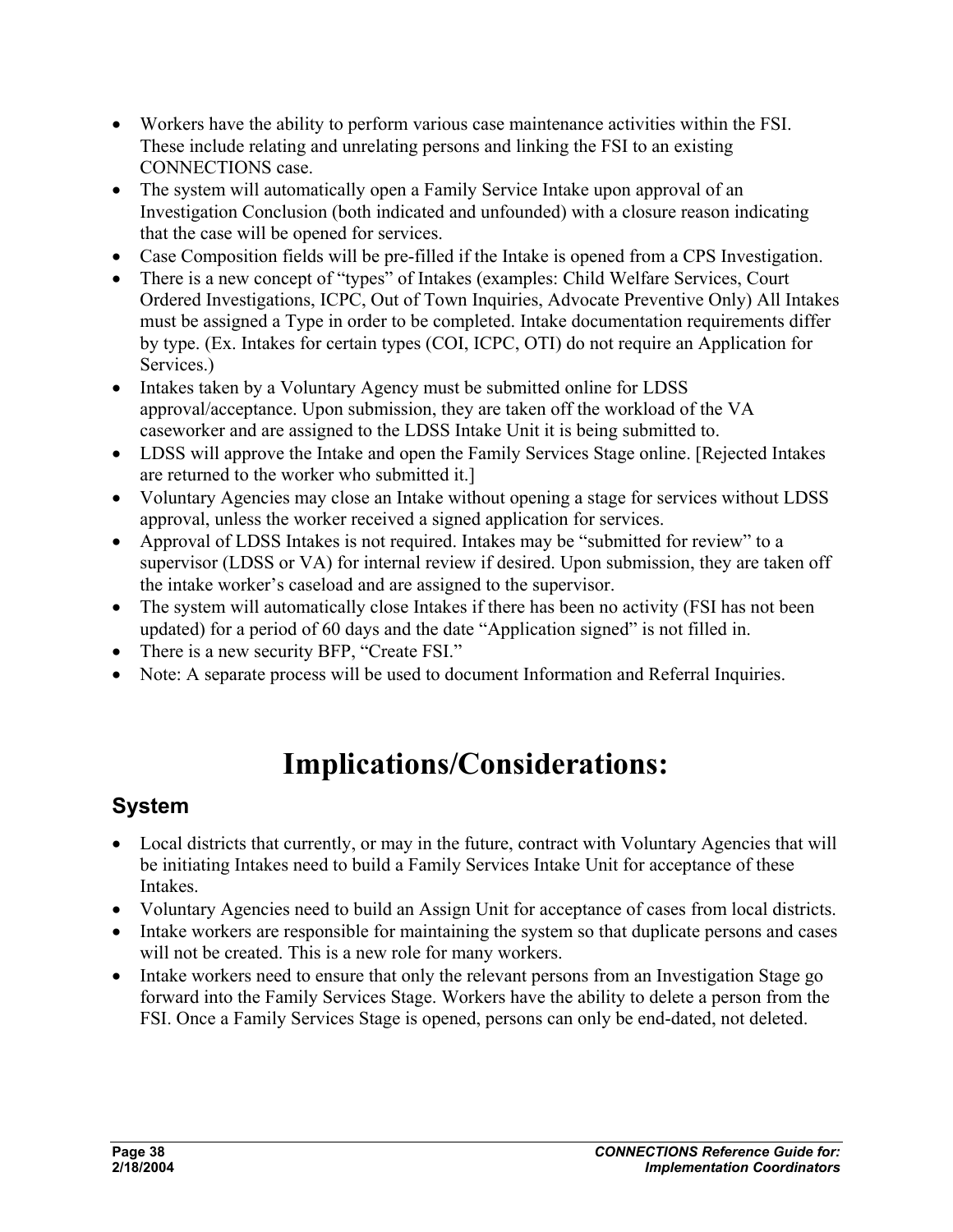#### LOCAL DISTRICT SELF-ASSESSMENT CONNECTIONS BUILD 16

## **Program**

- The online, standardized Intake process will undoubtedly require re-engineering of district intake procedures.
- Because submitting a case for LDSS acceptance takes it off the VA worker's caseload, timely LDSS approval and reassignment back to the Voluntary Agency is necessary to allow the Voluntary Agency to continue to work on the case within CONNECTIONS.

#### **Recommendations**:

- 1. Review current agency intake procedures and revise as necessary to accommodate the online process and the need to accurately maintain persons and cases within FSI.
- 2. Prior to build 18, local districts need to identify (by name, code) one or more Intake units for acceptance of Intake stages from Voluntary agencies. The unit(s) name and code must be hard coded into the CONNECTIONS system.
- 3. Local districts should develop procedures for acceptance and timely review/approval of Intake stages from Voluntary agencies.
- 4. Prior to build 18, Voluntary Agencies need to identify (by name, code) one or more Assign units for acceptance of Family Services stages from local districts. The unit(s) name and code must be hard coded into the CONNECTIONS system.
- 5. Voluntary Agencies should develop procedures for acceptance and reassignment of Family Service stages assigned to them by LDSS.
- 6. Prior to build 18, local districts need to determine if they will require completion of "Services Requested" in Intake so that the correct system edit can be set.
- 7. Train all Intake workers who do not currently have the "maintain person" functionality.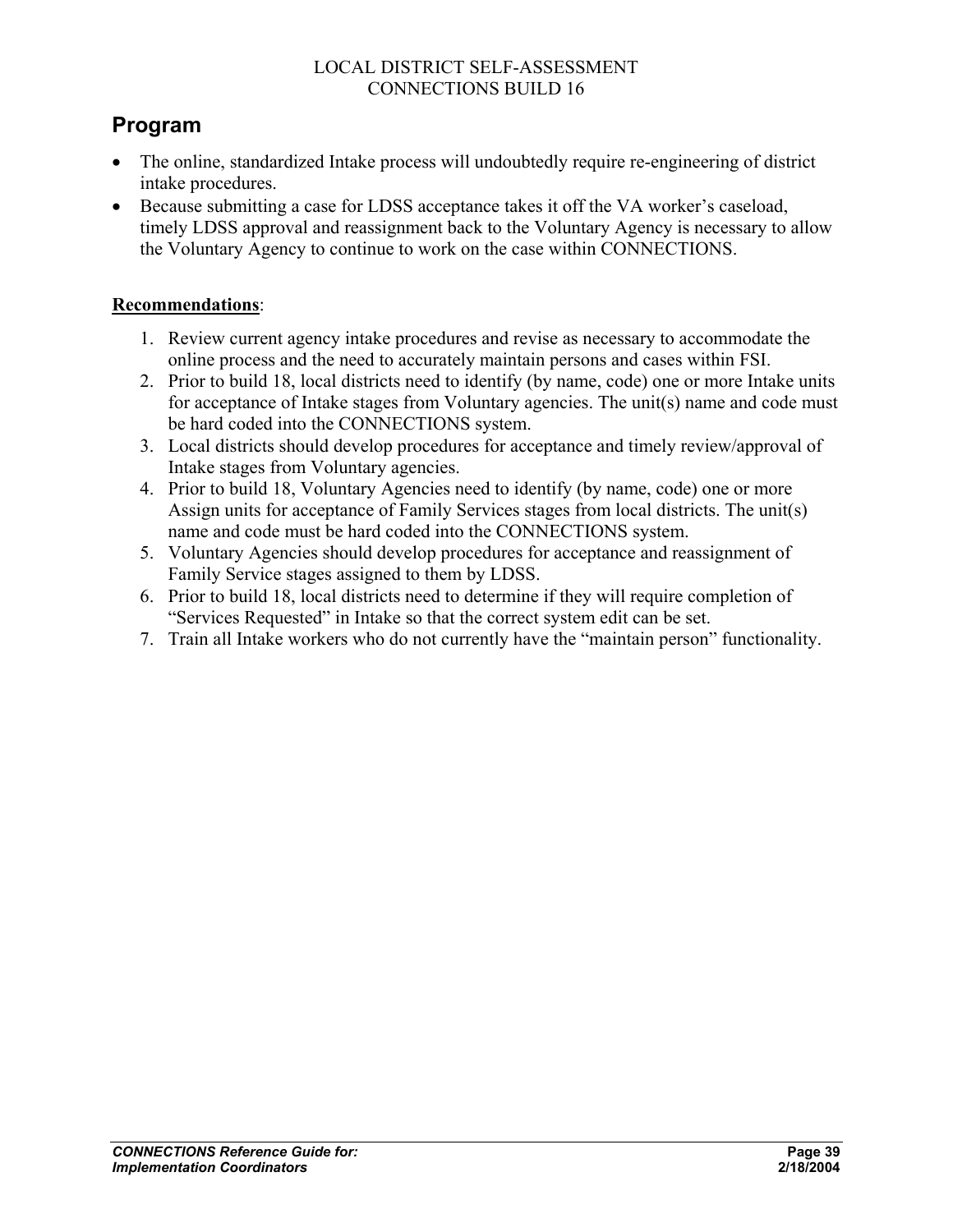# **Appendix F: Security for CONNECTIONS Case Management Self- Assessment**

#### **Background**

The enhancements to CONNECTIONS Security that are being released with Build 17 apply to the new CONNECTIONS Case and Financial Management functions (Family Services Intake, Family Services Stage) that will be implemented in Builds 18-19; these enhancements **will not** affect security for CPS Intake, CPS Investigation or FAD stages. The earlier release of the security functionality enables local districts and agencies to organize their security structure before implementation of the larger case management system.

Build 17 introduces two new windows – Agency Access and Organizational Hierarchy – that will enable districts and agencies to more easily give workers, supervisors and administrators the ability to view and/or maintain cases in which they do not have a direct role. Expanded access may be granted vertically within the organization as well as horizontally to the levels of unit, job function or agency-wide. The use of these features is optional; workers who have a role in a case will continue to be able to conduct work in that case whether or not their district/agency decides to take advantage of the enhanced security features.

In order to effectively use the new security features, it is recommended that district/agency administrators first develop an understanding of basic CONNECTIONS Security as well as the functions that will be performed within CONNECTIONS once Build 18 is implemented. The CONNECTIONS Implementation Management Team will assist administrators to obtain this understanding through the provision of orientations and other support material.

This self-assessment is designed to guide the implementation of both basic and enhanced security. It consists of a series of items – stated as benchmarks – against which to compare your agency's current state of readiness. If a "gap" exists between current readiness and the benchmark, it should be noted in the space under each item. The action steps necessary to eliminate the "gap" should be written in the space provided at the end of each section. These action steps, taken together, comprise the district/agency's Security for CONNECTIONS Case Management Implementation Plan. It is recommended that this plan be completed no later than eight months prior to the district/agency's scheduled implementation of Build 18.

To promote the most comprehensive assessment of the agency's state of readiness, the selfassessment should be conducted by a cross-section of agency administrators and staff. CONNECTIONS Regional Field Staff are available to assist with this effort.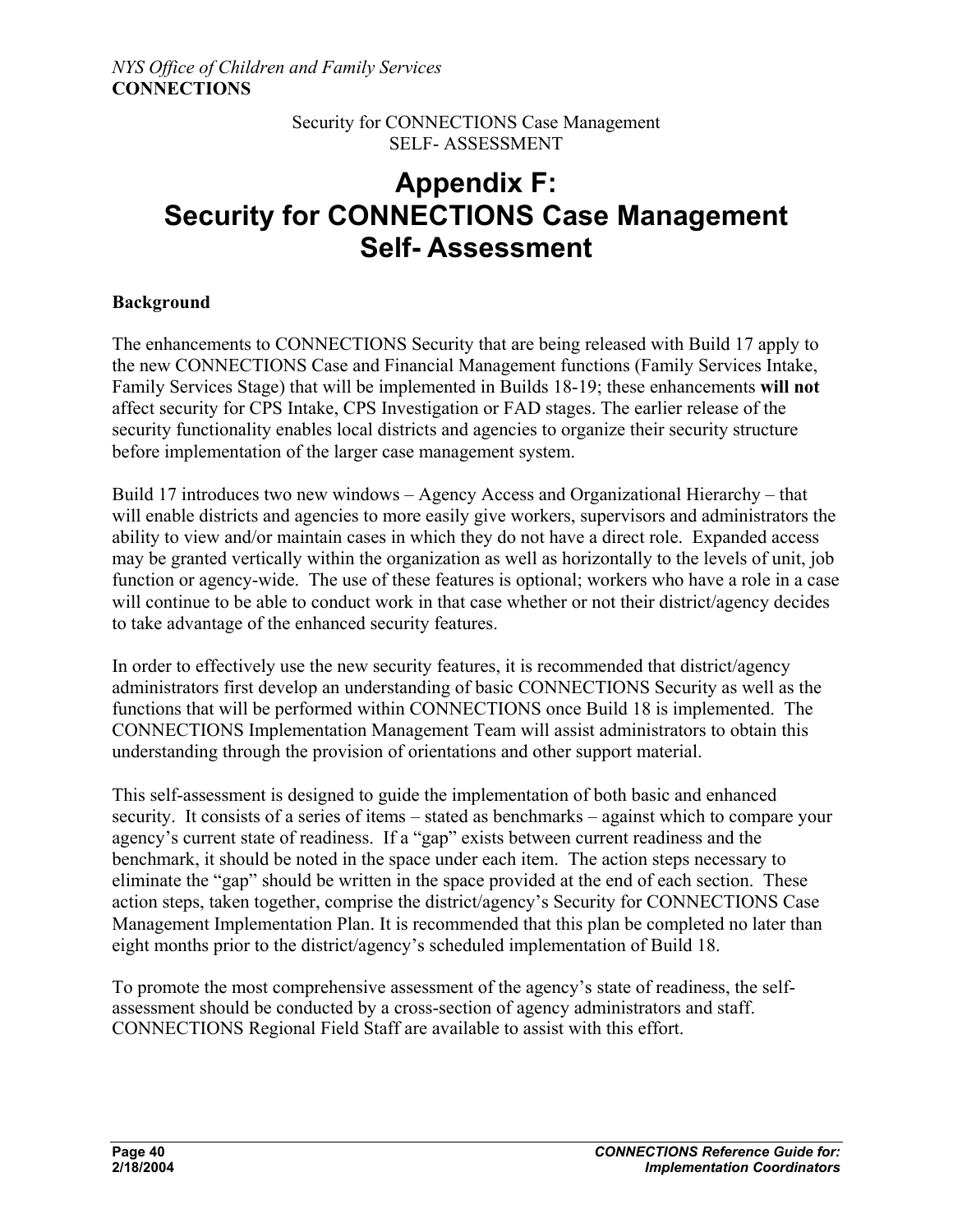#### **Section I – Organizing the Implementation of Build 17 / General Readiness Issues**

1. The District/Agency's LAN Administrator has the knowledge and skills to fulfill his/her responsibilities related to security, including establishing staff NT accounts in WEBSTAR.

Gap:

- 2. The District/Agency has designated a Security Coordinator and Back-up Security Coordinator who:
	- Have an active NT Identification and mailbox
	- Are active in CONNECTIONS
	- Are on the distribution list for Security Coordinators (otherwise, contact Donna Cramer in OCFS-IT for more information)

Gap:

- 3. The Security Coordinator and Back-up Security Coordinator are familiar with CONNECTIONS Security through:
	- Attendance at the Security Coordinator training course\*
	- Attendance at CONNECTIONS Build 17 Training\*
	- Review of the CONNECTIONS Security Step-by-Step Guide
	- Review of resource material available in the Security section of the CONNECTIONS web page.

\* Note: Experienced Security Coordinators should attend Build 17 training that will be offered in April/May 2004. Staff who are new to this role should take the Security Coordinator course after the implementation of Build 17; this course will be updated to incorporate Build 17 content.

Gap:

4. There are a sufficient number of staff who are able to "maintain security" to permit the efficient administration of this function. District/Agencies may determine who on their staff have this capability through the Business Function Report accessible on the Data Warehouse.

Gap: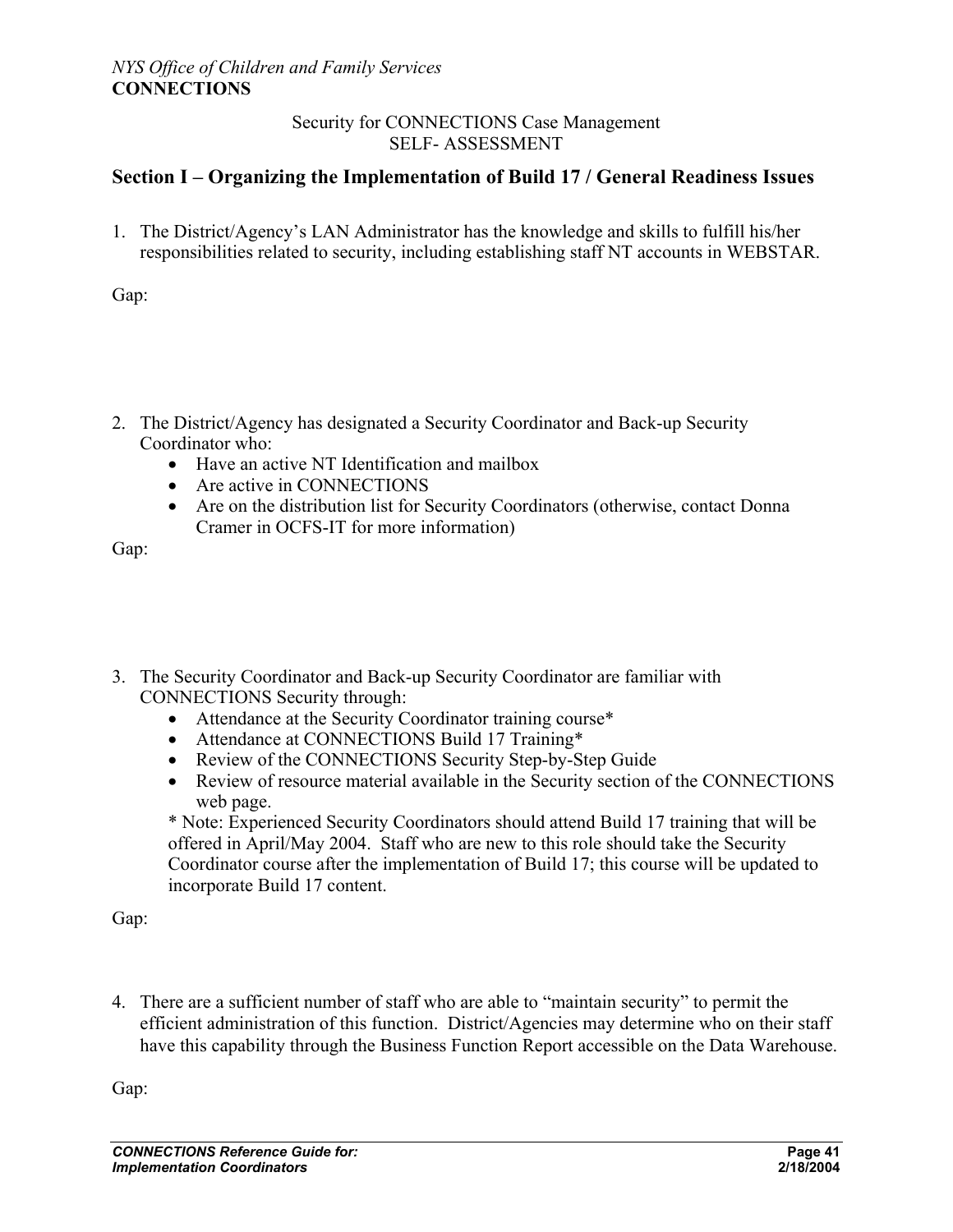- 5. In order to be able to make informed decisions about the assignment of business functions to staff and the extent to which staff, supervisors and administrators will have access to records in which they do not have a role, the District/Agency's child welfare administrators have obtained a working knowledge of CONNECTIONS Security, through:
	- Participation in Security for Managers training course (to be provided via Video or computer-based training)
	- Review of the introductory sections (Modules1-5) of the CONNECTIONS Security Step-by-Step Guide
	- Review of resource material available on the Security page of the CONNECTIONS web site.

Gap:

6. The District/Agency has formed a workgroup consisting of a cross-section of agency administrators and staff to recommend how the agency's CONNECTIONS Case Management Security should be structured (see Section II). Team members have obtained a working knowledge of basic security and the enhancements being introduced through Build 17 through the methods described in Item 5.

Gap:

7. The District/Agency's Implementation Coordinator participates in or monitors the implementation of CONNECTIONS Case Management Security with an eye toward completing the process before the release of CONNECTIONS Case Management (Build 18).

Gap: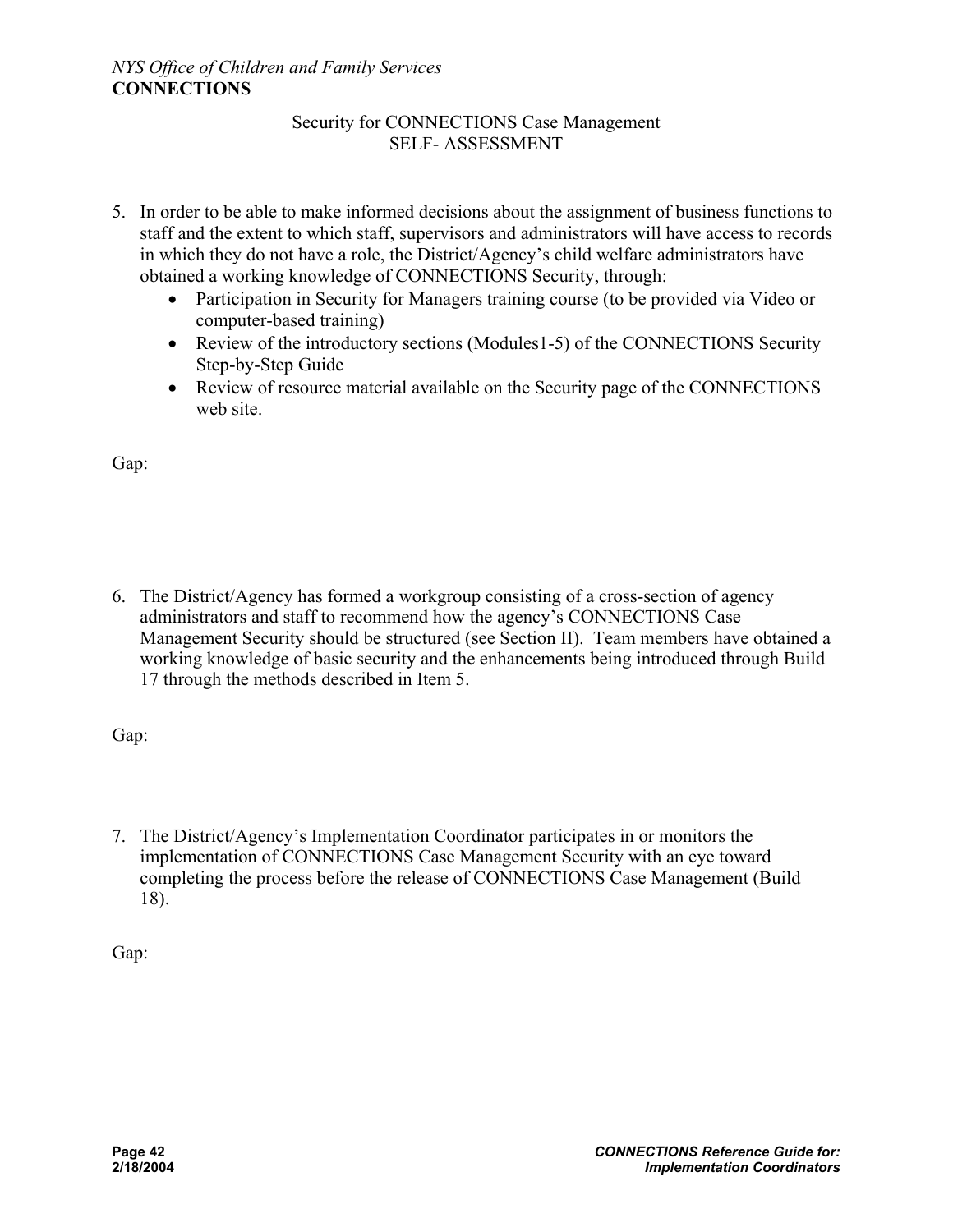- 8. The staff who are implementing CONNECTIONS Case Management Security are familiar with the work processes affected by CONNECTIONS Case Management (Build 18) through:
	- Attendance at OCFS Teleconferences
	- Participation at Regional Forums
	- Review of build 18 Impact Analysis documents

Gap:

| <b>Section I Action Items</b> | <b>Responsible</b> | Duc |
|-------------------------------|--------------------|-----|
|                               |                    |     |

#### **Section II – Security Data Entry and Clean-up Activities**

1. The district/agency's Security Coordinator is familiar with Data Warehouse reports available to support security clean-up activities. (See Module 9 in the CONNECTIONS Security Stepby-Step Guide.)

Gap:

2. The district/agency has a plan to initially enter, or as needed clean up, CONNECTIONS Security data for staff who perform ongoing services (foster care, preventive, adoption). The plan should address completion of the following activities: (See Modules 6-8 in the CONNECTIONS Security Step-by-Step Guide.)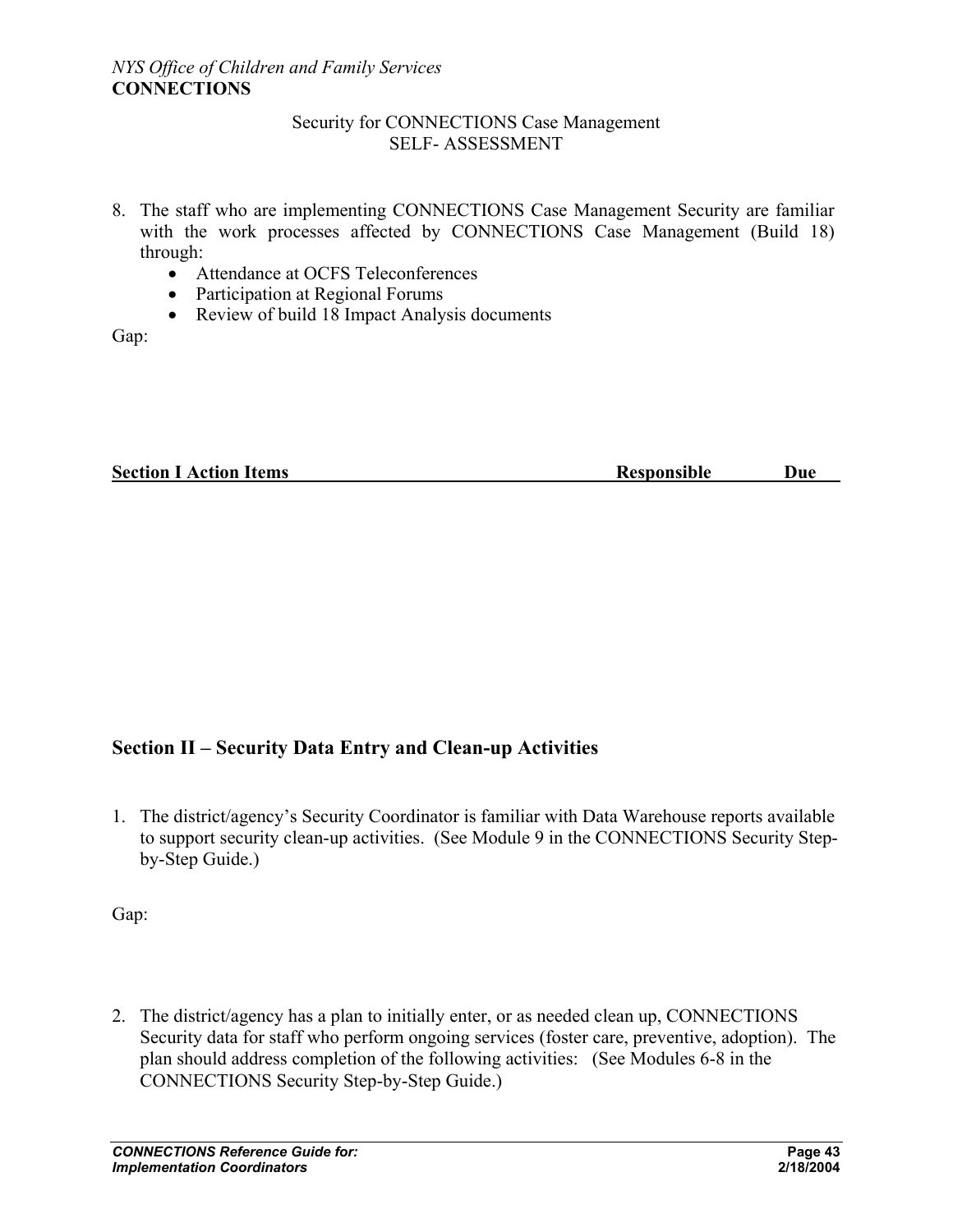#### Initial Entry

- Assure that all staff are assigned a NT logon ID and have "standard access" via WEBSTAR (performed by LAN Administrator)
- Create additional units, including their specialization, as necessary (Note: the designation of "unit specialization" may affect access to cases – see chart in the next section.)
- Each worker who needs to be made "case assignable" and is assigned the business functions appropriate to their job function
- Each worker is assigned to the appropriate unit including reassignment of any staff from default unit(s)

#### Clean-up Existing Data

- Eliminate units with duplicate unit identifiers
- Delete "default" units (units coded as N and two numbers) that contain only "conversion" workers (Note: CONNECTIONS Security is working on a solution to the inability to delete a default unit that has had a stage assigned to it). No unit should exist with the conversion worker as unit approver.
- End Date staff who no longer work for the agency in CONNECTIONS and then delete those staff in NT through WEBSTAR; staff who have already been deleted in WEBSTAR should be end dated in CONNECTIONS.
- Determine that the WMS/CCRS staff identifier is correctly recorded in the Staff Detail Window for all staff who have an ongoing services case assigned to them. **(NOTE: this is a critically important activity in the effort to match cases to workers as part of the Build 18 conversion.)**
- Determine that all staff who are entered in the system as case assignable should be case assignable. (Information about which staff are case assignable may be obtained on the Staff Detail Window within CONNECTIONS or on the Staff Security Report in the Data Warehouse.)
- Determine that staff are assigned the business functions they need and only those that they need.
- Eliminate "out-assignments" that are no longer necessary in light of the Build 17 case access enhancements.

Gap: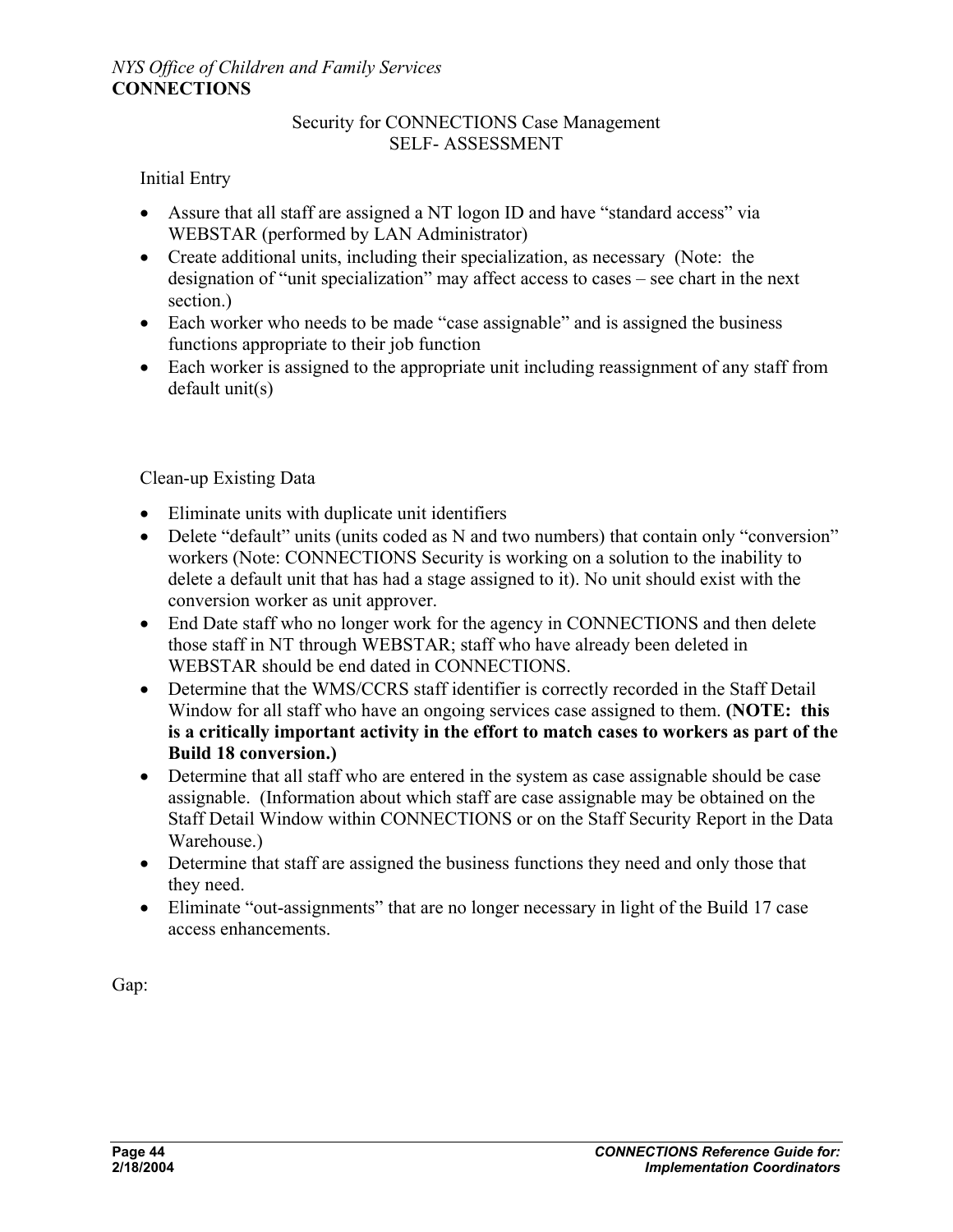#### **Section II Action Items Responsible Due**

#### **Section III – Program and Operational Considerations**

1. The District/Agency has decided whether staff will have View and/or Maintain access or No access to information in Case Management stages in which they do not have a role as follows:

| Level of Staff Person                                                                                                                                                                                                                                   | View | Maintain | None |
|---------------------------------------------------------------------------------------------------------------------------------------------------------------------------------------------------------------------------------------------------------|------|----------|------|
| To Case Assignable* Staff (Caseworkers)<br>All FSI and FSS stages within their district or agency<br>$\bullet$<br>All FSI and FSS stages within their unit<br>$\bullet$<br>All FSI and FSS stages of staff sharing the same "job"<br>$\bullet$<br>type" |      |          |      |
| To Unit Approvers (Supervisors)<br>All FSI and FSS stages within their district/agency<br>٠<br>All FSI and FSS stages in units sharing the same "unit"<br>$\bullet$<br>specialization"                                                                  |      |          |      |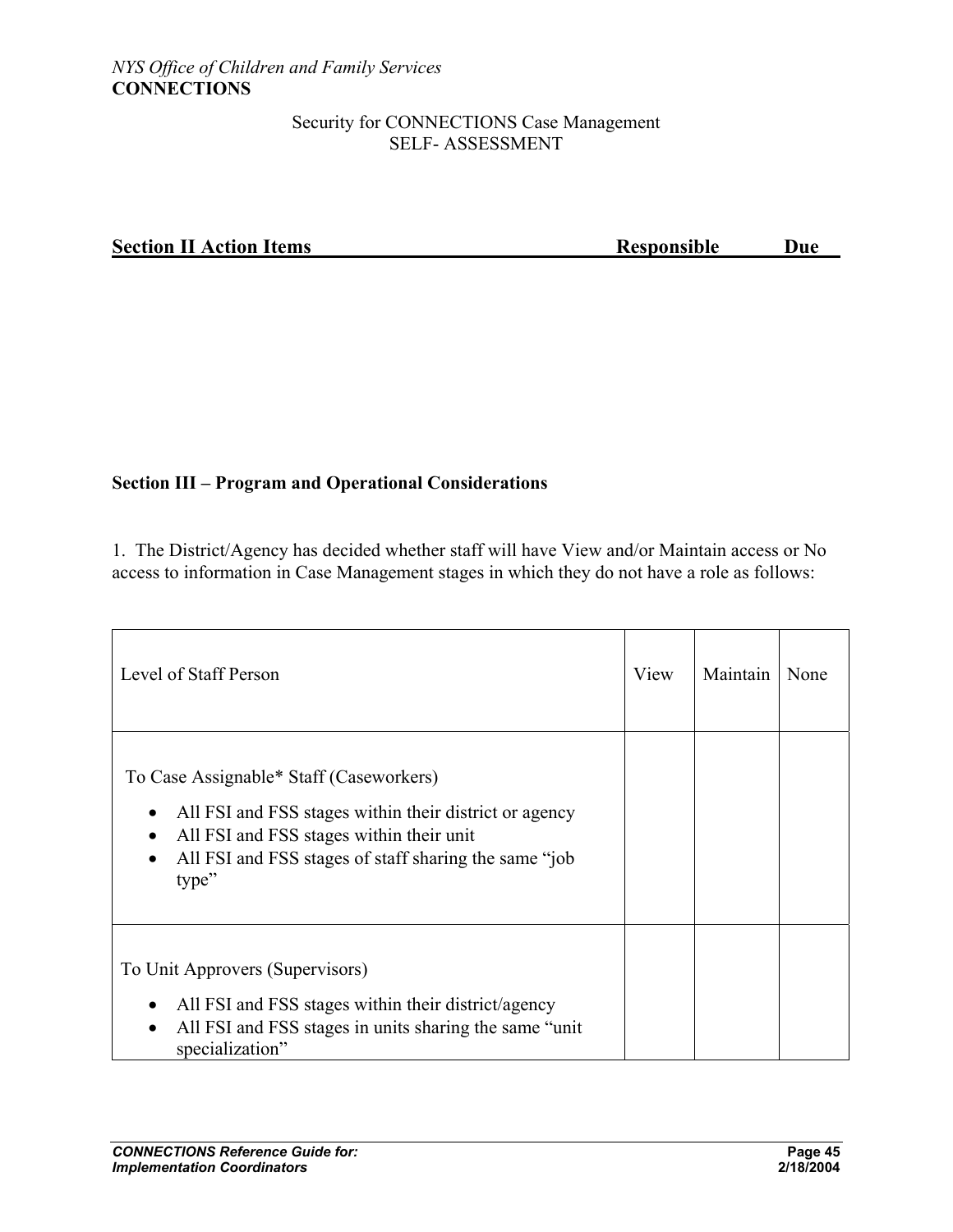| Direct Supervisory Line (through Organizational Hierarchy)                        |  |  |
|-----------------------------------------------------------------------------------|--|--|
| All staff within the direct supervisory line on the<br>"organizational hierarchy" |  |  |
| All non-clerical staff within the direct supervisory line                         |  |  |

\* Information about which staff are "case assignable" may be obtained on the Staff Detail Window within CONNECTIONS or on the Staff Security Report in the Data Warehouse.

- 2. The District/Agency has decided how to align units within the Organizational Hierarchy Window. **Note: this step is only needed if the district or agency has decided to grant access to cases through the direct supervisory line (per the third row in the above chart.)**
- 3. In light of the expanded sharing of information that will occur upon the implementation of CONNECTIONS Case Management, administrators have reviewed their district or agency's confidentiality and data security policies and procedures.

Gap:

**Section III Action Items Responsible Due**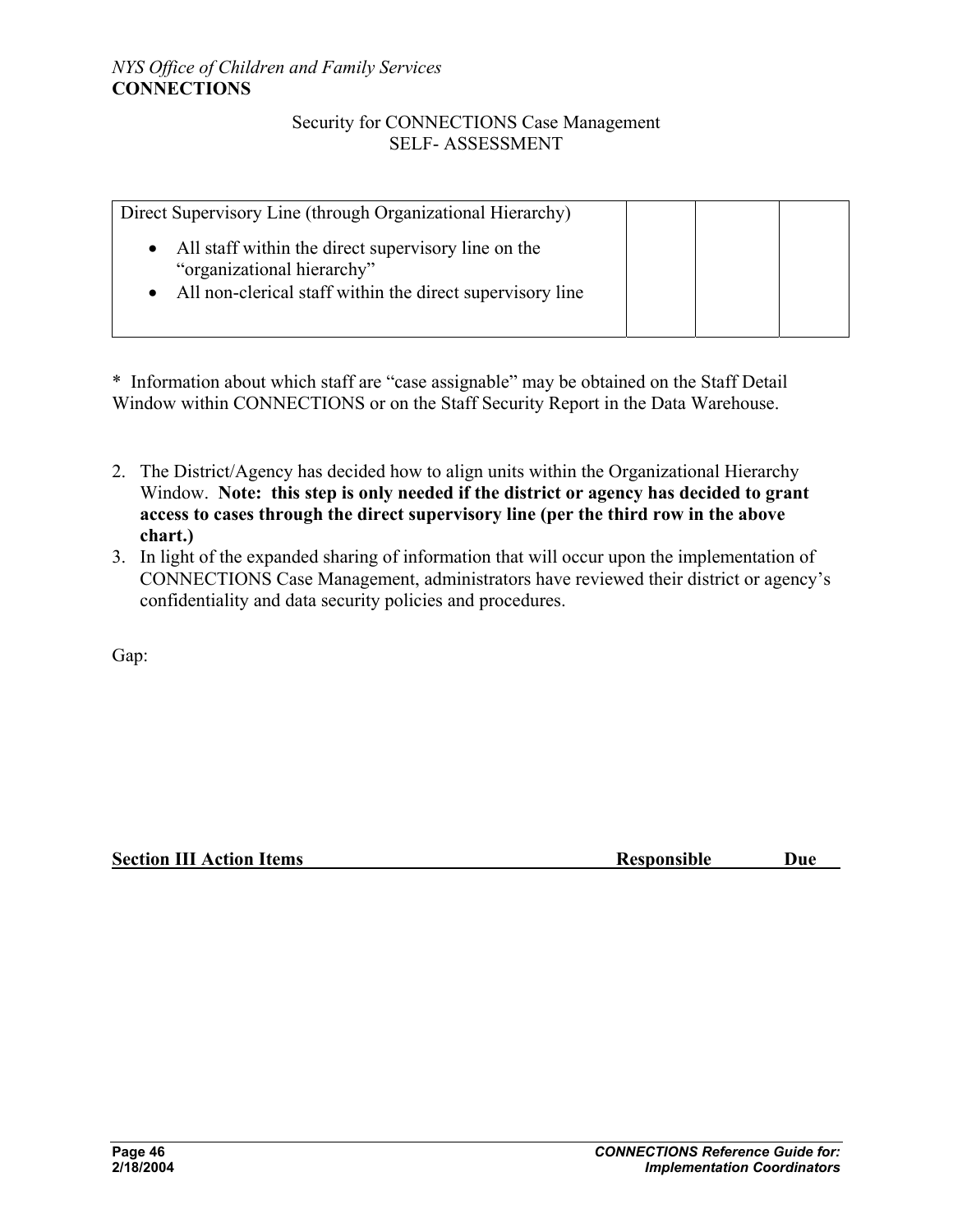# **Appendix G: District/Agency Profile**

| Contact Information - Microsoft Internet Explorer                                                                                                                                                                                                                                                                                                                           |  |  |  |                |                | Hx                                                             |
|-----------------------------------------------------------------------------------------------------------------------------------------------------------------------------------------------------------------------------------------------------------------------------------------------------------------------------------------------------------------------------|--|--|--|----------------|----------------|----------------------------------------------------------------|
| Edit View Favorites Tools Help<br>File                                                                                                                                                                                                                                                                                                                                      |  |  |  |                |                | ш.                                                             |
| Address 3 http://sdssnet5/ocfs/connect/dpm/contact_info.asp                                                                                                                                                                                                                                                                                                                 |  |  |  |                |                | $\phi$ Go<br>Links <sup>&gt;&gt;</sup><br>$\blacktriangledown$ |
| <b>CONNECTIONS Local District/Voluntary Agency Profile</b>                                                                                                                                                                                                                                                                                                                  |  |  |  |                |                |                                                                |
|                                                                                                                                                                                                                                                                                                                                                                             |  |  |  |                |                |                                                                |
| Introduction   Contact Information   Program Sites   District/Agency Staffing   Contract Relationships   Computer Literacy   Use of Non-CONNECTIONS Automation  <br>Miscellaneous   Go To Main Page                                                                                                                                                                         |  |  |  |                |                |                                                                |
|                                                                                                                                                                                                                                                                                                                                                                             |  |  |  |                |                |                                                                |
| <b>Section I: Contact Information</b>                                                                                                                                                                                                                                                                                                                                       |  |  |  |                |                | instructions <sup>2</sup>                                      |
| District/Agency Name: 0                                                                                                                                                                                                                                                                                                                                                     |  |  |  |                |                |                                                                |
| Section Last Updated: 0                                                                                                                                                                                                                                                                                                                                                     |  |  |  |                |                |                                                                |
| User IDs having access to profile data:                                                                                                                                                                                                                                                                                                                                     |  |  |  |                |                |                                                                |
|                                                                                                                                                                                                                                                                                                                                                                             |  |  |  |                |                |                                                                |
|                                                                                                                                                                                                                                                                                                                                                                             |  |  |  |                |                |                                                                |
| CONNECTIONS Implementation Coordinator: Last:                                                                                                                                                                                                                                                                                                                               |  |  |  |                | First:         |                                                                |
| Title:                                                                                                                                                                                                                                                                                                                                                                      |  |  |  |                |                |                                                                |
| Non-CONNECTIONS Email Address:                                                                                                                                                                                                                                                                                                                                              |  |  |  |                |                |                                                                |
| Daytime Phone:                                                                                                                                                                                                                                                                                                                                                              |  |  |  | Ext.           | (ext optional) |                                                                |
|                                                                                                                                                                                                                                                                                                                                                                             |  |  |  |                |                |                                                                |
| CONNECTIONS LAN Administrator: Last:                                                                                                                                                                                                                                                                                                                                        |  |  |  |                | First:         |                                                                |
| Title:                                                                                                                                                                                                                                                                                                                                                                      |  |  |  |                |                |                                                                |
|                                                                                                                                                                                                                                                                                                                                                                             |  |  |  |                |                |                                                                |
| Non-CONNECTIONS Email Address:                                                                                                                                                                                                                                                                                                                                              |  |  |  |                |                |                                                                |
| Daytime Phone:                                                                                                                                                                                                                                                                                                                                                              |  |  |  | Ext.           | (ext optional) |                                                                |
|                                                                                                                                                                                                                                                                                                                                                                             |  |  |  |                |                |                                                                |
| <b>CONNECTIONS Security Coordinator: Last:</b>                                                                                                                                                                                                                                                                                                                              |  |  |  |                | First:         |                                                                |
| Title:                                                                                                                                                                                                                                                                                                                                                                      |  |  |  |                |                |                                                                |
| Non-CONNECTIONS Email Address:                                                                                                                                                                                                                                                                                                                                              |  |  |  |                |                |                                                                |
| $T_{1}, T_{2}, T_{3}, T_{4}, T_{5}, T_{6}, T_{7}, T_{8}, T_{9}, T_{10}, T_{11}, T_{12}, T_{13}, T_{14}, T_{15}, T_{16}, T_{17}, T_{18}, T_{19}, T_{10}, T_{11}, T_{12}, T_{13}, T_{14}, T_{15}, T_{16}, T_{17}, T_{18}, T_{19}, T_{10}, T_{10}, T_{11}, T_{12}, T_{13}, T_{14}, T_{15}, T_{16}, T_{17}, T_{18}, T_{19}, T_{10}, T_{10}, T_{11}, T_{12}, T_{13}, T_{14$<br>€ |  |  |  | $\blacksquare$ | $\mathbf{n}$   | de Local intranet                                              |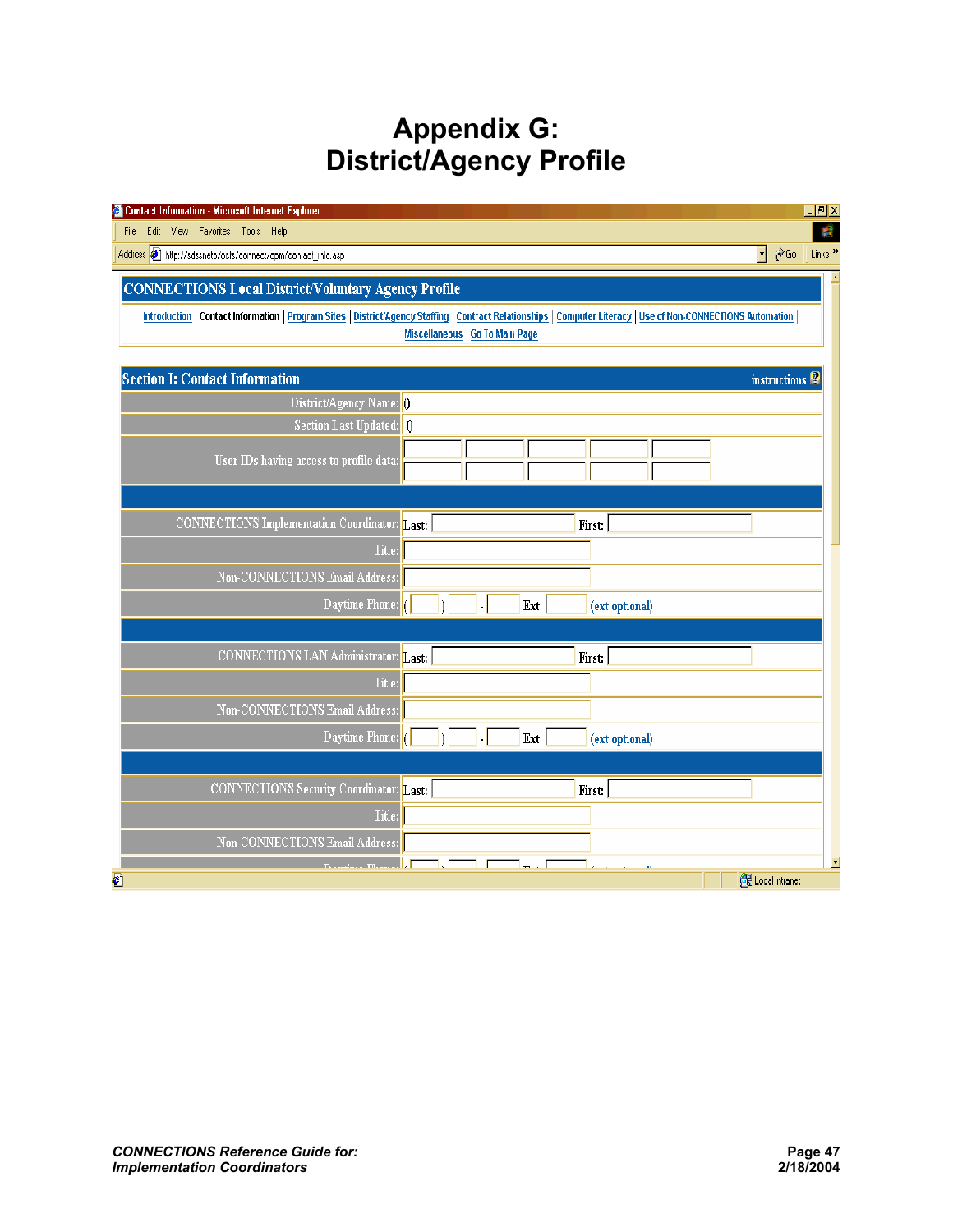# **Appendix H: Major Changes/Impacts–Build 18**

#### **1. Single Online Record for a Case**

In CONNECTIONS, ongoing child welfare services will be documented within a single online real-time case record. This is a major change to current practice. All workers assigned to the case will work within this record and, as a result, will also see the work of all other assigned workers, including each other's progress notes. Workers that provide ongoing services, including Voluntary Agency workers, will be able to view CPS information in indicated and in process investigation stages. Increased information sharing will support service coordination and timely, informed decision-making. It also requires the maintenance of confidentiality by all staff involved in a case. Districts and agencies should plan their over-all approach to preparing staff to work cooperatively within a shared case record.

#### **2. New, Standardized Intake**

- **Intake Process** Every case for ongoing services will need to be first opened as a Family Services Intake stage. Much of the information required for an Intake resulting from a CPS investigation will be taken from the Investigation Stage. Districts/agencies need to determine who (caseworker and/or clerical staff) will be responsible for entry of non-CPS intakes into CONNECTIONS and ensure training of all responsible staff. Current agency intake procedures may need revision to accommodate the standardized online process.
- **Movement of Intakes Between Voluntary Agencies and Local Districts** In addition, the movement of Family Services Intakes between Voluntary Agencies and Local Districts requires specific preparations. Local Districts need to set up an Intake Unit for acceptance of Intake stages from Voluntary Agencies. Voluntary Agencies need to set up an Assign Unit for acceptance of Family Services Stages from Local Districts. Voluntary/preventive agency workers will be precluded from documenting any further work in CONNECTIONS until the LDSS accepts and returns the case, necessitating the development of procedures for timely action on these referrals.
- **Person Search and Maintenance** Workers that perform intake will need to accurately maintain persons and cases within CONNECTIONS to avoid creation of duplicate persons/cases. This is a new requirement for both Intake and Services staff.

#### **3. Family Service Stage Roles**

In CONNECTIONS, there can be only one open Family Services Stage (FSS) for a family per jurisdiction (local district). Multiple workers, including workers from other agencies, may be assigned to this stage. Each worker is assigned to one of the following four roles that governs what they do and their ability to enter data in various system components. Basically current work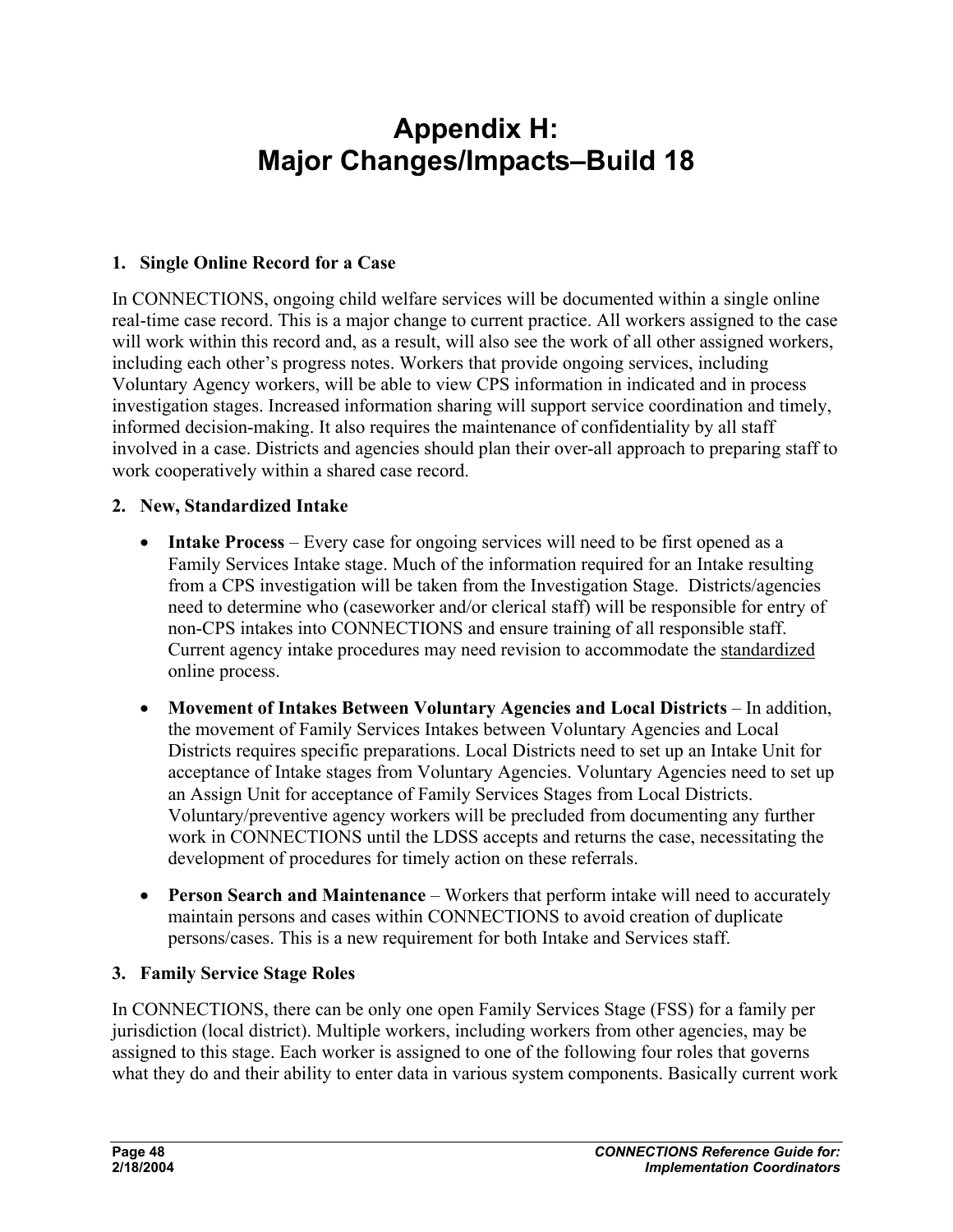roles remain the same, but in some areas CONNECTIONS will necessitate changes to how staff do their work.

• Case Manager

Every FSS must have a single Case Manager. He/she must be a LDSS staff. The Case Manager provides oversight of the case and must approve the Family Assessment and Service Plan (FASP). When the Case Manager also acts as the Case Planner, the Case Manager's supervisor must approve the FASP.

• Case Planner

The Case Planner may be either a LDSS or VA staff. He/she is responsible for coordination of work with a family. He/she is also the author of the FASP and is responsible for the entirety of its contents and the timeliness of its submission for approval. This means he/she must review all work done by other workers that contribute to the FASP, and either accept it as their own or revise it accordingly. The Case Planner sends the FASP to the Case Manager for approval.

• CPS Worker/Monitor

The CPS worker must be a LDSS staff. He/she may complete the CPS Risk and Safety Assessments. The system supports, but does not require, review of the FASP by a CPS worker/monitor. The Case Planner needs to alert the CPS worker/monitor in circumstances where they need to complete work in, or review, the FASP.

• Case Worker

Case Workers may be either LDSS or VA staff. They may be associated to a specific child(ren) in the FSS and can complete specific work within the FASP such as the Child Scales and Foster Care Issues in regard to the children to whom associated. There may be multiple Case Workers assigned to the FSS.

#### **4. Changes to Process of Assessment and Service Plan Completion and Approval**

• **Multiple Workers Recording within a Single Family Assessment and Service Plan (FASP)** - All workers assigned to the FSS will work within a single FASP. Workers will enter their contribution to specified FASP components in draft format. Upon launch of the Case Planner Summary, the system will compile all draft entries for Case Planner editing and modification into the official FASP document. Individual draft entries will not be saved past the time of FASP approval. Each LDSS and Voluntary Agency will need to define individual worker responsibility and timeframes for the entry of FASP components and develop procedures for utilization of Case Planner Summary functionality. Voluntary Agencies may want to develop procedures pertaining to Case Worker completion of assigned FASP components.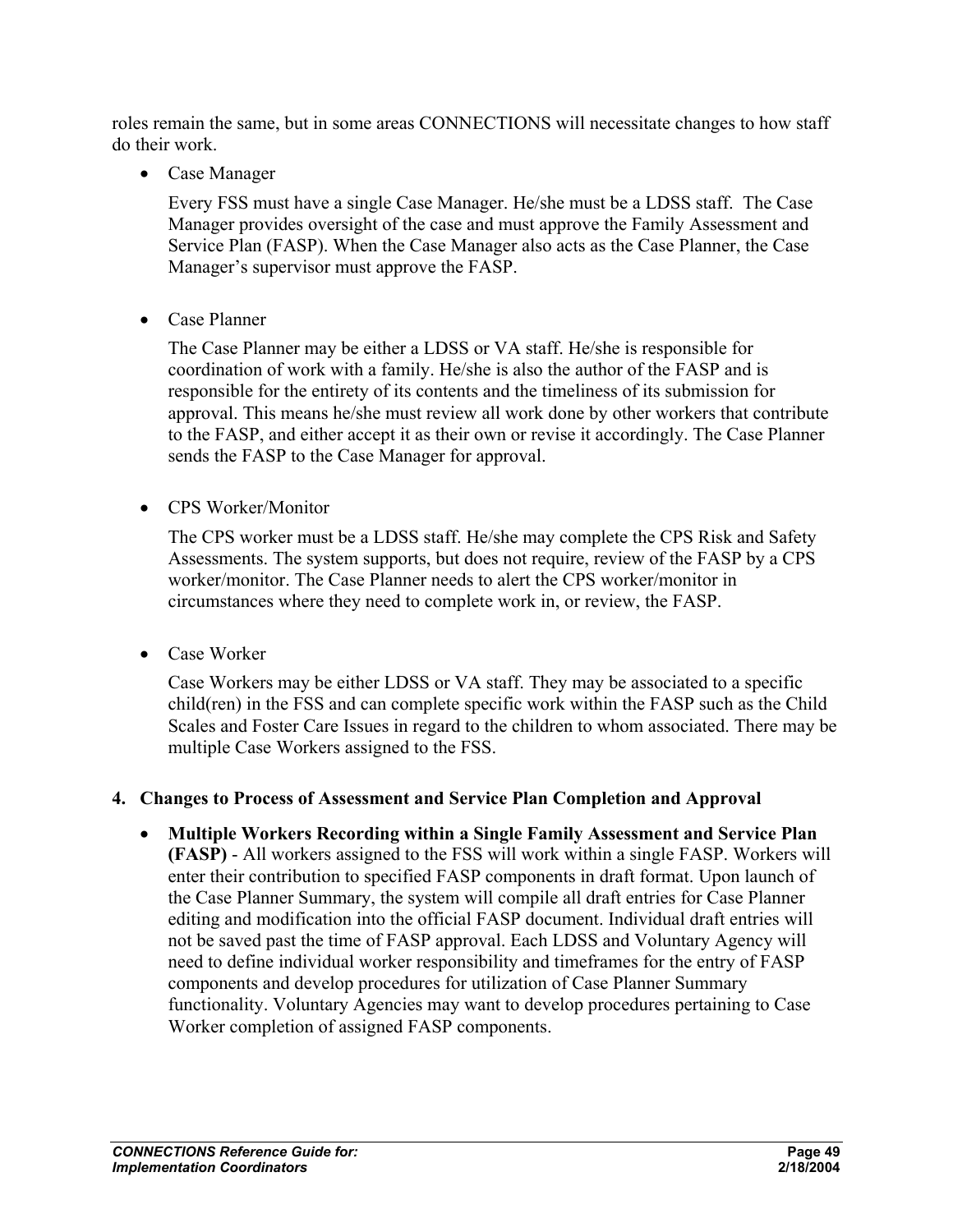- **Online Approval of the FASP** Local Districts should review timelines for contract agency submission of the FASP since this will be done electronically and will accommodate immediate review upon submission. The chain of command for approvals should also be reviewed and revised if appropriate. It should be noted that submission of the FASP to the Case Planner's supervisor is not automatic. The system will accommodate this, but the Case Planner must choose to send it for review by the supervisor prior to submitting it to the Case Manager for approval. Since only the Case Planner can submit the FASP for review or approval, Case Workers who wish to have their supervisor review their work in the FASP, will need to send them a "To Do" to review the FASP online.
- **Online Completion of Plan Amendments** Plan Amendments will be completed and approved online. Easy access to update the current Service Plan in conjunction with the status change will always be available, but is not required for submission. Supervisors should be alert to ensuring that workers are updating service plans as warranted by the status change. Districts might also want to review their current procedure for Plan Amendments and consider recommendations for utilization of optional Plan Amendments, particularly the "Change to Visitation Plan" amendment for foster care cases.

#### **5. Changes to Content of Assessment and Service Plan**

- **Required Assessment of All Tracked Children** Currently workers assess the family as a unit, highlighting the needs of specific children where relevant. CONNECTIONS implements the requirement for individual assessment of all tracked children (children with a Program Choice and PPG) in the FSS. This will be done through the completion of individual child scales and child-focused narrative questions.
- **Use of Structured Decision- Making Tools** Completion of the revised Safety Assessment and Risk Assessment Profile is required in all CPS cases. Workers will require training in the use of these tools and a learning curve is to be expected. The benefit is improved safety and casework decisions for children and families.
- **New Family Assessment** In addition to the Safety Assessment and the Risk Assessment Profile, a new assessment of family functioning, strengths and needs must be conducted and recorded. This assessment provides the Case Planner with areas of family functioning that need to be rated using a set of scales. Case Planners will synthesize this information with information on safety and risk with the aid of new assessment analysis questions. The answers to the analysis questions form the basis upon which the service plan is constructed. Case Planners, Case Workers and Case Managers will all need to learn the new assessment tools so that their work with the family provides all the information necessary for a thorough and accurate assessment of strengths, needs and risks.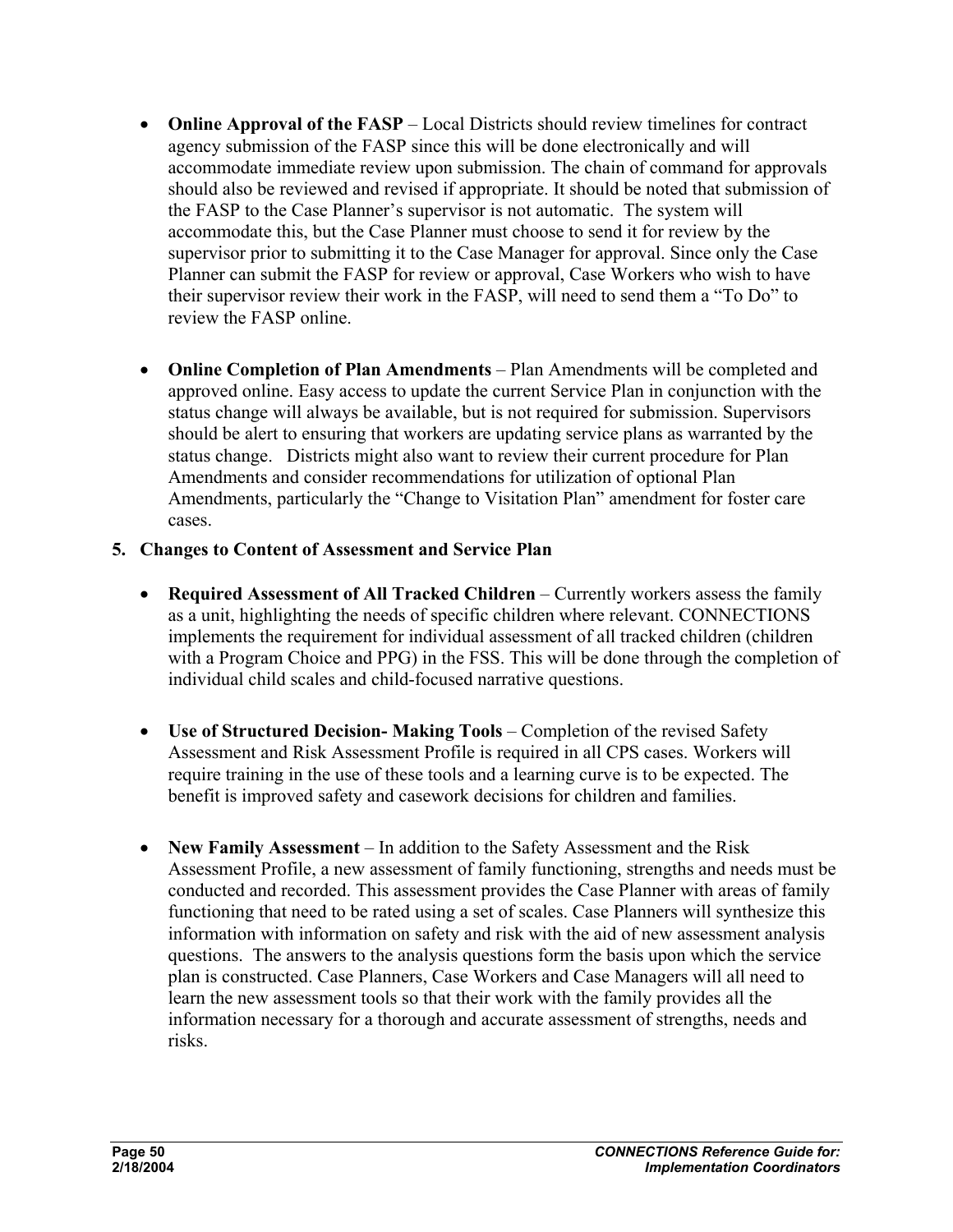#### **6. Online Scheduling and Documentation of the Service Plan Review**

Online support for scheduling and notification of Service Plan Review (SPR) conferences is provided. Workers record scheduling details in CONNECTIONS and generate system alerts to all assigned workers and notification letters to family members and other invitees. Districts need to review current procedures and determine who should be given the new "Access SPR" Business Function to facilitate SPR scheduling and documentation.

The 3rd party reviewer comments must also be entered in the system. Districts should review the 3rd party reviewer designation process and modify as desired to take advantage of "Access SPR" Business Function. Districts must also determine how 3rd party reviewer comments will be entered for non-CONNECTIONS users.

#### **7. Entry of Progress Notes in CONNECTIONS**

Workers will need to learn a new process for recording progress notes that includes entry of single notes and completion of accompanying fields, such as date, type of contact, participants, etc. There will be a learning curve for workers that may result in increased time to complete progress note recording. Since progress notes will freeze 15 days after entry, procedures for review and approval should be considered and revised as appropriate. Districts and contract agencies also need to determine if clerical/support/on-call staff will be given the "Enter Progress Note" Business Function and how this will be used.

#### **8. Interim Period of Dual Entry in CONNECTIONS and CCRS**

Until the implementation of Build 19 when CONNECTIONS becomes the system of record in NYS workers will still need to record the assessment and service plan in CCRS (Plan Type, Service Needs and Status, Program Choice, PPG, Worker Function, Case Status). [Since PPGs have been revised in CONNECTIONS, a mapping guide will be provided to assist workers. Workers will continue to receive cues from CCRS for entry of assessment and service plan data.]

#### **9. New Program Choice: Non-LDSS Custody**

There is a new Program Choice, "Non-LDSS Custody," for children in the care of a relative or other resource person, but not in the custody of the local Commissioner of Social Services. The Program Choice is an "add" that reflects the unique legal status and planning needs of this population. It is not meant to be a substitution for "Protective" or "Preventive Services" program choices. Appropriate FASP questions are customized for this population. Local districts should review their caseloads to identify the cases that fit this status, and make sure workers understand when to use new Program Choice.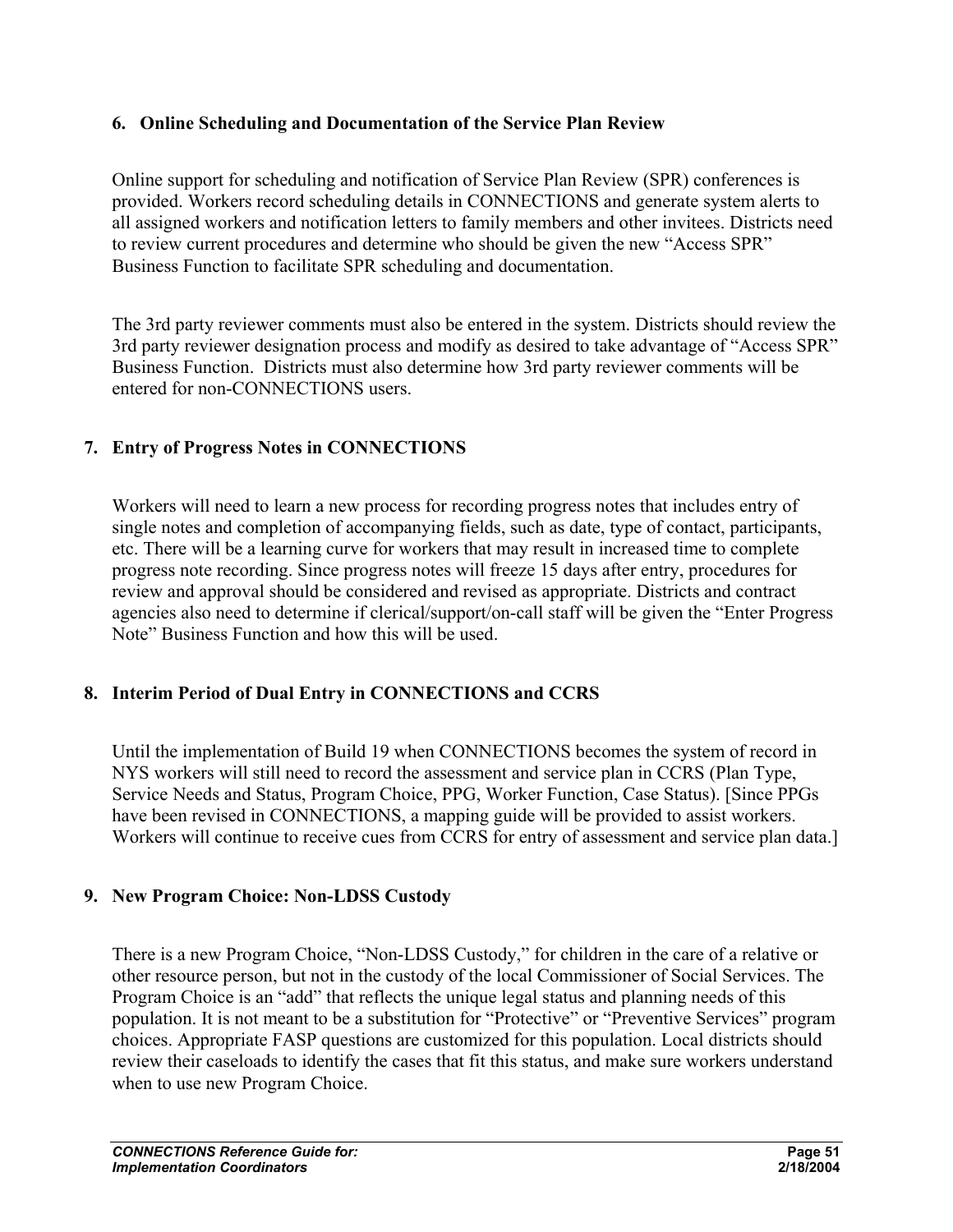#### **10. System Generated Creation of Child Case Record for All Freed Children**

A new Child Case Record for a freed child will be created, within the Family Services Stage, in CONNECTIONS. The timing for the creation of the separate record is prescribed. [The system will automatically create a child case record when the Case Manager records that the child is completely freed for adoption.] All children who have been freed, including those who might not be placed in an adoptive setting, will have a separate case record and a new PID. Districts who currently delay creating a child record should review, and revise as appropriate, current policies and procedures to accommodate the earlier timeframe for creation of the child record.